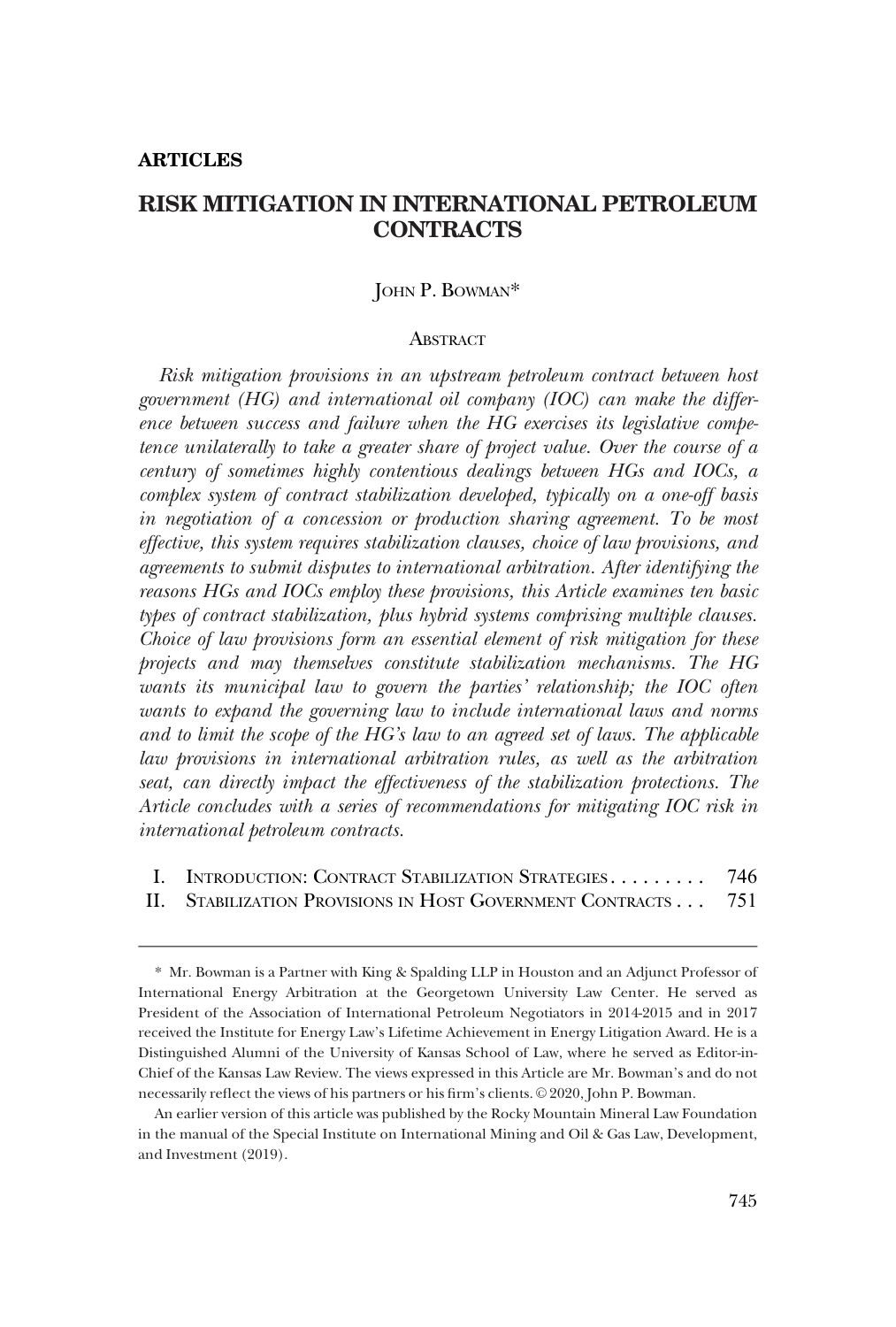<span id="page-1-0"></span>

|      | A.        |                                                                    | 751 |
|------|-----------|--------------------------------------------------------------------|-----|
|      | <b>B.</b> | Government Guaranties of Stability                                 | 753 |
|      | C.        | Exemption from Taxes and Other Fiscal Obligations                  | 754 |
|      | D.        | Clauses That "Freeze" the Applicable Law                           | 757 |
|      | Ε.        | Contract Stabilization Through Non-Application of                  |     |
|      |           |                                                                    | 761 |
|      | F.        | Stabilization by Requiring Mutual Agreement Concerning             |     |
|      |           | Any Contract Changes                                               | 762 |
|      | G.        | Allocation-of-Risk Form of Contract Stabilization.                 | 763 |
|      | Н.        | Renegotiation Clauses in Host Government Contracts                 | 766 |
|      | I.        | Enactment of the Contract into Law                                 | 768 |
|      | $\cdot$   | "Contractualization" of Host Country Investment Protections        | 769 |
|      | Κ.        | Anti-Expropriation Clauses                                         | 770 |
|      | L.        | Anti-Stabilization Nullification Provisions                        | 772 |
|      | М.        | Hybrid Stabilization Clauses and Systems.                          | 773 |
| III. |           | CHOICE OF LAW IN HOST GOVERNMENT CONTRACTS                         | 775 |
|      | A.        | Expansion and Limitation of Host Country's Law                     | 775 |
|      | <b>B.</b> | Expanding Governing Law to Include Additional Laws and             |     |
|      |           | $Norms$                                                            | 777 |
|      | C.        | Limiting Application of Host Country's Law                         | 782 |
| IV.  |           | INTERNATIONAL ARBITRATION OF FUTURE DISPUTES                       | 783 |
|      | A.        | Reinforcement of Stabilization Promises through Choice of          |     |
|      |           | Arbitral Rules                                                     | 783 |
|      | В.        | Key Role of Seat of Arbitration in Risk Mitigation $\ldots \ldots$ | 785 |
| V.   |           | RECOMMENDATIONS REGARDING RISK MITIGATION IN INVESTMENT            |     |
|      |           | CONTRACTS WITH HOST GOVERNMENTS OR NATIONAL OIL                    |     |
|      |           |                                                                    | 786 |
|      |           |                                                                    |     |

## I. INTRODUCTION: CONTRACT STABILIZATION STRATEGIES

From the earliest Middle East concessions to today, international oil companies (IOCs)<sup>1</sup> have frequently required host governments to provide stabilization assurances before agreeing to risk their capital, time, and talent in a large-scale investment.2 The famous Agreement of May

<sup>1.</sup> IOCs as used in this article include all upstream oil and gas companies operating outside their home countries, including national oil companies (NOCs).

<sup>2.</sup> For major works on the historical development of international petroleum contracts between IOCs and host governments or their NOCs, see, for example, GORDON H. BARROWS, WORLDWIDE CONCESSION CONTRACTS AND PETROLEUM LEGISLATION (1983); PETROLEUM INVESTMENT POLICIES IN DEVELOPING COUNTRIES (Nicky Beredjick & Thomas Wälde eds., 1988); KEITH W. BLINN, INTERNATIONAL PETROLEUM EXPLORATION AND EXPLOITATION AGREEMENTS: LEGAL, ECONOMIC AND POLICY ASPECTS (1986); HENRY CATTAN, THE EVOLUTION OF OIL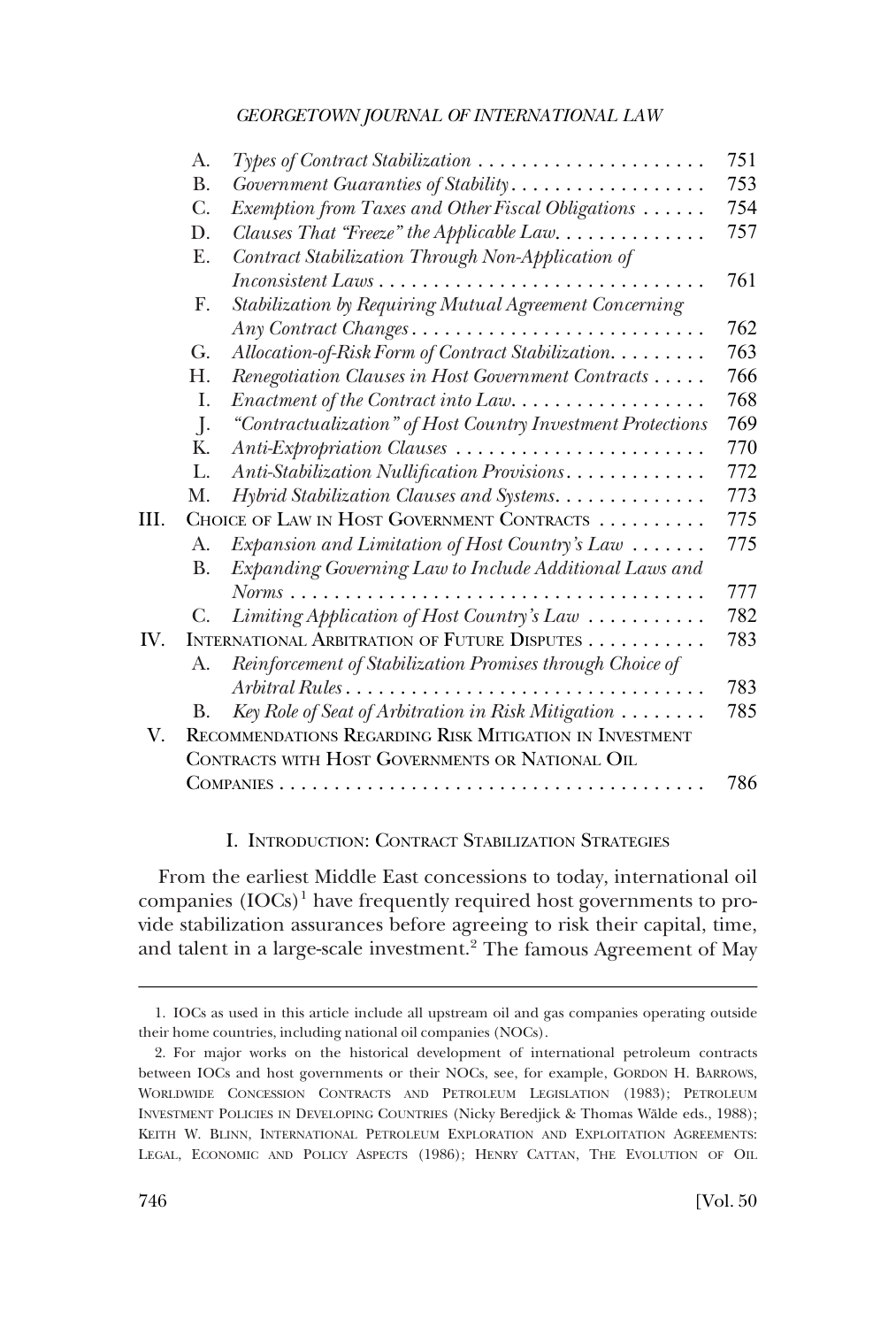28, 1901, between the Shah of Persia and William Knox D'Arcy declared: "[a]ll lands granted by these presents to the concessionaire [or] that may be acquired by him . . . , as also all products exported, shall be free of all imposts and taxes during the term of the present concession."3 The frst book devoted to government guarantees to foreign investors expressed the need for stabilization guarantees this way:

The guaranteeing states have to commit themselves as to the future, to promise that certain measures are not going to be taken, that certain others will continue to be taken, or that the investor will be compensated for any loss due to changes in such measures. Foreign investors have to be assured that they will receive, both today and in the future, a definite legal treatment, specifed in the relevant legal instruments, and that consequently they need not fear any major changes in local legal

CONCESSIONS IN THE MIDDLE EAST AND NORTH AFRICA (1967); ROSALYN HIGGINS, THE LEGAL CHARACTER OF PETROLEUM LICENCES: A COMPARATIVE STUDY (T. Daintith ed., 1981); CHRISTOPHER R. W. DIETRICH, OIL REVOLUTION: ANTICOLONIAL ELITES, SOVEREIGN RIGHTS, AND THE ECONOMIC CULTURE OF DECOLONIZATION (2017); CLAUDE DUVAL ET AL., INTERNATIONAL PETROLEUM EXPLORATION AND EXPLOITATION AGREEMENTS: LEGAL, ECONOMIC & POLICY ASPECTS (2d ed. 2009); ZHIGUO GAO, INTERNATIONAL PETROLEUM CONTRACTS: CURRENT TRENDS AND NEW DIRECTIONS (1994); JENS EVENSEN, REPORT ON OIL POLICY PROBLEMS: VIEWED AGAINST THE BACKGROUND OF OIL LEGISLATION AND CONCESSION POLICIES OF OTHER NATIONS (Jan. 1971); J. E. HARTSHORN, OIL COMPANIES AND GOVERNMENTS (2d ed. 1967); KAMAL HOSSAIN, LAW AND POLICY IN PETROLEUM DEVELOPMENT (1979); W.J. LEVY CONSULTANTS CORP., THE SEARCH FOR OIL IN DEVELOPING COUNTRIES (1960); TENGKU NATHAN MACHMUD, THE INDONESIAN PRODUCTION SHARING CONTRACT (2000); RAYMOND F. MIKESELL, FOREIGN INVESTMENT IN THE PETROLEUM AND MINERAL INDUSTRIES (1971); RAYMOND F. MIKESELL, PETROLEUM COMPANY OPERATIONS AND AGREEMENTS IN THE DEVELOPING COUNTRIES (1984); GEORGE PHILIP, OIL AND POLITICS IN LATIN AMERICA (1982); MUHAMAD A. MUGHRABY, PERMANENT SOVEREIGNTY OVER OIL RESOURCES: A STUDY OF MIDDLE EAST OIL CONCESSIONS AND LEGAL CHANGE (1966); FRANCISCO PARRA, OIL POLITICS: A MODERN HISTORY OF PETROLEUM (2004); SIMON G. SIKSEK, THE LEGAL FRAMEWORK FOR OIL CONCESSIONS IN THE ARAB WORLD (1960); DAVID N. SMITH, & LOUIS T. WELLS, JR., NEGOTIATING THIRD-WORLD MINERAL AGREEMENTS (1975); EARNEST E. SMITH, INTERNATIONAL AND PETROLEUM TRANSACTIONS 420-508 (3d ed. 2010); BERNARD TAVERNE, PETROLEUM, INDUSTRY AND GOVERNMENTS: A STUDY OF THE INVOLVEMENT OF INDUSTRY AND GOVERNMENTS IN EXPLORING FOR AND PRODUCING PETROLEUM (3d ed. 2013); SHAVARSH TORIGUIAN, LEGAL ASPECTS OF OIL CONCESSIONS IN THE MIDDLE EAST (1972); LOUIS TURNER, OIL COMPANIES IN THE INTERNATIONAL SYSTEM (3d ed. 1983); UNITED NATIONS CENTRE ON TRANSNATIONAL CORPORATIONS, MAIN FEATURES AND TRENDS IN PETROLEUM AND MINING AGREEMENTS: A TECHNICAL PAPER (1981); DANIEL YERGIN, THE PRIZE: THE EPIC QUEST FOR OIL, MONEY & POWER (2009).

<sup>3.</sup> Agreement of May 28th, 1901, between the Government of His Imperial Majesty the Shah of Persia and William Know D'Arcy Now Held by the Anglo-Persian Oil Company Ltd., art. 7, LEAGUE OF NATIONS – OFFICIAL JOURNAL, Dec. 1932, at 2305-06.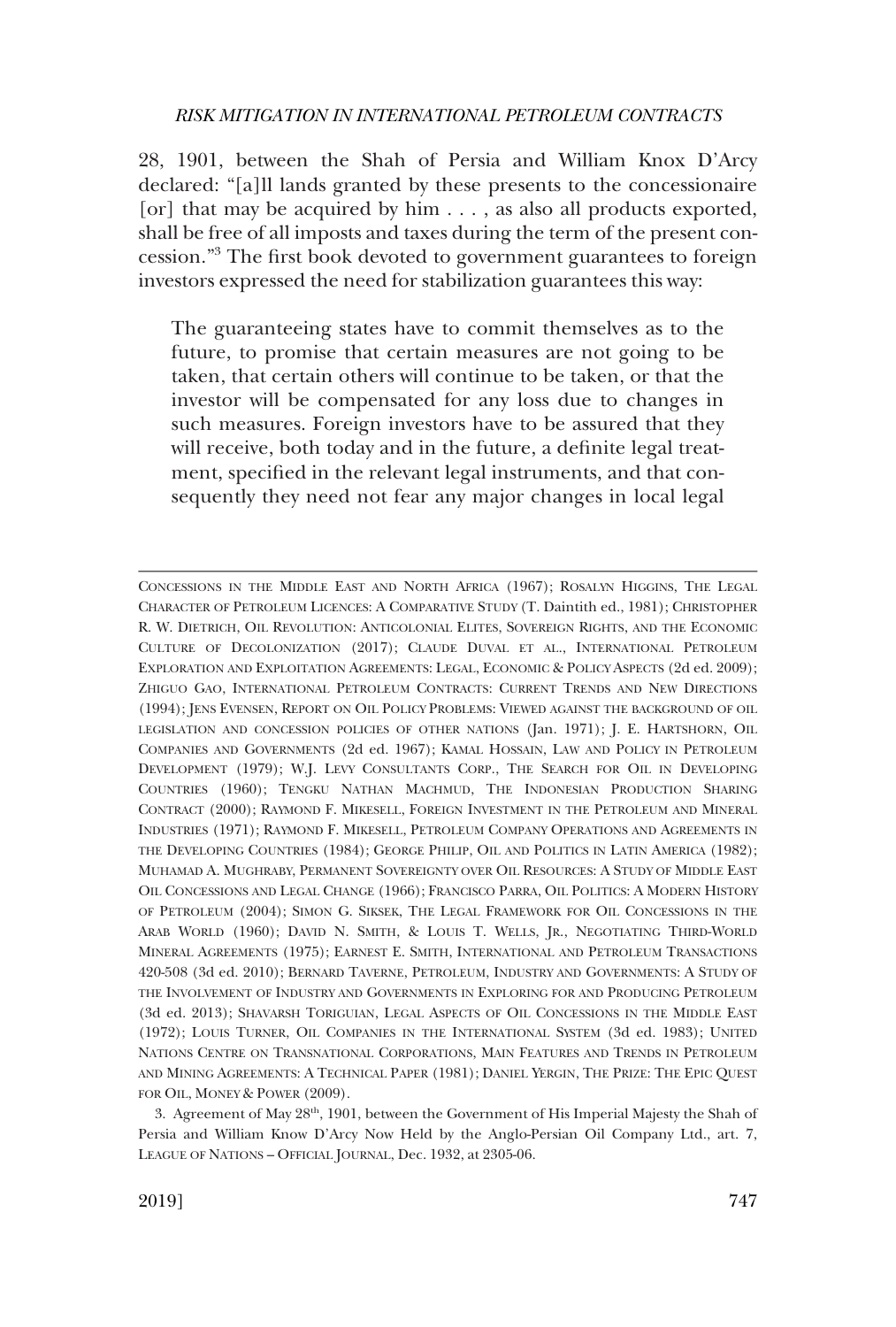or political conditions that would be unfavorable to their interests.<sup>4</sup>

Fast forward to 2014, the CEO of the Malaysian state oil company Petronas warned the British Columbia provincial government that Petronas was ready to call off a \$10 billion liquifed natural gas (LNG) project in western Canada because of delay in project approvals, a new LNG tax, and lack of appropriate incentives to develop the industry. According to the Petronas CEO, "[r]ather than ensuring the development of the LNG industry through appropriate incentives and assurance of legal and fscal stability, the Canadian landscape of LNG development is now one of uncertainty, delay and short vision."<sup>5</sup>

To be most effective a system of contract stabilization requires three elements: stabilization clauses in the host government contract, a choice of law provision which "internationalizes" that contract or restricts application of the host country's law, and an agreement on international arbitration to resolve future disputes.<sup>6</sup> These three elements "lean on" each other—they are correlative—and together they form a robust "stabilization architecture."<sup>7</sup> Two other sources of contract stability sometimes come into play through stabilization assurances in the petroleum or investment law or a project-specific decree<sup>8</sup> and through investment protections granted to foreign investors under

8. *See generally* A.F.M. Maniruzzaman, *National Laws Providing for Stability of International Investment Contracts: A Comparative Perspective*, 8 J. WORLD INV. & TRADE 233 (2007).

<sup>4.</sup> A.A. FATOUROS, GOVERNMENT GUARANTEES TO FOREIGN INVESTORS 63 (1962).

<sup>5.</sup> Gary Lamphier, *Malaysia's Petronas Threatens to Cancel its* \$10-billion LNG Project in B.C., EDMONTON JOURNAL (Sept. 25, 2014), [http://edmontonjournal.com/business/energy/malaysias](http://edmontonjournal.com/business/energy/malaysias-petronas-threatens-to-cancel-its-10-billion-lng-project-in-b-c)[petronas-threatens-to-cancel-its-10-billion-lng-project-in-b-c](http://edmontonjournal.com/business/energy/malaysias-petronas-threatens-to-cancel-its-10-billion-lng-project-in-b-c) (last visited Feb. 26, 2019).

<sup>6.</sup> *Cf*. Frank C. Alexander, *The Three Pillars of Security of Investment Under PSCs and Other Host Government Contracts*, 54 INST. OF OIL & GAS L. § 7.01, at 7-2 (2003) (identifying the right to monetize, stability, and enforcement of international arbitration as the "three pillars of security of investment").

<sup>7.</sup> Waivers of sovereign immunity from jurisdiction and from execution of judgments on arbitral awards represent a fourth element of potential relevance to contract stabilization, but are not dealt with in this article because: (1) their terms are relatively simple and straightforward; (2) the national laws governing sovereign immunity can be extensive and complex; (3) questions of jurisdiction and enforcement lie outside the scope of this article. *Cf*. JESWALD W. SALACUSE, THE THREE LAWS OF INTERNATIONAL INVESTMENT § 7.3(e), at 148-55 (2013) (stating that investors attempt to rely on four clauses in particular for protection from undesirable legal change: choice of law provisions, dispute settlement provisions, sovereign immunity waivers, and stabilization clauses). The IOC should not, however, overlook the importance of these waivers to the ultimate enforceability of host government's stabilization obligations. For an example of these provisions, see Ass'n of Int'l Petrol. Negot. (AIPN), 2017 Model Dispute Resolution Agreement § V(J), at 18, <http://www.aipn.org/model-contracts/>(last visited July 25, 2019).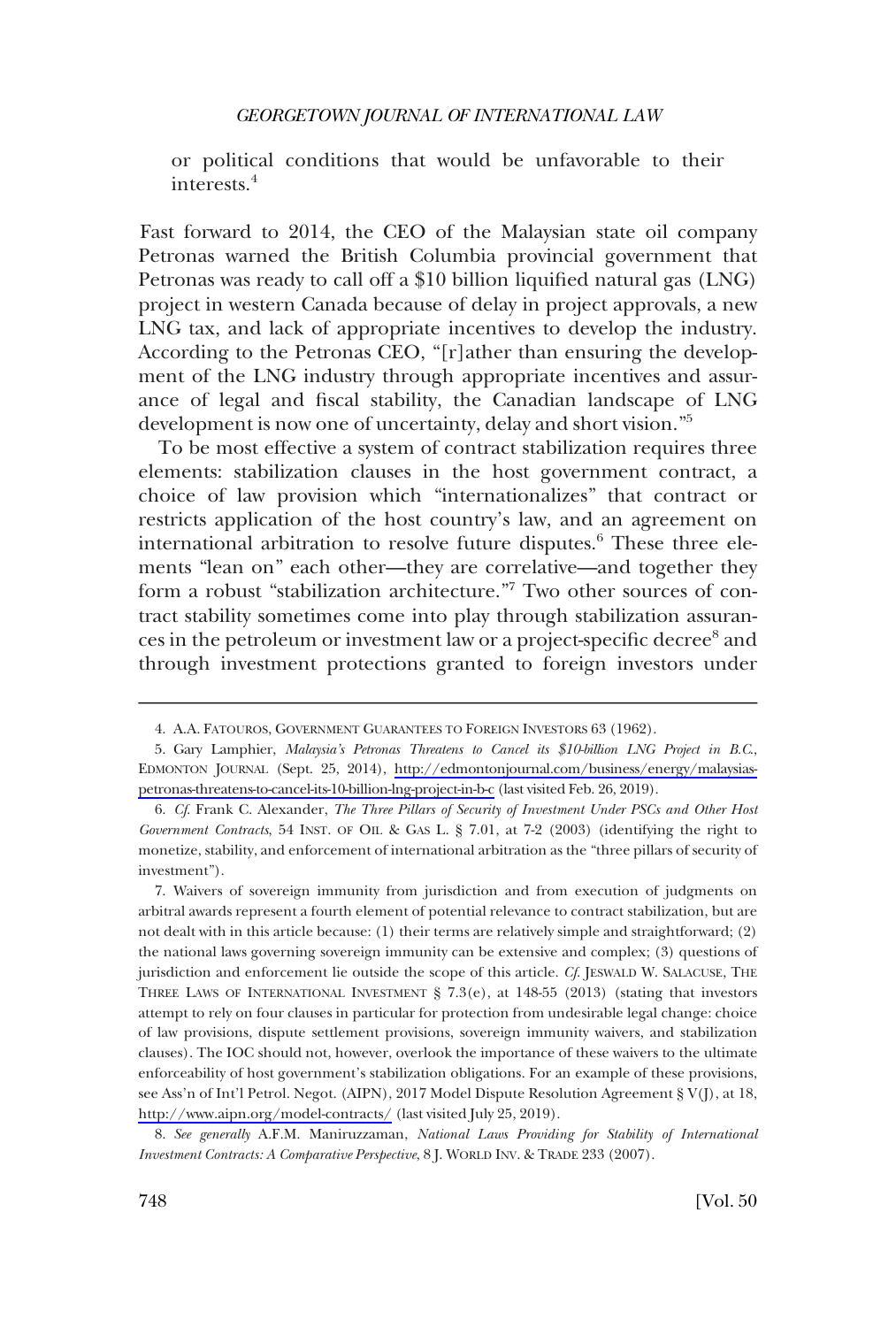applicable bilateral and multilateral investment treaties. The exact combination of these elements varies from country to country, contract to contract, and project to project, as host government willingness to grant stabilization assurances changes over time and ultimately depends on several factors that infuence the strength of government desire for private investment.

Host governments offer contract stabilization for a variety of reasons. First and foremost, they offer stabilization to attract investment. "Developing countries accept stabilisation clauses in order to gain an economic advantage in attracting foreign investment in the petroleum sector by making their investment climate more competitive and favourable to the foreign investor."9 They may be most inclined to offer stabilization to attract "First Movers" in the hope of developing a new upstream petroleum industry. As noted by one industry expert, "competition among countries with unproven petroleum potential and faced by high oil import bills had resulted, especially in the 1990s, in the framing of many 'frontier' fscal packages, featuring special investment incentives."10 Writing in 1995, Dr. Chakib Khelil, then with The World Bank and soon to become Algerian Minister of Energy and Mines and President of Sonatrach, noted that governments responded to market forces in setting terms and conditions, but that they set these terms and conditions primarily on a regional basis for two reasons.

First, some governments, particularly those of smaller countries, have limited information about fscal terms and conditions around the world, but usually have better knowledge of the terms in neighboring countries. Second, it is often diffcult for governments to defend terms and conditions signifcantly more favorable to foreign oil companies than those set by their neighbors. $^{11}$ 

<sup>9.</sup> Abdullah Faruque, *Validity and Effcacy of Stabilisation Clauses: Legal Protection v. Functional Value*, 23 J. INT'L ARB. 317, 335-36 (2006); *see also* SALACUSE, *supra* note 7, § 1.4, at 13 (observing that "countries and communities seeking to attract or encourage investment will try to fnd ways to increase returns, for example by building roads or granting investors tax exemptions, or to reduce risk, for instance by making stabilization agreements promising not to increase the regulatory burden on the investment or by guaranteeing to purchase the product produced by the investment. In general, governmental actions that increase return or reduce risk encourage investment. Conversely, actions that reduce returns or increase risk discourage investment.").

<sup>10.</sup> Bryan Land, *Capturing a Fair Share of Fiscal Benefts in the Extractive Industry*, 18 TRANSNAT'L CORP. 157, 169 (Apr. 2009).

<sup>11.</sup> Chakib Khelil, *Fiscal Systems for Oil*, WORLD BANK NOTE NO. 46, May 1995, at 2.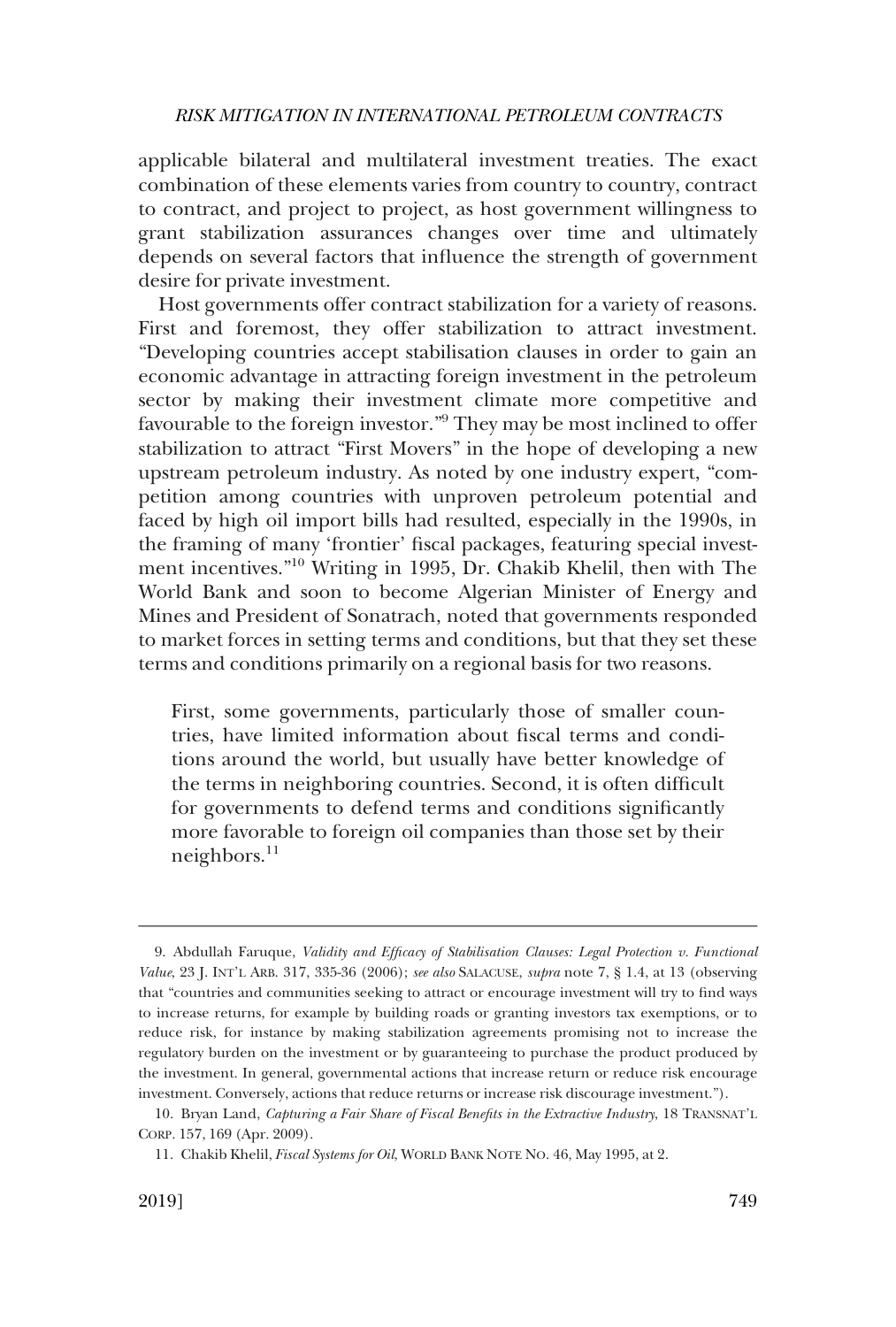Host governments may be most likely to offer contract stabilization commitments during periods of low petroleum prices.<sup>12</sup> But Kenneth Dam described what is probably the most compelling reason that governments give, or should give, stabilization incentives in his discussion of the auction method for allocating petroleum licenses in his book *Oil Resources: Who Gets What How?* "By affording greater protection against state repudiation, the state will not merely receive higher bids, but will also extract more of the economic rent. Indeed, a condition of extracting all of the economic rent through an auction would be absolute protection against state repudiation."13

For their part, IOCs request, and in some cases demand, contract stabilization for at least four reasons. First, stabilization clauses in host government contracts deter adverse government actions.<sup>14</sup> Second, these provisions promote negotiated resolution of disputes when governments, despite the deterrent power of these provisions, exercise their legislative and executive competence to diminish the value of contract rights unilaterally.15 In this situation, these provisions mitigate investor losses. Third, international arbitral tribunals enforce stabilization commitments freely granted by host governments unless the investor entered into an equivocal or illusive stabilization commitment or waived its stabilization rights by acceding without protest to government demands for contract revisions or by making a tactical decision not to aggravate an already fraught host government relationship by invoking or pursuing its stabilization rights.16 Last, the presence of

<sup>12.</sup> See Gordon Barrows, *A Survey of Incentives in Recent Petroleum Contracts*, *in* PETROLEUM INV. POLICIES IN DEVELOPING COUNTRIES 225 (N. Biredjick ed., 1988) (discussing need for incentives following the oil price crash of 1986); PEDRO VAN MEURS, GOVERNMENT FISCAL STRATEGIES UNDER LOW OIL PRICES AND CLIMATE CHANGE 34-77 (Apr. 18, 2016), [https://vanmeursenergy.com/](https://vanmeursenergy.com/documents/FiscalStrategiesChangeLowOilPrices.pdf) [documents/FiscalStrategiesChangeLowOilPrices.pdf](https://vanmeursenergy.com/documents/FiscalStrategiesChangeLowOilPrices.pdf) (last visited Mar. 5, 2019) (discussing proper host government response to the new low oil price environment).

<sup>13.</sup> KENNETH W. DAM, OIL RESOURCES: WHO GETS WHAT HOW? 175 (1976). The presence of contract stabilization may also maximize IOC capital investment for exploration, development, and production. *See* Philip Daniel & Emil M. Sunley, *Contractual Assurances of Fiscal Stability, in* THE TAXATION OF PETROLEUM AND MINERALS: PRINCIPLES, PROBLEMS AND PRACTICE 408 (P. Daniel, M. Keen & C. McPherson eds., 2010).

<sup>14.</sup> *See* Faruque, *supra* note 9, at 334.

<sup>15.</sup> *Cf*. Wolfgang Peter, *Stabilization Clauses in State Contracts*, 8 INT'L BUS. L.J. 875, 886 (1998) ("The effectiveness of stabilization clauses lies partly in the fact that they strengthen the private contractor's bargaining position. The prospect of a dispute over contract renegotiation going to court or arbitration, where the stabilization clause could develop its full legal effect, is an incentive to compromise.").

<sup>16.</sup> *See, e.g*., Perenco Ecuador Ltd. v. Rep. of Ecuador, ICSID Case No. ARB/08/6, Decision on Remaining Issues of Jurisdiction and Liability, ¶ 400 (Sept. 12, 2014) ("In sum, the Tribunal holds that: (i) Law 42 fell within the taxation modifcation clauses of both Contracts; (ii) as the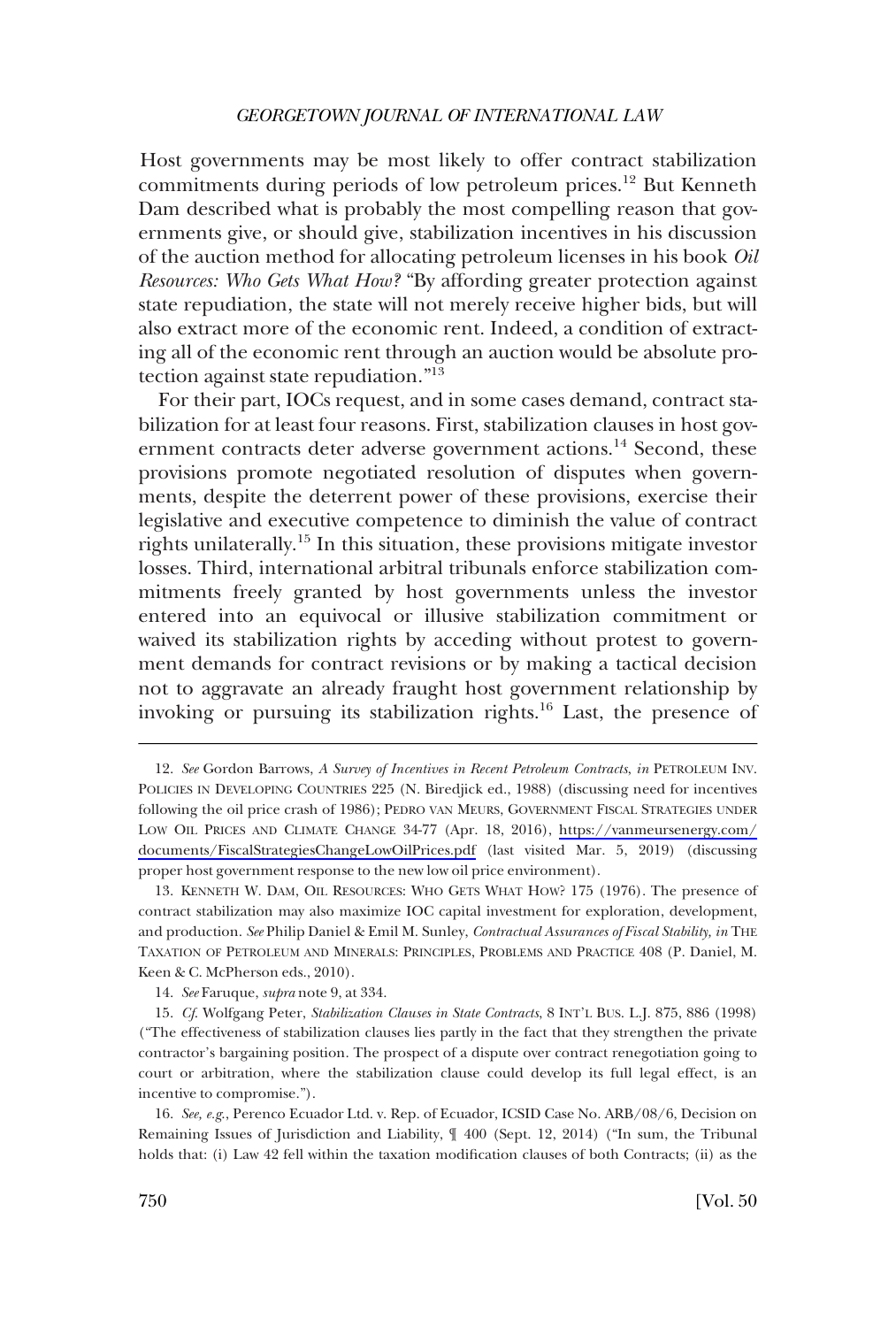<span id="page-6-0"></span>stabilization clauses reinforces host country obligations under investment treaties by providing strong documentary evidence of the investor's legitimate expectations when entering into the investment agreement or by triggering a right under some investment treaties to expand protections to tax or other areas otherwise expressly carved out from treaty protections.<sup>17</sup>

## II. STABILIZATION PROVISIONS IN HOST GOVERNMENT CONTRACTS

## A. *Types of Contract Stabilization*

Stabilization clauses seek to protect the investor from governmental action that adversely affects the value of the investment contract, and underlying investment, by preventing that action, by insulating the contract from the action, by shifting to the host state or national oil company the fnancial burden of that action, or by modifying the terms of the contract to restore all or part of the contract's original value in response to that action.<sup>18</sup> A review of stabilization provisions in host government laws and contracts reveals ten main types: (1) state guaranties of stability, (2) exemptions from taxes and other fscal obligations, (3) clauses that "freeze" applicable law, typically by incorporating by reference a specifc vintage or subset of laws, (4) clauses that "freeze" contract terms by according them "enclave" status, either expressly in

17. *See generally* Sophie J. Lamb & Aimee-Jane Lee, *The Relevance of Stabilisation Clauses in Oil & Gas Investment Treaty Arbitration, in* THE LEADING PRACTITIONERS' GUIDE TO INTERNATIONAL OIL & GAS ARBITRATION 115, 137 (James M. Gaitis ed., 2015) (noting among other things that "arbitral awards have consistently shown that the existence of a stabilisation clause will almost always mean that the investor was entitled to expect that the law would not adversely change (or at least not without the investor being appropriately compensated), contrary to the clause.").

18. See generally PETER D. CAMERON, INTERNATIONAL ENERGY INVESTMENT LAW: THE PURSUIT OF STABILITY (2010); MUSTAFA ERKAN, INTERNATIONAL ENERGY INVESTMENT LAW: STABILITY THROUGH CONTRACTUAL CLAUSES (2011); Samuel K.B. Asante, *The Concept of Stability of Contractual Relations in the Transnational Investment Process*, *in* LEGAL ASPECTS OF THE NEW INTERNATIONAL ECONOMIC ORDER 234 (Kamal Hossain ed., 1980); A.Z. El Chiati, *Protection of Investment: Petroleum Agreements*, 1987 IV HAGUE RECUEIL DES COURS 19-169 (1988); Faruque, *supra* note 9, at 317; Bertrand Montembault, *The Stabilization of State Contracts Using the Example of Oil Contracts*, 8 INT'L BUS. L.J. 593 (2003); Esa Paasivirta, *Internationalization and Stabilization of Contracts versus State Sovereignty*, BRIT. Y.B. INT'L L. 315 (1990); Wolfgang Peter, *Stabilisation Clauses in State Contracts*, 8 INT'L BUS. L.J. 875 (1998); Mario Mansour & Carole Nakhle, *Fiscal Stabilization in Oil and Gas Contracts: Evidence and Implications*, OXFORD INST. FOR ENERGY STUD. 37 (Jan. 2016), [http://www.oxfordenergy.org/wpcms/wp-content/](http://www.oxfordenergy.org/wpcms/wp-content/uploads/2016/01/Fiscal-Stabilization-in-Oil-and-Gas-Contracts-SP-37.pdf)  [uploads/2016/01/Fiscal-Stabilization-in-Oil-and-Gas-Contracts-SP-37.pdf](http://www.oxfordenergy.org/wpcms/wp-content/uploads/2016/01/Fiscal-Stabilization-in-Oil-and-Gas-Contracts-SP-37.pdf) (last visited Oct. 4, 2019).

party claiming that the law had an impact on the Contracts' economy, it was incumbent upon Perenco to pursue negotiations with the new administration at least until they were shown to be futile; and (iii) Perenco did not do so, preferring instead to adopt a 'wait and see' approach with the new Correa Administration. In these circumstances, the Tribunal does not fnd a breach of clauses 11.12 and 11.7 of the two Contracts.").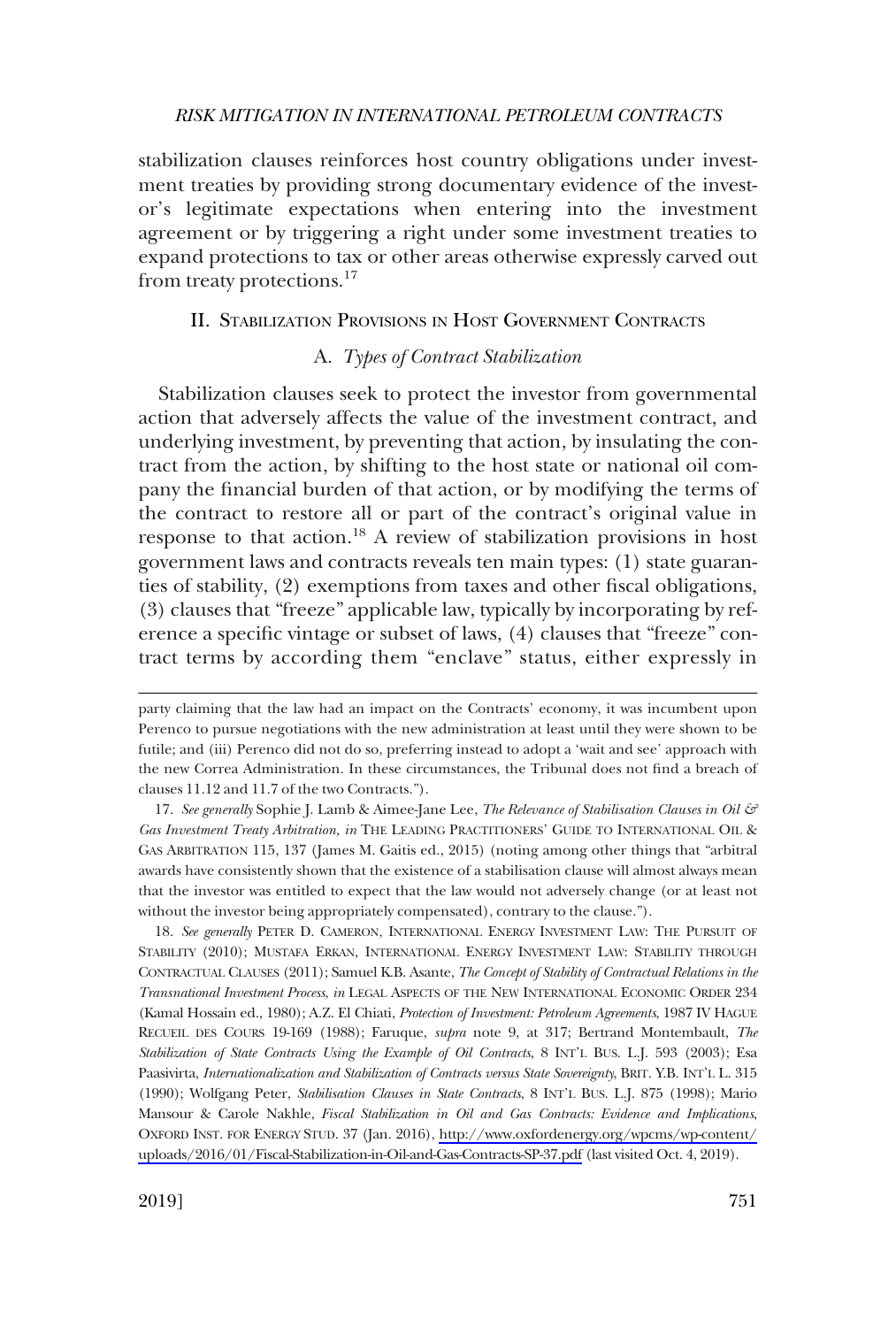the form of "inopposability" provisions or indirectly in the form of "intangibility" provisions, (5) allocation of risk clauses, by which the host government or NOC agrees to bear fscal risk as its "area of responsibility," (6) renegotiation clauses that provide a contractual mechanism to modify the investment contract in response to a change in law and/or a change in circumstances, (7) clauses that require the host government to adopt the contract as the "law," (8) clauses that "contractualize" governing law by repeating its terms in the contract as an obligation of the host government or NOC, (9) anti-expropriation clauses, and (10) anti-stabilization nullifcation provisions.19 Frequently, a host government petroleum contract contains multiple forms of contract stabilization that may interrelate, and unless carefully drafted, even contradict one another. When multiple forms can be found in a contract, they are called "hybrid" provisions or "hybrid" stabilization systems. As Professor Prosper Weil stated in one of the earliest examinations of forms of contract stabilization, there exists an "infnite variety" of these provisions.<sup>20</sup>

These provisions are sometimes included in a contract's fscal terms or choice of law provisions, but often they appear in other places in the contract, sometimes popping up to surprise the reader. Stabilization provisions have been known to inhabit the preamble, the defnitions section, provisions stating the purpose or juridical nature of the contract, warranty provisions, lifting provisions or annexes, contract termination clauses, the accounting procedure, and perhaps most often of all, the miscellaneous provisions at the end of the contract.<sup>21</sup> Sometimes the clause or section captioned "STABILIZATION" may represent only one of several forms of stabilization in the contract. Sometimes the parties seem to have deliberately sought to hide the presence of these

<sup>19.</sup> *Cf*. SALACUSE, *supra* note 7, at 153-55 (identifying the principal variations in stabilization clauses to include intangibility clauses, consistency clauses, freezing clauses, issue stabilization clauses, and economic equilibrium clauses).

<sup>20.</sup> PROSPER WEIL, Les clauses de stabilisation ou d'intangibilité insérées dans les accords de *développement économique, in MÉLANGES OFFERTS À CHARLES ROUSSEAU 301, 304 (1974).* 

Occasionally, the parties include stabilization commitments in annexes and appendices to 21. the host government contract. *See, e.g*., Agreement on the Joint Development and Production Sharing for the Azeri and Chirag Fields and the Deep Water Portion of the Gunashli Field in the Azerbaijan Sector of the Caspian Sea, State Oil Company of the Azerbaijan Republic, Amoco Caspian Sea Petroleum Limited, BP Exploration Limited, et al., app. V, Sept. 20, 1994, [https://](https://www.resourcecontracts.org/contract/ocds-591adf-8987387726/view#/pdf) [www.resourcecontracts.org/contract/ocds-591adf-8987387726/view#/pdf](https://www.resourcecontracts.org/contract/ocds-591adf-8987387726/view#/pdf) (last visited Mar. 6, 2019) (containing extensive stabilization commitments reinforcing and in addition to the stabilization obligations in the underlying contract, and including an express commitment to submit disputes arising under these guarantees to international arbitration).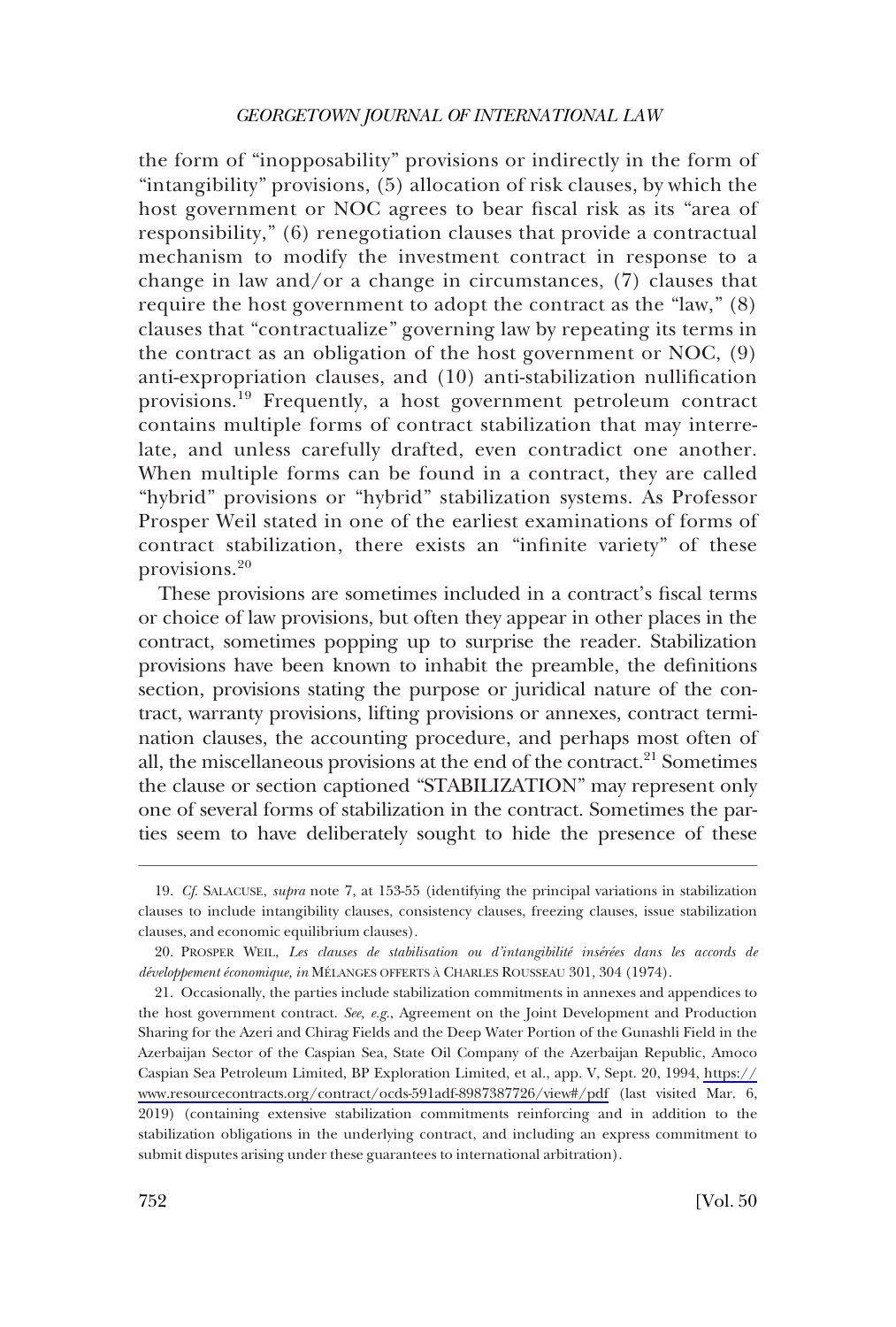<span id="page-8-0"></span>provisions from the casual reader. $2^2$  For these reasons, whenever a question of stabilization comes up, the contract must be reviewed carefully from front to back for any stabilization due diligence to be accurate and complete.

#### B. *Government Guaranties of Stability*

An early authority on this subject, Roland Brown, who served as Chief Legal Advisor at the United Nations Commission on Transnational Corporations, stressed its complexity, cautioning that "[t]here is no lazy man's one-line which can be slotted into place to achieve the right result."23 He took particular issue with the following approach: "[t]he Government hereby guarantees the stability of the terms set forth in this Agreement." According to Brown, "[t]he truth is that the issue of stability has many different dimensions and the problem of fnding a *modus vivendi* will not yield to any facile solution."<sup>24</sup>

This basic form of stabilization, however facile, can be found in a 1995 Gabon Exploration and Production Sharing Contract (EPSC): "the State guarantees to the Contractor for the duration of the Contract the stability of the fnancial and economic conditions, such as these conditions result from the Contract or from the regulations in force on the Effective Date."<sup>25</sup> But this EPSC also contains allocation of risk and exemption provisions, an unusual non-aggravation and equilibrium provision, an anti-expropriation clause, and an intangibility clause.26

A more nuanced provision of this type appears in the 2006 Ghana Deepwater Tano Petroleum Agreement:

<sup>22.</sup> For example, the Model Development & Production Sharing Agreement of 2002 Between The Government of Qatar and Contractor (North Field) (on fle with author) [hereinafter Qatar Model Agreement] contains multiple stabilization provisions (art. 18.12 Economic Stabilization: mandatory modifcation provision requiring Qatar's NOC to restore Contractor's economic position; art. 22.5 Income Tax Paid By Government: allocation of risk provision; art. 22.7 Other taxes: exemption provision), but the provision confrming the Government's support for the project and requiring it to "take all steps necessary to restore the economic benefts" of Contractor in response to any discriminatory Government Order can be found at the end of the Agreement in Article 39.12 Government Support, among the Miscellaneous Provisions.

<sup>23.</sup> Roland Brown, *Contract Stability in International Petroleum Operations*, 29 CTC REP. 56, 56 (Spring 1990).

<sup>24.</sup> *Id*.

Exploration and Production Sharing Contract between Republic of Gabon and Vaalco 25. Gabon, Inc. art. 43.1, July 7, 1995, [https://www.resourcecontracts.org/contract/ocds-591adf-](https://www.resourcecontracts.org/contract/ocds-591adf-5358845209/view#/pdf)[5358845209/view#/pdf](https://www.resourcecontracts.org/contract/ocds-591adf-5358845209/view#/pdf) (last visited Feb. 26, 2019) [hereinafter Gabon EPSC].

<sup>26.</sup> *See id*. arts. 26.1(e), 26.6, 26.7, 43.1, 43.3, 43.4.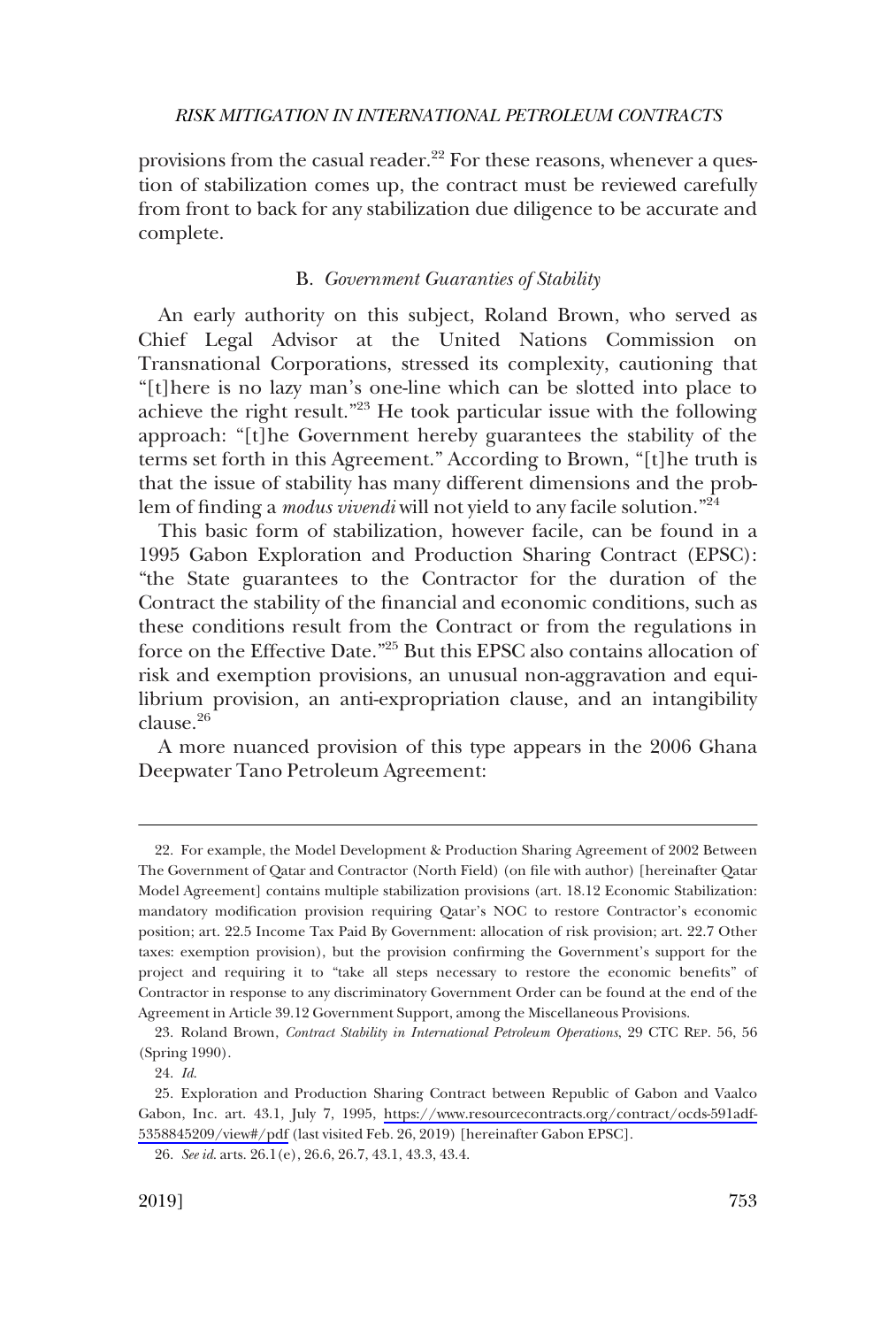<span id="page-9-0"></span>As of the Effective Date of this Agreement and throughout its Term, the State guarantees Contractor the stability of the terms and conditions of this Agreement as well as the fscal and contractual framework hereof specifcally including those terms and conditions and that framework that are based upon or subject to the provisions of the laws and regulations of Ghana (and any interpretation thereof) including, without limitation, the Petroleum Income Tax Law, the Petroleum Law, the GNPC Law and those other laws, regulations and decrees that are applicable hereto.<sup>27</sup>

This provision appears in the "MISCELLANEOUS" article at the end of the Petroleum Agreement, along with the parties' choice of Ghana law consistent with rules of international law, four other forms of contract stabilization, and an "upside" provision.<sup>28</sup> The drafters of these hybrid provisions clearly took Brown's admonition concerning "facile solutions" to heart.

## C. *Exemption from Taxes and Other Fiscal Obligations*

While most early concessions contained provisions providing for total exemption from taxes, requiring only payment of a modest royalty and possibly bonus payments and surface rentals, some subsequent concessions imposed a more signifcant fscal burden on the IOC, explicitly stipulating the amount of fxed annual payments and the percentages of royalties and taxes on net profts, while exempting the IOC from all other fiscal charges.<sup>29</sup> For example, the 1956 Agreement between the Kingdom of Jordan and Edwin W. Pauley exempted

<sup>27.</sup> Petroleum Agreement among Government of the Republic of Ghana, Ghana National Petroleum Corp. and Tullow Ghana Limited, Sabre Oil and Gas Limited, and Kosmos Energy Ghana HC in respect of Deepwater Tano Contract Area art. 26.2, Mar. 10, 2006, [http://www.](http://www.tullowoil.com/Media/docs/default-source/5_sustainability/petroleum_agreement_deepwater_tano.pdf?sfvrsn=4)  [tullowoil.com/Media/docs/default-source/5\\_sustainability/](http://www.tullowoil.com/Media/docs/default-source/5_sustainability/petroleum_agreement_deepwater_tano.pdf?sfvrsn=4)

[petroleum\\_agreement\\_deepwater\\_tano.pdf?sfvrsn=4](http://www.tullowoil.com/Media/docs/default-source/5_sustainability/petroleum_agreement_deepwater_tano.pdf?sfvrsn=4) (last visited Feb. 26, 2019) [hereinafter Ghana Petroleum Agreement].

<sup>28.</sup> *See id*. arts. 26.1, 26.3-26.5, 26.10.

<sup>29.</sup> *Compare* Agreement between H.H. The Ruler of Abu Dhabi and Petroleum Development (Trucial Coast) Ltd. arts. 4, 6 (Jan. 11, 1939), *in* OPEC, SELECTED DOCUMENTS OF THE INTERNATIONAL PETROLEUM INDUSTRY PRE-1966 120-25 (1983) (imposing signature and other bonuses, annual payments, and royalty of three Rupees per ton of oil extracted), *with* Convention Governing Petroleum Exploration, Exploitation, and Transport between Republic of Chad and Continental Oil Company of Chad arts. 19-23, *in* BARROWS SOUTH & CENTRAL AFRICA BASIC OIL LAWS AND CONCESSION CONTRACTS, Supp. No. XLII (42) (1976) (imposing royalty of 12.5 percent for liquid hydrocarbons and a direct tax on proft at rate of 50 percent).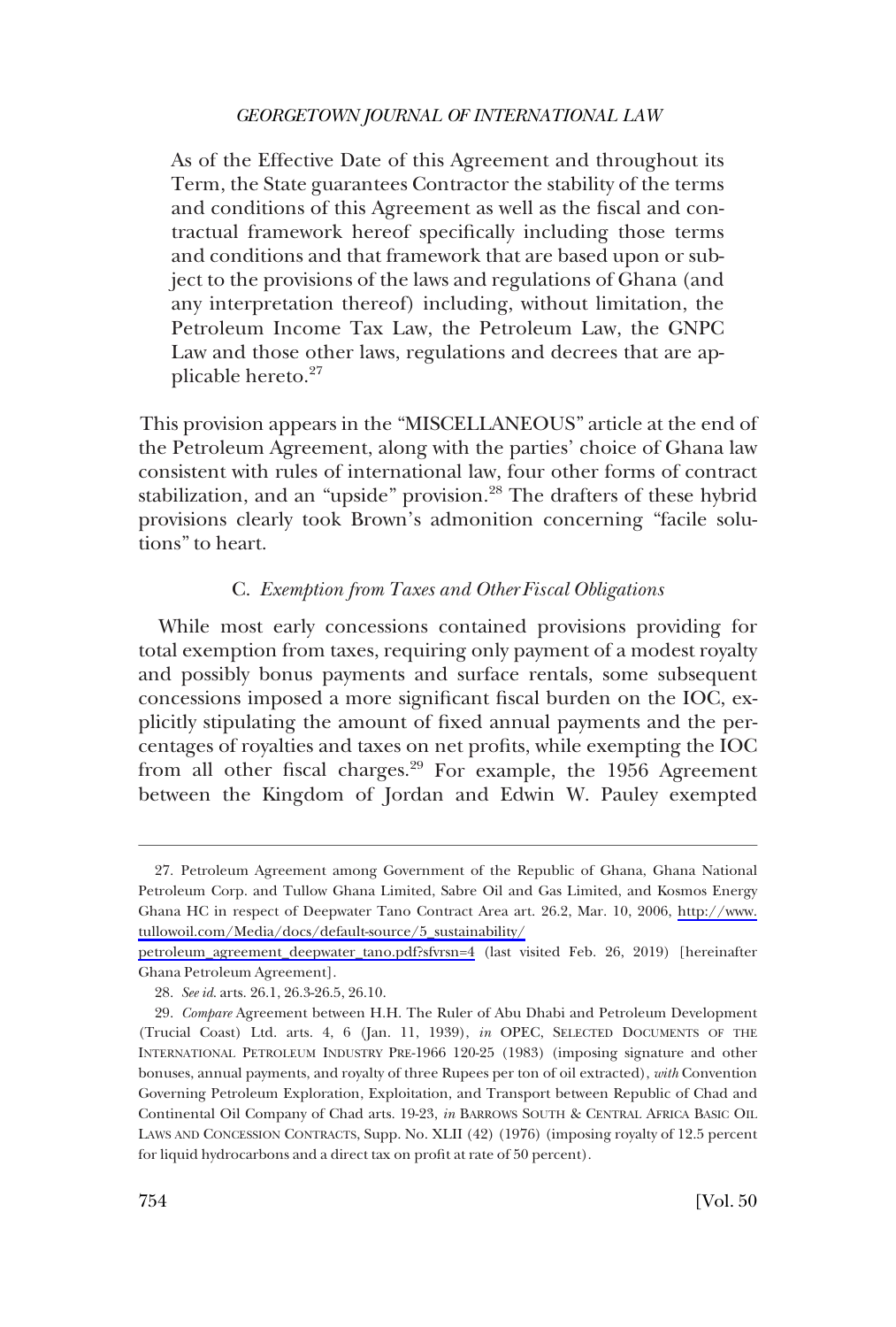Pauley, his operations, income, profts and property for the period of their agreement, from all present and future income taxes or taxes of any nature whatsoever, but in consideration thereof required Pauley to make the payments provided in Articles 30, 31, and 32.<sup>30</sup>

The 1967 Oil Concession Agreement between Kuwait, Kuwait National Petroleum Company, and Hispanica de Petroleos allowed the Companies to export their share of Petroleum free of customs and import or export duty and taxes or other charges and exempted all income derived from operations and all payments whether by way of dividend or otherwise during the period of the Agreement from "all present and future taxation, imposts and charges whatsoever (other than tax payable under the Tax Decree)." Notwithstanding these exemptions, the Companies agreed to submit to the Income Tax Law "in the precise terms set out in Annex 3 attached hereto" and to other future income tax laws provided that these laws applied to all corporations carrying out business in Kuwait.<sup>31</sup>

Following emergence of production sharing contracts (PSCs) in the mid-1960s in Indonesia, various host governments have combined the allocation of risk form of contract stabilization with exemption from other taxes.<sup>32</sup> Under the 2002 Qatar Model Development & Production Sharing Agreement (North Field), "The GOVERNMENT shall assume, pay and discharge or cause to be discharged on behalf of CONTRACTOR all Qatar income tax of the CONTRACTOR," with Qatar Petroleum to perform these duties.<sup>33</sup> This PSC exempted Contractor "from any other tax, or royalties, excise, or similar charge payable to the GOVERNMENT or its Affliates with respect to Petroleum Operations or Petroleum marketing, or capital or property utilised in Petroleum Operations, income derived from such operations . . . ."34

The Model Production Sharing Agreement offered by the Arab Republic of Egypt (ARE) in its 2018 International Bid Round follows a

<sup>30.</sup> Agreement between Hashemite Kingdom of Jordan and Edwin W. Pauley art. 17, Exemption from Texas [sic] (Feb. 2, 1956), *in* 2 BARROWS MIDDLE EAST BASIC OIL LAWS AND CONCESSION CONTRACTS at Jordan A-9 (1959) (art. 30 prescribed annual fxed payments; art. 31 imposed a 50/50 net profts tax; art. 32 assessed a 16 2/3 percent royalty).

<sup>31.</sup> Oil Concession Agreement between the Government of the State of Kuwait and Kuwait National Petroleum Company, K.S.C. and Hispanica de Petroleos, S.A. arts. 14(1), 14(5) (May 3, 1967), *in* OPEC, SELECTED DOCUMENTS OF THE INTERNATIONAL PETROLEUM INDUSTRY 1968 175-76 (1983).

<sup>32.</sup> For discussion of the allocation of risk form of contract stabilization, see *infra* notes 57-66 and accompanying text.

<sup>33.</sup> Qatar Model Agreement, *supra* note 22, art. 22.5.

<sup>34.</sup> *Id*. art. 22.7.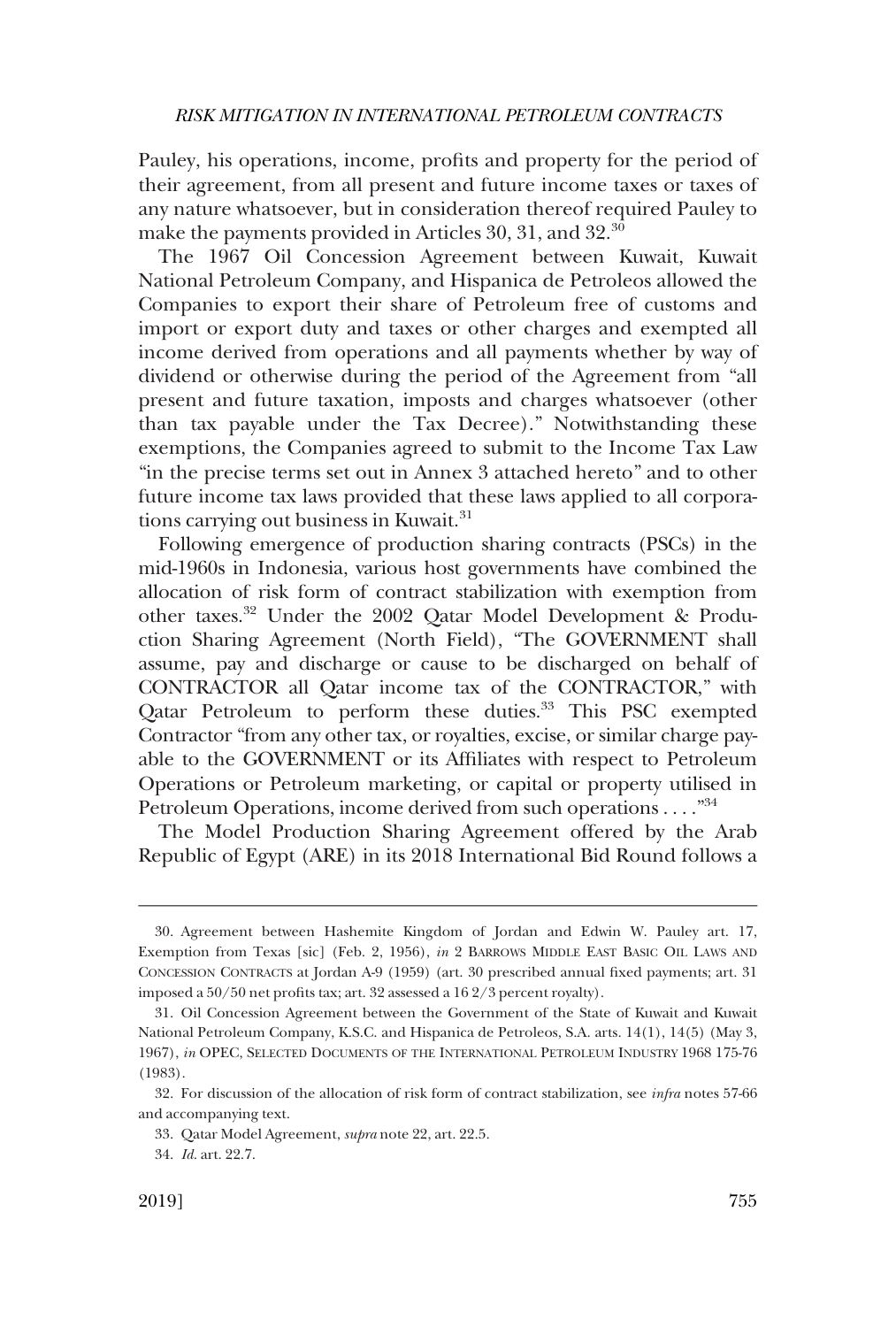similar pattern, allocating responsibility for Contractor's income tax to the Egyptian General Petroleum Corporation (EGPC), with EGPC to assume, pay, and discharge, in the name and on behalf of Contractor, Contractor's Egyptian income tax out of EGPC's share of Petroleum produced and saved, with Contractor and Operating Company exempt from all other taxes and duties, whether imposed by the Government or municipalities.<sup>35</sup> The contract addresses the possibility of future changes to the Egyptian fscal regime: "[a]ll exemptions from the application of the A.R.E. laws or regulations granted to EGPC, CONTRACTOR, the Operating Company, their contractors and sub-contractors under this Agreement shall include such laws and regulations as presently in effect or hereafter amended or substituted."<sup>36</sup>

Among all the many taxes, fees, duties, and imposts worthy of exemption, one in particular stands out, given the impact this fee could have on the assignment (farm out) of a contractual interest: the transfer fee. The Petroleum Agreement between Guyana and Esso Exploration and Production Guyana Limited states:

Notwithstanding any provision to the contrary in this Article, assignments of any kind between Contractor and Affliated Companies as well as any assignment of any kind made in accordance with this Agreement (including one to an unrelated party) shall be exempt from any duty & taxes, including Capital Gains Tax in each respect, but shall be subject to a fee payable to the Government account for the Ministry Responsible for Petroleum upon approval for the assignment in the amount of one hundred thousand United States Dollars (US \$100,000) payable in respect of the assignment.<sup>37</sup>

This provision requires Contractor to pay a reasonable fee for the right to make an assignment without impairing the transferability of an interest, subject of course to the prior written consent of the Minister.

<sup>35.</sup> Egypt 2018 Model Concession Agreement for Petroleum Exploration and Exploitation arts. III(g)(4), XVIII(c) (on file with author) [hereinafter Egypt 2018 Model Concession Agreement].

<sup>36.</sup> *Id*. art. XVIII(g).

<sup>37.</sup> Petroleum Agreement between Government of the Cooperative Republic of Guyana and Esso Exploration and Production Guyana Ltd. art. 15.13, June 27, 2016, [https://gyeiti.org/wp](https://gyeiti.org/wp-content/uploads/Petroleum-Agreement-Oct-7-2016.pdf)[content/uploads/Petroleum-Agreement-Oct-7-2016.pdf](https://gyeiti.org/wp-content/uploads/Petroleum-Agreement-Oct-7-2016.pdf) (last visited Oct. 19, 2018).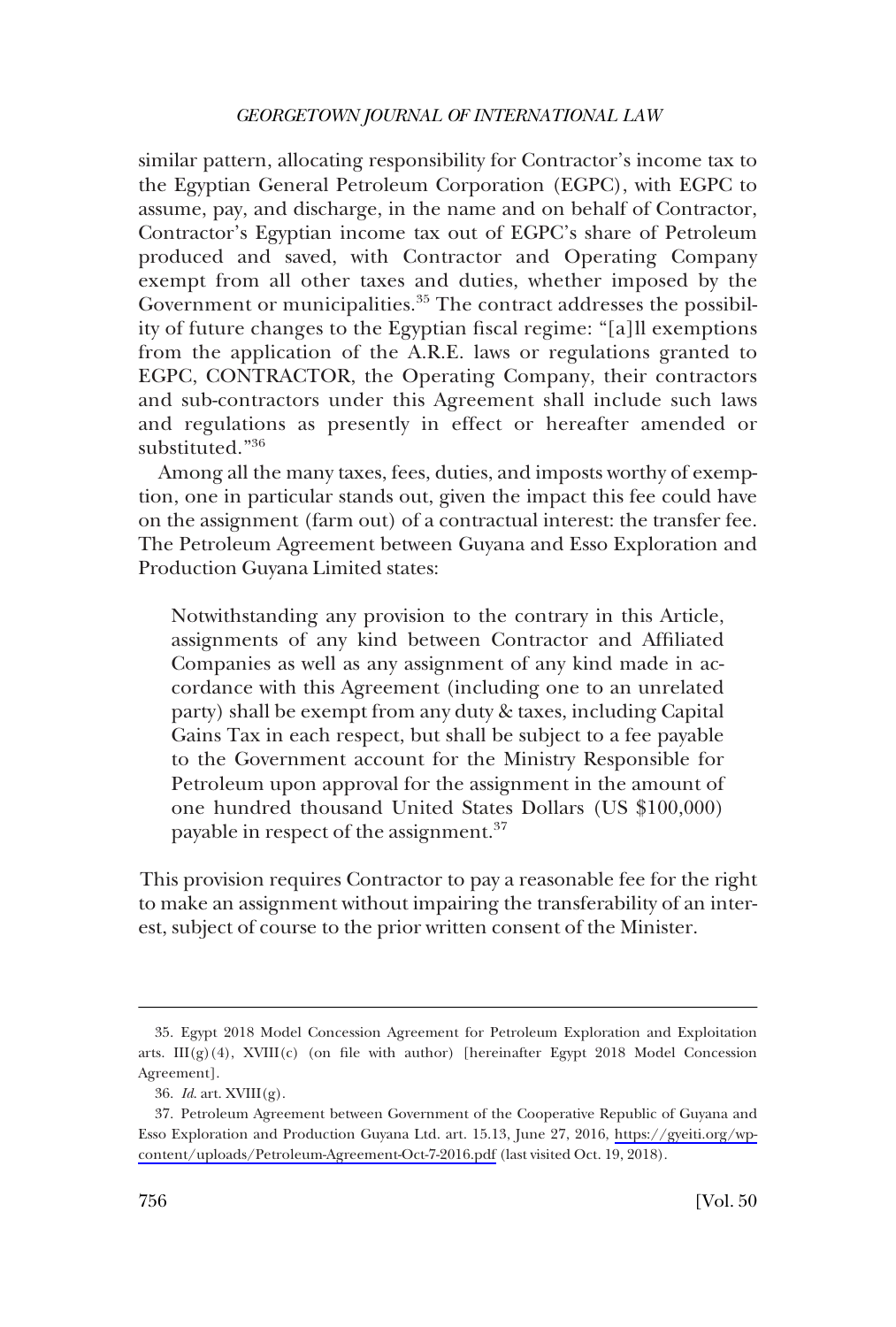## D. *Clauses That "Freeze" the Applicable Law*

<span id="page-12-0"></span>In theory, clauses that purport to "freeze" the law take two forms. In a contract entered into by the host government with the investor, the government may promise not to change the law governing the contract. This promise does not, however, prevent the government from exercising its executive and legislative competence. It operates as a guaranty of legal stability,<sup>38</sup> and its breach renders the government liable for damages. That an international arbitral tribunal or an award enforcement court would seek to enforce this promise by ordering a government to rescind a new law or change in law would be inconceivable today, $39$  assuming the government complied with its own laws in the first place.<sup>40</sup> The sole arbitrator in *BP Exploration Co. (Libya) v. Government of Libya* held that when by the exercise of sovereign power a state commits a fundamental breach of a concession agreement by repudiating it through nationalization of the assets, the concessionaire is not entitled to call for specifc performance by the Government of the agreement and reinstatement of his contractual rights; his sole remedy is an action for damages.<sup>41</sup>

On the other hand, host governments cannot evade their obligations when freely entered into with IOCs by invoking the doctrine of permanent sovereignty over natural resources. This doctrine emerged during the decolonization period following World War II, as less developed countries sought not only political but also economic independence from the colonial powers and their transnational corporations, including IOCs.42 It found expression in a series of resolutions of the U.N. General Assembly from the early 1950s to the late 1970s, and in the

<sup>38.</sup> For discussion of stabilization guaranties, see *supra* notes 21-24 and accompanying text.

<sup>39.</sup> *Cf*. Peter, *supra* note 15, at 878 ("It is not worth to insist upon another technique consisting in freezing the municipal applicable law."). The tribunal's decision ordering Libya to perform its obligations under the concession – i.e., ordering *restitutio in integrum –* in Texaco Overseas Petroleum Co. v. Government of Libyan Arab Republic, Award on Merits, ¶¶ 92-112 (Jan. 19, 1977) 17 I.L.M. 1 (1978), stands out as an exception to this view.

<sup>40.</sup> *See generally* Jan Paulsson, *Unlawful Laws and the Authority of International Tribunals*, 23 ICSID REV.-FOREIGN INV. L.J. 215 (2008) (discussing the corrective norms that can exist in national laws that may obviate the need to rely on international investment standards).

<sup>41.</sup> BP Expl. Co. (Libya) Ltd. v. Gov't of the Libyan Arab Republic, Award (Merits) (Oct. 10, 1973), 53 I.L.R. 297, 354 (1973) [hereinafter BP Award]; *accord* Libyan Am. Oil Co. (LIAMCO) v. Gov't of the Libyan Arab Republic, Award (Apr. 12, 1977), VI Y.B. Com. Arb. 89, 105-06 (1977) [hereinafter LIAMCO Award].

<sup>42.</sup> *See generally* CHRISTOPHER R. W. DIETRICH, OIL REVOLUTION: ANTICOLONIAL ELITES, SOVEREIGN RIGHTS, AND THE ECONOMIC CULTURE OF DECOLONIZATION (2017); KENNETH A. RODMAN, SANCTITY VERSUS SOVEREIGNTY: THE UNITED STATES AND THE NATIONALIZATION OF NATURAL RESOURCE INVESTMENTS (1988); NICO SCHRIJVER, SOVEREIGNTY OVER NATURAL RESOURCES (1997).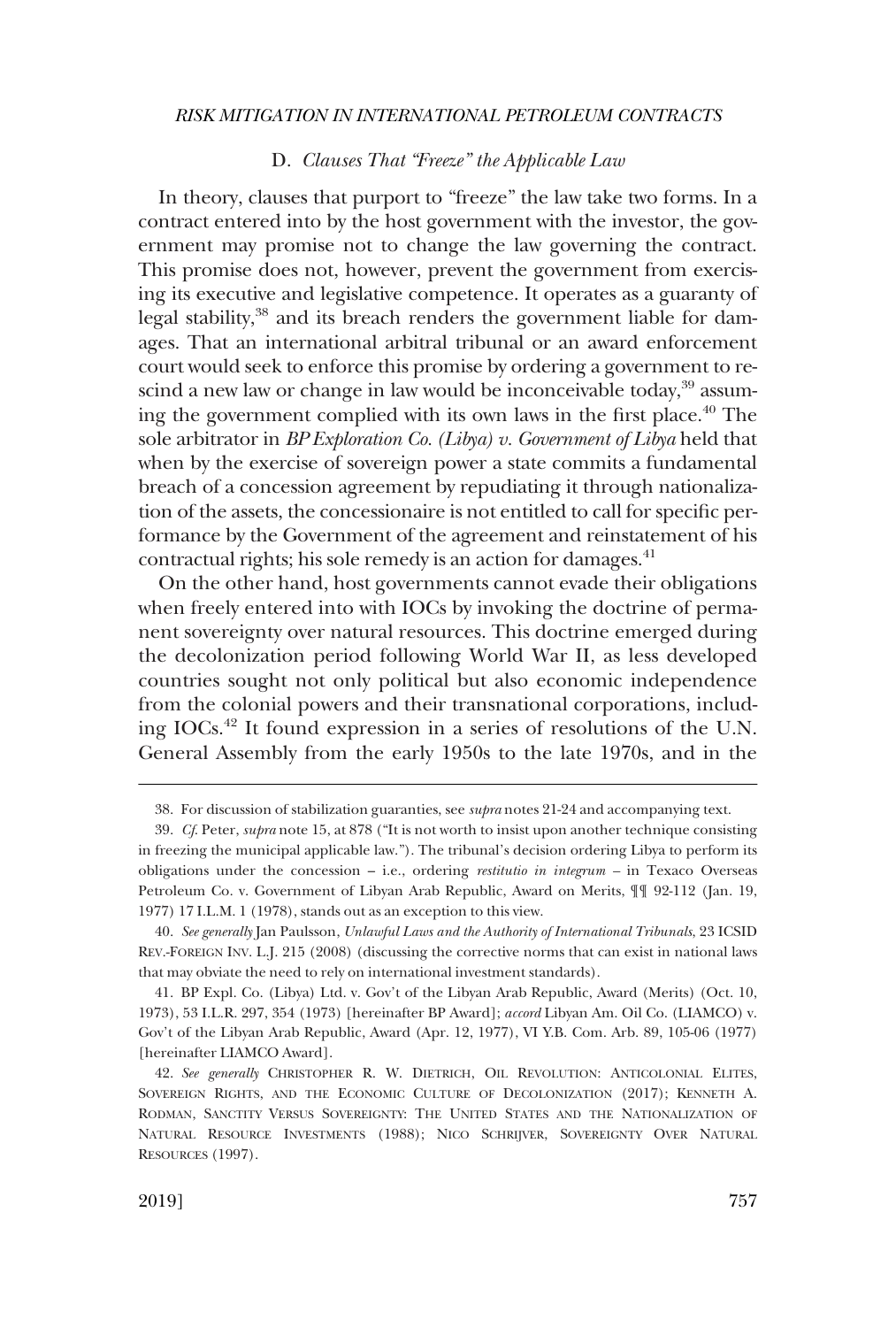writings of many publicists.<sup>43</sup> As expressed in Resolution 1803 in 1962, "[t]he right of peoples and nations to permanent sovereignty over their natural wealth and resources must be exercised in the interest of their national development and of the well-being of the people of the State concerned."44 It reached its high point in 1974 in the Charter of Economic Rights and Duties of States, which declared: "[e]very State has and shall freely exercise full permanent sovereignty, including possession, use and disposal, over all its wealth, natural resources and economic activities."45 Today it constitutes an accepted principle of international law, recognized for example in the 1966 Human Rights Covenants and the 1994 Energy Charter Treaty.<sup>46</sup> It does not function, however, as a get-out-of-jail free card for states intent on breaching their stabilization commitments.<sup>47</sup>

The Right Honourable The Lady Higgins, known as Her Excellency Dame Rosalyn Higgins when at the International Court of Justice, perhaps best expressed the prevailing view on this subject when she wrote in 1981:

[T]he doctrine of permanent sovereignty over natural resources does not operate as an implied term in a contract voluntarily entered into by a government, leaving it free to revoke or otherwise alter these rights later. Unless such an eventuality is

- 45. G.A. Res. 3281 (XXIX), at 52 (Dec. 12, 1974).
- 46. *See* SCHRIJVER, *supra* note 42, at 260-61.

<sup>43.</sup> *See* SCHRIJVER, *supra* note 42, at 36-112; STEPHEN M. SCHWEBEL, *The Story of the United Nations Declaration on Permanent Sovereignty over Natural Resources*, *in* JUSTICE IN INTERNATIONAL LAW: SELECTED WRITINGS OF JUDGE STEPHEN M. SCHWEBEL 401-15 (1994); IAN BROWNLIE, *Legal Status of Natural Resources in International Law (Some Aspects)*, *in* I RECUEIL DES COURS 253-71 (1979). *See generally* Karol N. Gess, *Permanent Sovereignty Over Natural Resources*, 13 INT'L & COMP. L.Q. 398 (1964); Texaco Overseas Petro. Co. v. Gov't of the Libyan Arab Republic, Award on Merits, 17 I.L. M. 3 (1978).

<sup>44.</sup> G.A. Res. 1803 (XVII), at 15 (Dec. 14, 1962).

<sup>47.</sup> *See, e.g*., M. Sornarajah, *The Myth of International Contract Law*, 15 J. WORLD TRADE L. 187, 210 (1981) ("In the theory underlying the principle, sovereignty over natural resources resides in the people and the state merely acts as an agent for the people. It follows that the supreme test to be applied as to the validity of the contract is whether the contract benefts the people as a whole. Where, at any stage, a state permitting the exploitation of its resources, perceives such exploitation or the terms of the contract to be detrimental to the interests of the people or the economy of the country, it can intervene in the investment, terminate it or renegotiate the terms so that it refects the beneft to the people. Thus, the acceptance of the principle creates a constitutional limitation on the state in international law to deal with its natural resources except in accordance with the interests of its people. This would mean that a state cannot validly agree not to change the terms of the agreement on the exploitation of natural resources or to submit disputes to a foreign arbitral tribunal.").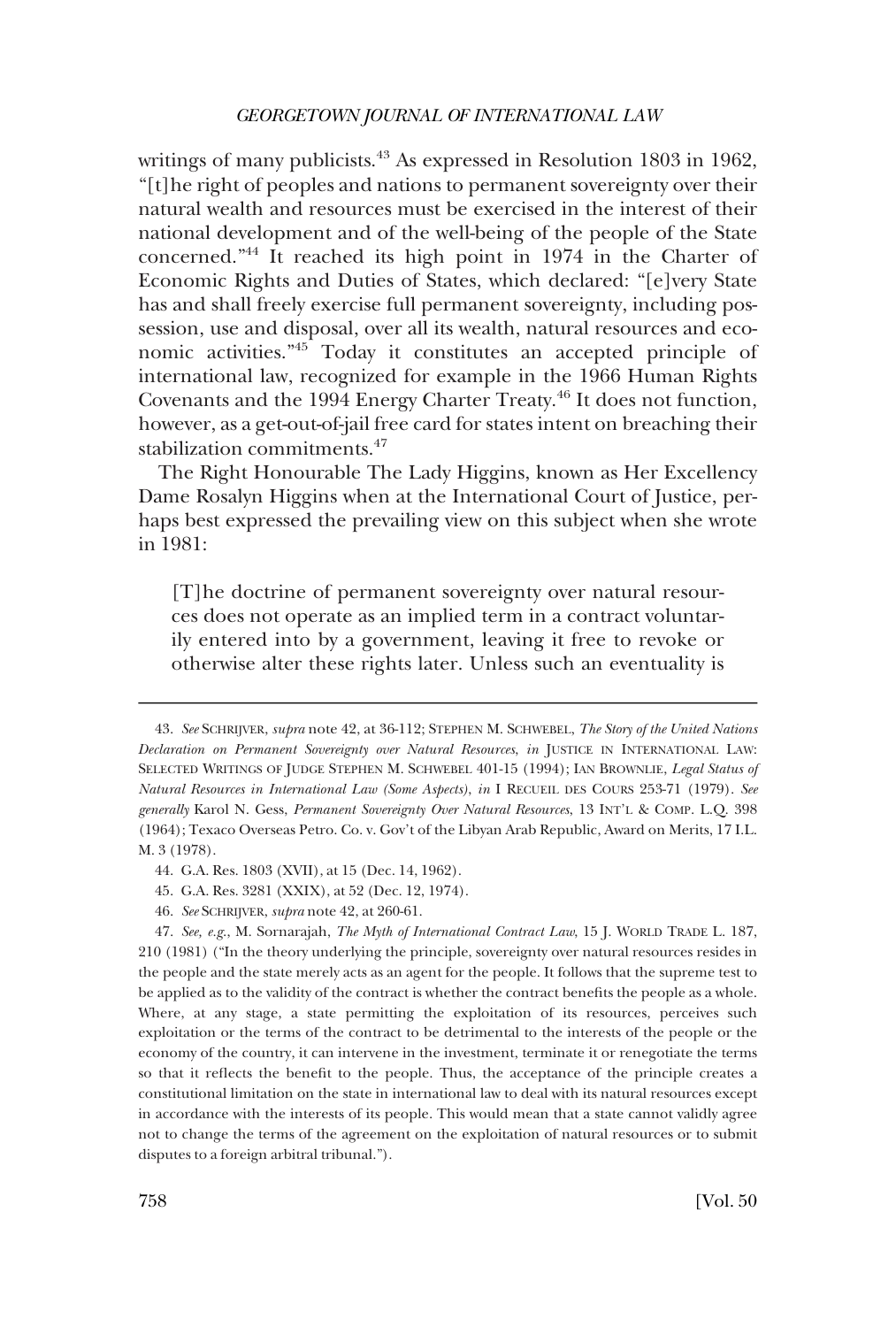written into the contract, the contract is to be read as a voluntary exercise by the government of its sovereign right to bind itself for the duration of the contract, operating within the framework of (rather than subject to) its permanent sovereignty over its natural resources.<sup>48</sup>

To put this principle in stronger terms, as expressed by the arbitral tribunal in the *Aminoil* case, the claim lacks all foundation that permanent sovereignty over natural resources has become an imperative rule of *jus cogens* prohibiting states from affording, by contract or treaty, guarantees of any kind against the exercise of the public authority in regard to all matters relating to natural riches.<sup>49</sup>

The second, much more widely employed method to "freeze" the law recognizes the host government's and NOC's power to agree that the parties' contract will be governed by the law as in effect on the date of its signing or as of its effective date. As explained by several commentators:

Parties may agree themselves that the law at the time of the agreement shall apply. This is known as a stabilization clause which effectively freezes the content of the applicable law as between the parties to a particular point in time. Agreements of this kind stop any unilateral change of essential variables

<sup>48.</sup> Rosalyn Higgins, *The International Law Perspective*, *in* THE LEGAL CHARACTER OF PETROLEUM LICENCES: A COMPARATIVE STUDY 35, 42-43 (T. Daintith ed., 1981); *see also* Saudi Arabia v. Arabian Am. Oil Co. (ARAMCO), Final Award (Aug. 23, 1958), 27 I.L.R. 117, 168 (1958) [hereinafter ARAMCO Award] ("By reason of its very sovereignty within its territorial domain, the State possesses the legal power to grant rights which it forbids itself to withdraw before the end of the Concession, with the reservation of the Clauses of the Concession Agreement relating to its revocation."); SCHRIJVER, *supra* note 42, at 264 ("In conclusion, it is now commonly accepted that the principle of permanent sovereignty precludes a State from derogating from the essence of the exercise of its sovereign rights over its natural resources . . . but that a State may by agreement *freely entered into* accept a partial limitation on the exercise of its sovereignty in respect of certain resources in particular areas for a specifed and limited period of time.") (emphasis in original). *But see* Subrata R. Chowdhury, *Permanent Sovereignty and its Impact on Stabilization Clauses, Standards of Compensation and Patterns of Development Co-operation*, *in* PERMANENT SOVEREIGNTY OVER NATURAL RESOURCES IN INTERNATIONAL LAW 42, 57 (Kamal Hossain & Subrata R. Chowdhury eds., 1984) ("Whether or not a particular treaty or a particular provision therein, including stabilization or immutability clauses, amount to an alienation of sovereignty requires careful scrutiny. If it be found there is in fact such an alienation in the enjoyment and/or exercise of the right to sovereignty, it should be held that the particular agreement or treaty or particular offending provisions are *ultra vires* the *jus cogens* principle of permanent sovereignty.").

<sup>49.</sup> *See* Gov't of Kuwait v. Am. Indep. Oil Co. (AMINOIL) Final Award (Mar. 24, 1982), 21 I.L. M. 976, 1021-22, ¶ 90(2) (Sept. 1982) [hereinafter AMINOIL Final Award].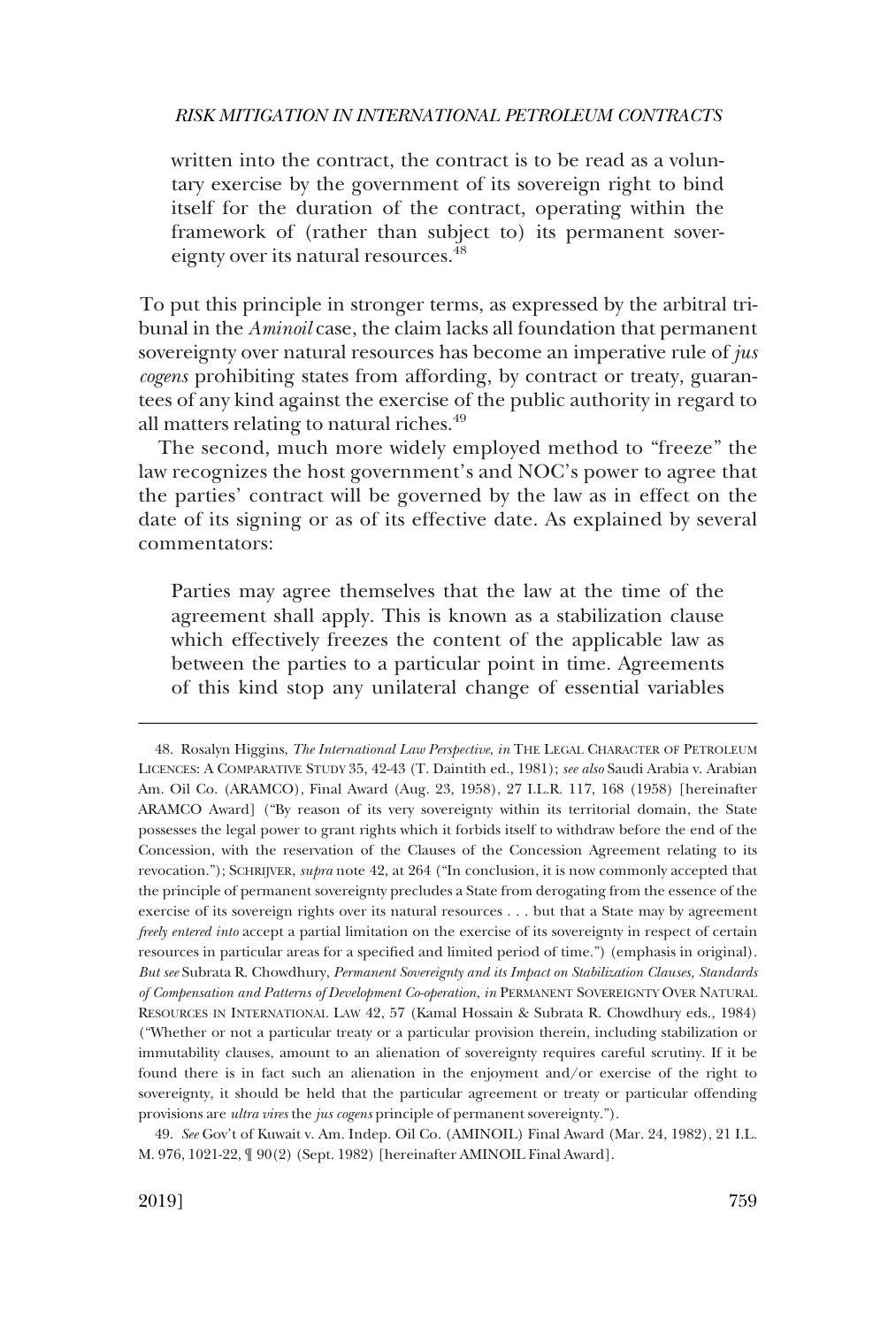defned in the clause. Such variables include the applicable tax regime, import and export regulations, currency exchange regulations, investment legislation, etc.<sup>50</sup>

Thus, in its 1993 model arbitration clauses, the International Centre for the Settlement of Investment Disputes (ICSID) proposed as an applicable law provision, under the subheading "Specifcation of System of Law," as "a law frozen in time or subject to certain modifcation," Clause 10: "[a]ny Arbitral Tribunal constituted pursuant to this agreement shall apply specifcation of system of law [as in force on the date on which this agreement is signed][subject to the following modifcations:  $\ldots$ ]<sup>"51</sup> In this way, the parties can incorporate by reference the law of a certain vintage.

Similarly, they can agree that a specifc law will govern their relationship for the life of their contract. "This Concession shall, throughout the period of its validity, be construed in accordance with the Petroleum Law and Regulations in force at the time of granting the Concession."52 An Algerian Model PSC contained, in the applicable law clause, an example of this form of partial "freezing" clause with reference to the number and date of the Algerian Hydrocarbons Law (Law 86-14) and its amendments: "[t]he Contract shall be governed by and interpreted under the laws of Algeria in effect, in particular Law No. 86- 14 of August 19, 1986 as modifed and completed by Law 91-12 of September 7, 1991, Law No. 91-21 of December 4, 1991, as well as their implementation texts."53

Incorporation of a set of laws by reference should be distinguished from a choice of law provision, which implicitly recognizes the possibility of changes to the substantive law during the parties' contractual relationship.

Under the circumstances, it is not truly the law of the state that is the *lex contractus* but a set of rules coinciding with the law of the state at a given point in time and incorporated into the contract. The contract is, then, from the legal standpoint that the

<sup>50.</sup> JULIAN D. LEW ET AL., COMPARATIVE INTERNATIONAL COMMERCIAL ARBITRATION ¶¶ 18-37, at 449 (2003).

<sup>51.</sup> ICSID Model Clauses, ICSID Doc. 5/Rev. 1, cl. X, at 13 (1994).

<sup>52.</sup> Libya Model Deed of Concession cl. 16(2) (attached as Schedule 2 to Libya Petroleum Law No. 25 of 1955), *in* OPEC, SELECTED DOCUMENTS OF THE INTERNATIONAL PETROLEUM INDUSTRY PRE-1966, at 30-53 (1983) [hereinafter Libya Model Concession].

<sup>53.</sup> Algerian 2002 Model Production Sharing Contract art. 34.1, *reprinted in* JAMES BARNES, INTERNATIONAL PETROLEUM AGREEMENTS ALGERIA 1-45 (2002).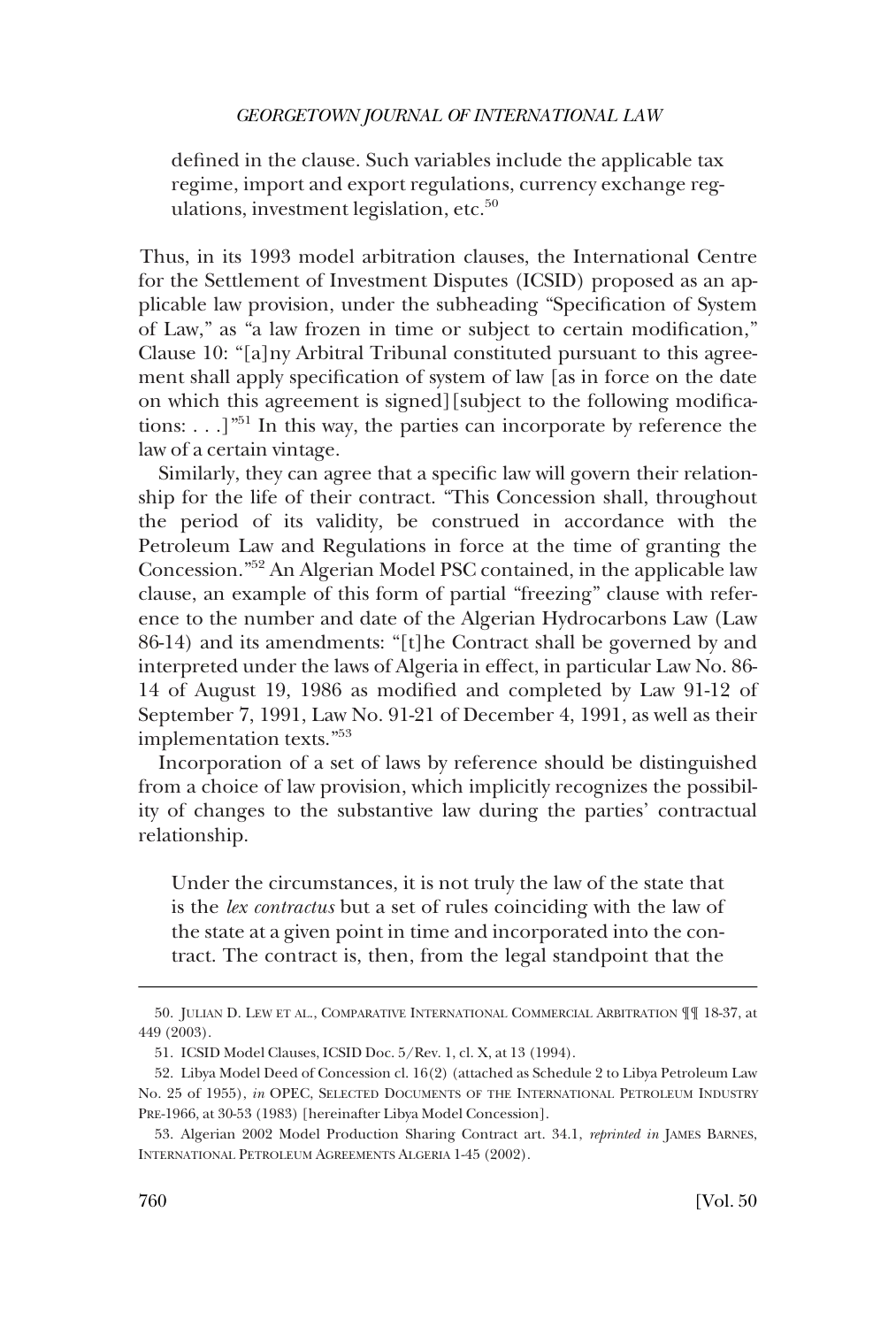<span id="page-16-0"></span>arbitrator adopts, shielded from policy changes by the contracting state. Not that the state will be unable to change its legislation, but if it applies any such change to the contract containing the freezing clause, it will be answerable for it before the arbitration tribunal and may have to compensate the other contracting party.<sup>54</sup>

According to one well-respected authority, by incorporating a law into their contract, the parties agree that they cannot invoke a change to that law to excuse a breach of contract.<sup>55</sup> This means that this stabilization mechanism protects the investment even when the investor enters into a petroleum contract with an NOC rather than directly with the government of the NOC's home country.

## E. *Contract Stabilization Through Non-Application of Inconsistent Laws*

In an "inopposability" provision, the state commits not to apply eventual changes to the law to its counter-party.<sup>56</sup> For example, the 1966 services agreement between the National Iranian Oil Company and ERAP stipulated:

The provisions of the Mining Act of 1957 shall not be applicable to this Agreement, and any other laws and regulation which may be wholly or partly inconsistent with the provisions of this Agreement shall to the extent of any such inconsistency be of no effect in respect of the provisions of this Agreement.<sup>57</sup>

Nearly 50 years later, the Trinidad & Tobago Model Deepwater Production Sharing Contract used even stronger language to declare that the terms of the contract would prevail over inconsistent law:

So much only of the [Petroleum] Act and the Regulations as are not excluded by the Contract shall apply to Contractor, and where any provision of the Act or the Regulations is modifed by this Contract for purposes of this Contract, the Act and the

<sup>54.</sup> CHARLES LEBEN, THE ADVANCEMENT OF INTERNATIONAL LAW 10 (2010).

<sup>55.</sup> Nour E. Terki, *The Freezing of Law Applicable to Long-Term International Contracts*, 6 J. INT'L BANKING L. 43, 47 (1991).

<sup>56.</sup> *See* WEIL, *supra* note 20, at 310-11.

<sup>57.</sup> Agreement between National Iranian Oil Company (NIOC) and Entreprise de Recherches et d'Activites Petrolieres (ERAP), *in* OPEC, SELECTED DOCUMENTS OF THE INTERNATIONAL PETROLEUM INDUSTRY: 1966 art. 44, at 172 (1983).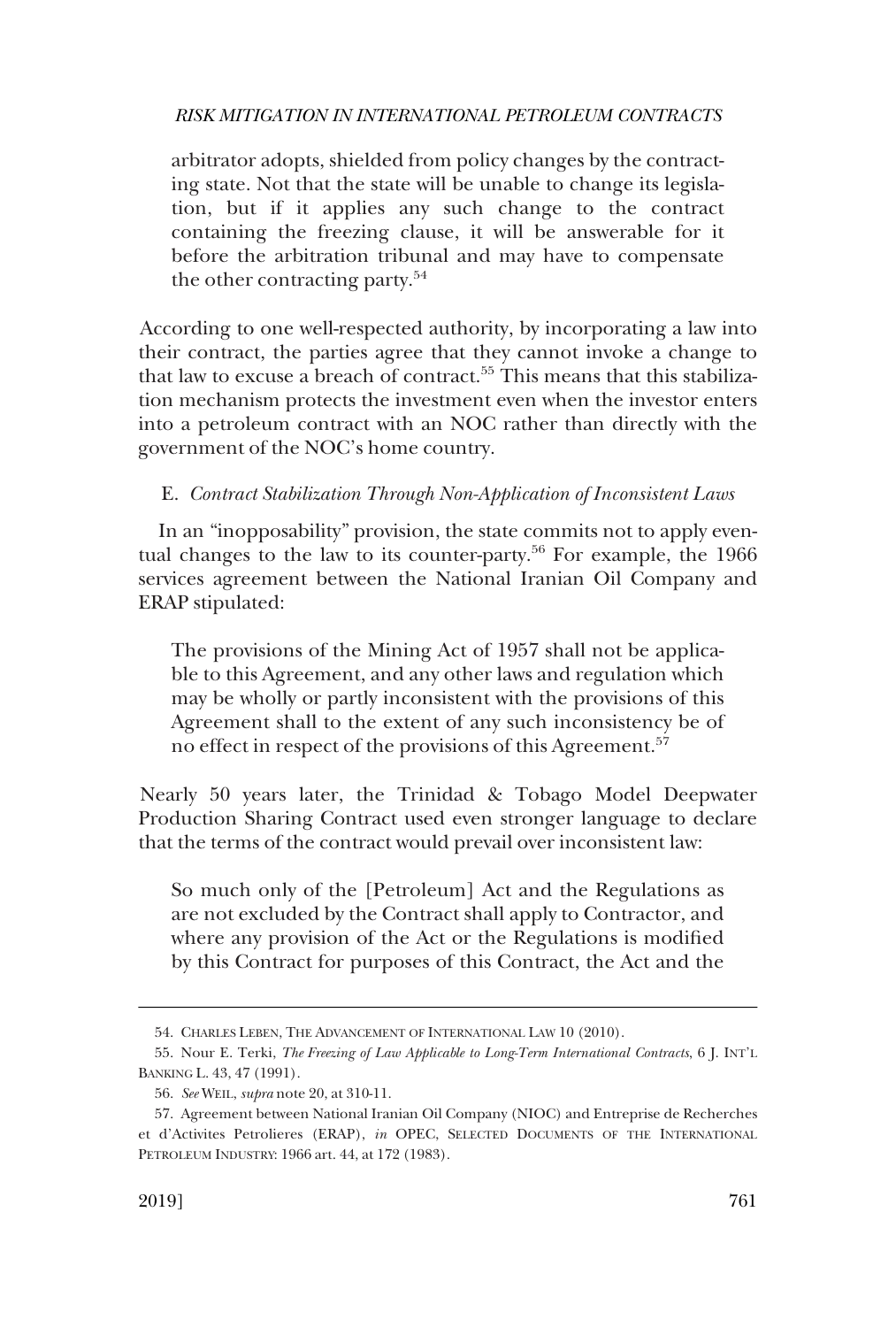<span id="page-17-0"></span>Regulations shall be read and construed accordingly, and where there is any conflict or variance with reference to any matter between the provisions of this Contract and the Act or the Regulations, the provisions of this Contract shall prevail.<sup>58</sup>

The law may change, but the changes do not affect the parties' agreement, which acquires an "enclave" status. If despite these promises the host government applied the change in law to the parties' contract, the IOC would be entitled to damages from the government for breach of contract.

## F. *Stabilization by Requiring Mutual Agreement Concerning Any Contract Changes*

Clauses that prohibit unilateral changes of contract by the host government date back to early concessions in the Middle East. A 1937 Concession entered into by the Sultanate of Muscat and Oman with Petroleum Concessions, Ltd. provided:

No alteration shall be made in the terms of this Agreement by either the Sultan or the Company except in the event of the Sultan and the Company jointly agreeing that [sic] is desirable in the interests of both parties to make certain alterations, deletions or additions to this agreement.<sup>59</sup>

Called "intangibility" provisions, they frequently appear in host government contracts along with inopposability provisions:

This agreement and the rights and obligations specifed herein may not be modifed, amended, altered or supplemented except upon the execution and delivery of a written agreement executed by the Parties. Any legislative or administrative act of the State or any of its agencies or subdivisions which purports to vary any such right or obligation shall, to the extent sought

Trinidad & Tobago Production Sharing Contract of 2014 art. 38.2, [https://www.](https://www.resourcecontracts.org/contract/ocds-591adf-6764376338/view#/search/Trinidad%20%26%20Tobago%20Production%20Sharing%20Contract%20) 58. [resourcecontracts.org/contract/ocds-591adf-6764376338/view#/search/Trinidad%20%26%20Tobago](https://www.resourcecontracts.org/contract/ocds-591adf-6764376338/view#/search/Trinidad%20%26%20Tobago%20Production%20Sharing%20Contract%20) [%20Production%20Sharing%20Contract%20](https://www.resourcecontracts.org/contract/ocds-591adf-6764376338/view#/search/Trinidad%20%26%20Tobago%20Production%20Sharing%20Contract%20) (last visited Feb. 26, 2019).

<sup>59.</sup> Agreement between Petroleum Concessions, Ltd. and Sultanate of Muscat and Oman art. 25 (June 24, 1937), *in* BARROWS MIDDLE EAST BASIC OIL LAWS AND CONCESSION CONTRACTS, Supp. No. III, Muscat & Oman A-1 to A-12.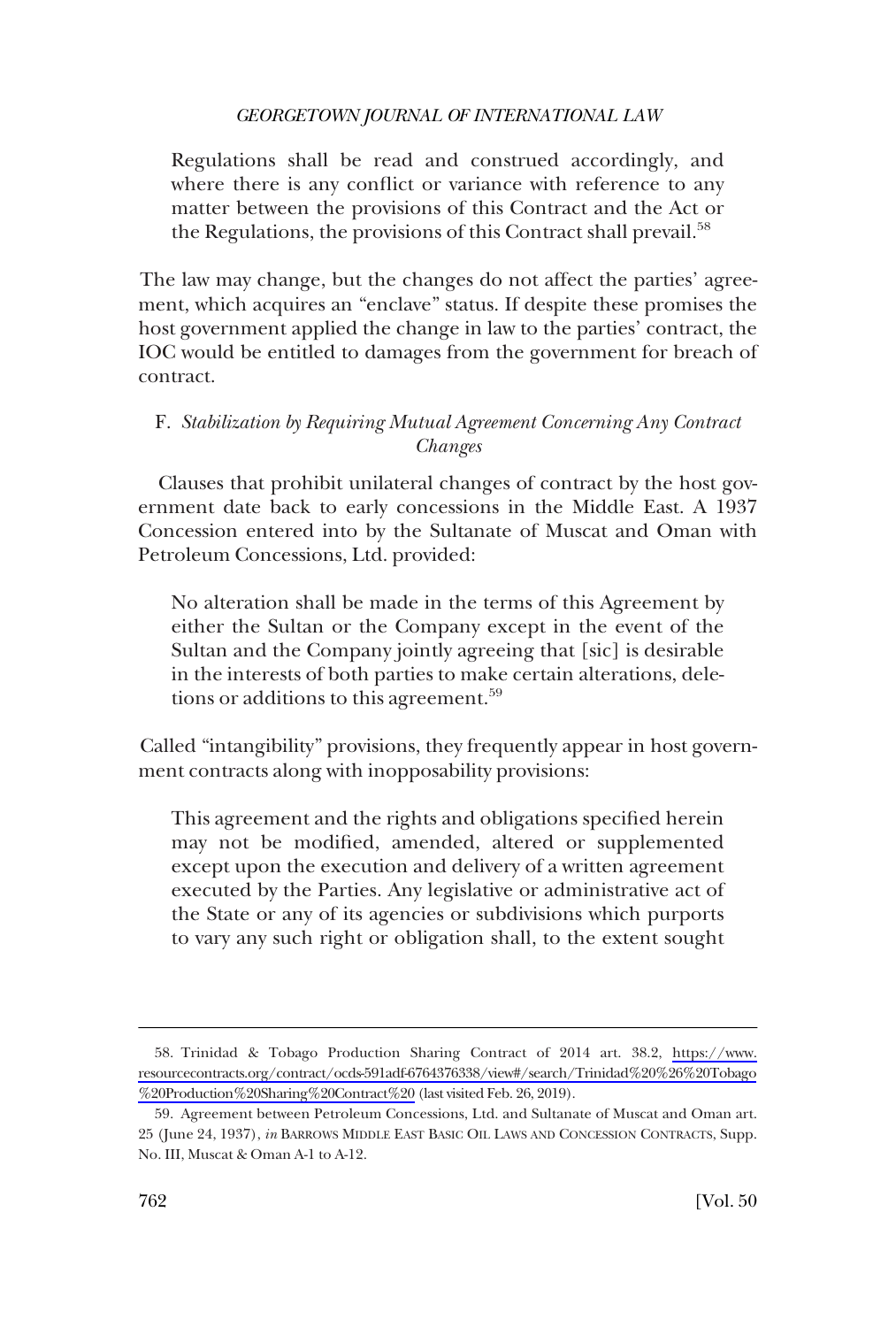<span id="page-18-0"></span>to be applied to this Agreement, constitute a breach of this Agreement by the State  $\dots$ .<sup>60</sup>

While this form of contract stabilization may read like any clause in a standard commercial contract that gives effect to amendments only when in a writing signed by all parties, the history of the use of these provisions in host government contracts, including their use in close proximity with other forms of contract stabilization, militates forcefully against dismissing them as mere boilerplate. They can apply even in a contract between a state enterprise and an IOC to bind a non-signator host government, rendering it liable for its actions that unilaterally amend the parties' contract, when included along with a provision which expressly recognizes the government's obligations under the contract upon parliament's enactment of the contract into law.<sup>61</sup>

## G. *Allocation-of-Risk Form of Contract Stabilization*

These clauses assign fscal risk to the host government or its NOC; they arose in conjunction with PSCs.<sup>62</sup> Under the PSC system, the IOC enters into a contract with the state or its NOC or both.<sup>63</sup> When the IOC and NOC enter into a PSC without the state as a party, the NOC must make the stabilization promises. An NOC, however, could not normally make promises that a new law would not apply to its contract. Accordingly, to ensure a stable contract, the NOC agrees to be responsible for some or all fscal obligations imposed by the government. Without these assurances, the parties could spend months negotiating the production split under their PSC, only for the government to impose new fscal terms in the form of taxes and other imposts as soon as the contract was signed. In other words, without these assurances, the agreement on production shares would be meaningless. These clauses have

<sup>60.</sup> Ghana Petroleum Agreement, *supra* note 27, art. 26.3.

<sup>61.</sup> *Cf*. Amoco Int'l Fin. Corp. v. Iran, 15 Iran-U.S. Cl. Trib. Rep. 189 (1987) (Brower, J. Concurring Opinion) (discussing the legal effect of Article 21(2) of the Khemco Agreement, which provided: "Measures of any nature to annul, amend or modify the provisions of this Agreement shall only be made possible by the mutual consent of NPC and AMOCO.").

<sup>62.</sup> *See* Thomas Wa¨lde & George Ndi, *Stabilizing International Investment Commitments: International Law versus Contract Interpretation*, 31 TEX. INT'L L.J. 215, 262-64 (1996).

<sup>63.</sup> *See* Honore´ L. Leuch, *Recent Trends in Upstream Petroleum Agreements: Policy, Contractual, Fiscal, and Legal Issues*, *in* THE HANDBOOK OF GLOBAL ENERGY POLICY 127, 133 (Andreas Goldthau ed., 2013); Silvana Tordo et al., *Petroleum Exploration and Production Rights: Allocation Strategies and Design Issues*, 10, World Bank Working Paper No. 179 (2010); UNITED NATIONS CENTRE ON TRANSNATIONAL CORPORATIONS, ALTERNATIVE ARRANGEMENTS FOR PETROLEUM DEVELOPMENT: A GUIDE FOR GOVERNMENT POLICY MAKERS AND NEGOTIATORS 52 (1982).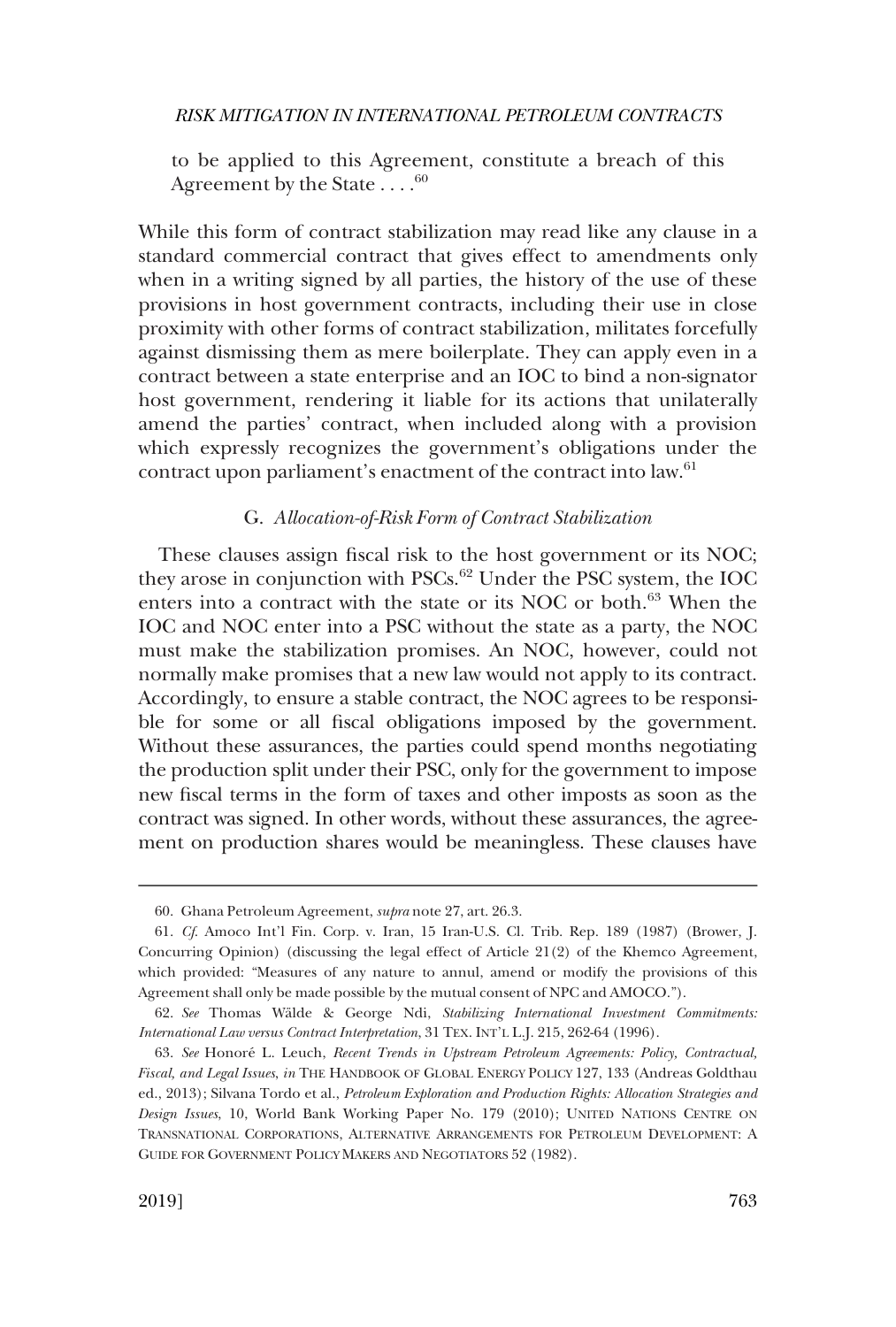been called "tax paid" and "taxes in lieu" provisions, <sup>64</sup> and PSCs that impose this obligation on the host government or NOC are called "pay on behalf" PSCs.65 That the NOC will pay the IOC's share of taxes and other fscal liabilities would be taken into account in allocating the production between the parties. Generally speaking, under this system, the IOC can take a foreign tax credit in its home country for the taxes paid on its behalf by the NOC;<sup>66</sup> it can also book those barrels as reserves.<sup>67</sup>

The frst PSCs in Indonesia employed this form of contract stabilization. The "typical Indonesian PSC" published by OPEC required Pertamina, Indonesia's NOC, to pay and hold the contractor harmless from all Indonesian taxes and exactions of any government authority. If for any reason the contractor pays any tax for which it is entitled to be held harmless, Pertamina agreed to reimburse the person paying the tax within 60 days. $68$  As can be seen, the provision uses language of indemnifcation in describing this obligation.

By the mid-1990s, this form of stabilization had become widespread. Professor Thomas Wälde wrote:

In our view, the predominant 'modern' stabilization clause no longer looks towards the government as such, but makes the state enterprise responsible for unilateral intervention by its own government. Indeed, current practice has moved towards allocating the risk of government action to the state company—on the theory that the state company is better positioned to infuence such risk, is closer to the source of the risk and is likely to have the resources for shouldering such risk.<sup>69</sup>

Not long thereafter, Bernard Mommer, known later for his role as Vice Minister for Energy during the Chavez government in Venezuela,

<sup>64.</sup> *See* DANIEL JOHNSTON, INTERNATIONAL EXPLORATION ECONOMICS, RISK, AND CONTRACT ANALYSIS 155, 195-96, 266 (2003).

<sup>65.</sup> *See* Carolle Nakhle, *Petroleum Fiscal Regimes: Evolution and Challenges*, *in* THE TAXATION OF PETROLEUM AND MINERALS: PRINCIPLES, PROBLEMS AND PRACTICE 89, 101 (Philip Daniel et al. eds., 2010).

<sup>66.</sup> *See* DANIEL JOHNSTON, INTERNATIONAL PETROLEUM FISCAL SYSTEMS AND PRODUCTION SHARING CONTRACTS 196-98 (1994).

*See* Society of Petroleum Engineers, Guidelines for Application of the Petroleum Re-67. sources Management System § 10.4.1, at 175 (Nov. 2011), [https://www.spe.org/industry/docs/](https://www.spe.org/industry/docs/PRMS_Guidelines_Nov2011.pdf)  [PRMS\\_Guidelines\\_Nov2011.pdf](https://www.spe.org/industry/docs/PRMS_Guidelines_Nov2011.pdf) (last visited Mar. 6, 2019).

<sup>68.</sup> *Typical Indonesian Production Sharing Contract*, *in* OPEC, SELECTED DOCUMENTS OF THE INTERNATIONAL PETROLEUM INDUSTRY: 1968 ¶ 5.2.2, at 88 (1969).

<sup>69.</sup> *See* Wa¨lde & Ndi, *supra* note 62, at 263.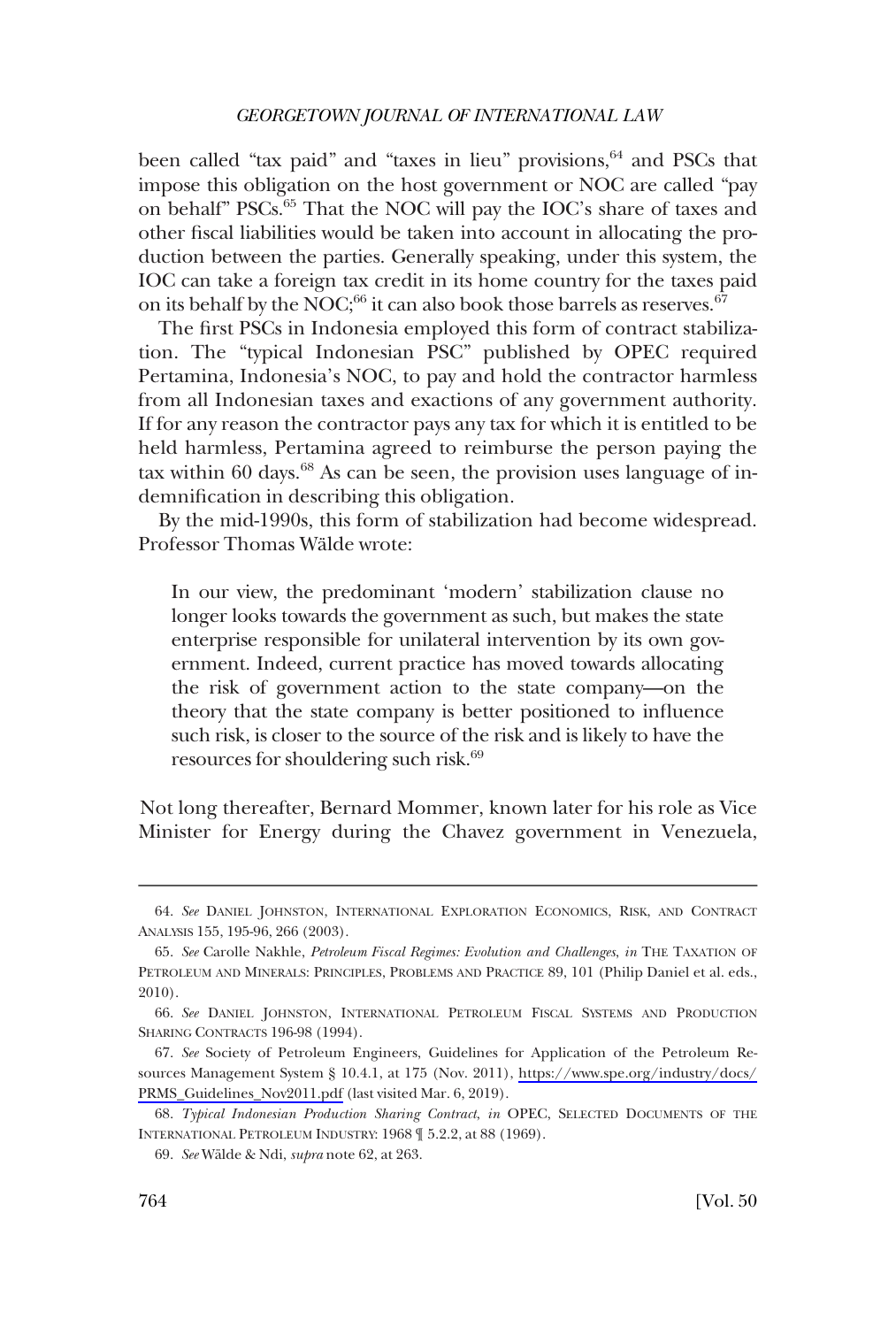acknowledged that these provisions had spread to joint ventures and production services contracts. He observed:

[O]ne typical feature of upstream contracts in recent years – be it joint ventures, PSAs or production services contracts – is the presence of a 'stabilisation clause'. According to that clause the NOCs as partner or contracting parties fully assume the socalled 'sovereign risk'. In other words, the landlord states may increase, sovereignly, taxation, but the whole increase will be paid for by their national oil companies, out of their own share, on behalf of the private investors.<sup>70</sup>

In 2002, Dr. Khelil, by then Algeria's Minister of Energy and Mines, similarly explained that under the system of production sharing the foreign partner can remain "off shore" since all fscal obligations are assumed by the national company: the partner is content to take, free of all charges and taxes at the port of loading, its cost oil (reimbursement of its costs of exploration and exploitation) and its proft oil (remuneration). $71$ 

The allocation-of-risk form of stabilization rests on the legal concept of "areas of responsibility." According to Dr. Karl-Heinz Bockstiegel, a leading international arbitrator and noted authority on state contracts:

Sometimes, even if not expressly dealt with in the contract, the general conception and structure of the contract as well as conclusions from specifc contractual clauses may permit one to defne 'areas of responsibility' for each of the parties. And if the impossibility of performing certain contractual obligations then is due to causes within one of such areas of responsibility, the respective party may be held responsible for nonfulfllment or at least for damages even if the respective cause is not due to that party's fault.<sup>72</sup>

<sup>70.</sup> Bernard Mommer, *Oil Prices and Fiscal Regimes*, OXFORD INST. FOR ENERGY STUD. (May 1999).

<sup>71.</sup> Chakib Khelil, *Third Forum of University of Constantine* (Dec. 24, 2002), https://web.archive. [org/web/20190311111226/http://www.energy.gov.dz/francais/index.php?page=741](https://web.archive.org/web/20190311111226/http://www.energy.gov.dz/francais/index.php?page=741) (last visited Mar. 5, 2019) (unofficial translation).

<sup>72.</sup> Karl-Heinz Bockstiegel, *The Legal Rules Applicable in International Commercial Arbitration Involving States or State-Controlled Enterprises, in* 60 YEARS OF ICC ARBITRATION: A LOOK AT THE FUTURE 117, 133 (1984).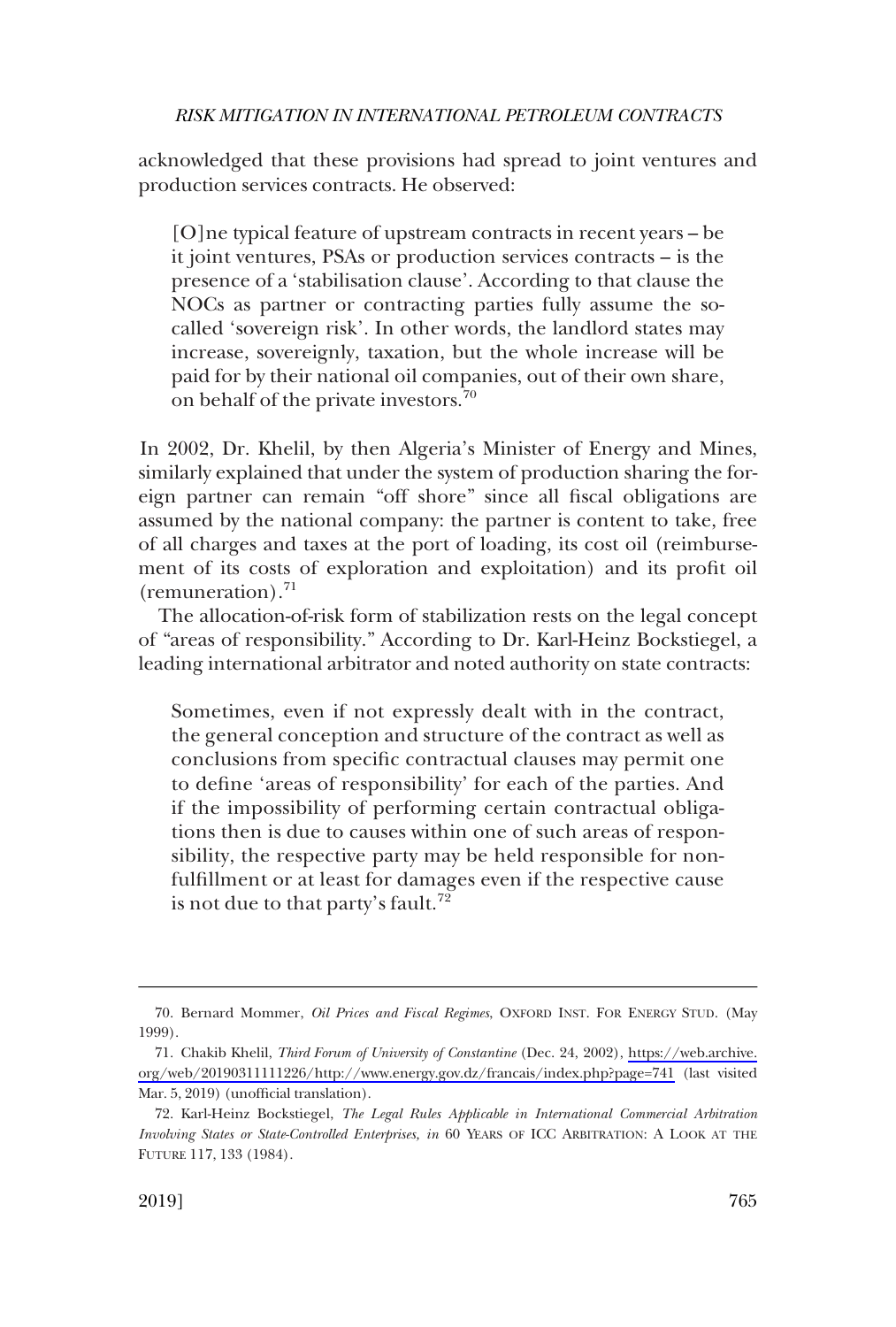<span id="page-21-0"></span>At least three modern arbitration awards have enforced the allocationof-risk form of contract stabilization against the host government's state enterprise.<sup>73</sup>

#### H. *Renegotiation Clauses in Host Government Contracts*

These clauses do not stabilize the law or the contract; instead, they stabilize the value of the investment by adjusting contract terms in response to adverse government actions.<sup>74</sup> To protect the IOC's investment, the clauses should contain the following elements: (1) a triggering event that adversely affects the investor's economic benefts, economic equilibrium, or rights and obligations; (2) a mandatory procedure requiring renegotiation to modify the parties' contract in response to the triggering event; (3) a statement of the end result to be achieved by this procedure, i.e., an agreement to restore investor's economic benefts, economic equilibrium, or rights and obligations; and (4) a provision calling for recourse to international arbitration when the parties cannot reach agreement on the appropriate changes to their contract.75 For the most part, IOCs successfully resist requests by host governments and NOCs for a mutual—two-way—right of renegotiation, especially when host governments and NOCs want to defne the triggering event broadly to include a change of circumstances.<sup>76</sup>

76. In the case of Ghana, however, the petroleum law required each petroleum agreement to provide for a review of its terms at any time a signifcant change occurs in the circumstances

<sup>73.</sup> *See, e.g*., Himpurna Cal. Energy Ltd. v. PT. (Persero) Perusahaan Listruik Negara, Ad-Hoc Award, ¶¶ 101, 132-135 (May 4, 1999); Mobil Cerro Negro, Ltd. v. Petroleos de Venez., Case No. 15416/JRF/CA, Final Award, ¶¶ 543 (Dec. 23, 2011); Phillips Petrol. Co. Venez. Ltd. et al. v. Petroleos de Venez., Case No. 16848/JRF/CA, Final Award, ¶¶ 205-217 (Sept. 17, 2012) (on fle with author).

<sup>74.</sup> *See generally* WOLFGANG PETER, ARBITRATION AND RENEGOTIATION OF INTERNATIONAL INVESTMENT AGREEMENTS (2d ed. 1995); ADAPTATION AND RENEGOTIATION OF CONTRACTS IN INTERNATIONAL TRADE AND FINANCE (Norbert Horn ed., 1985); Zeyad A. Al Quarshi, *Renegotiation of International Petroleum Agreements*, 22 J. INT'L ARB. 261 (2005); Piero Bernardini, *The Renegotiation of the Investment Contract*, 13 ICSID REV. FOREIGN INV. L.J. 411 (1998); Paul Kuruk, *Renegotiating Transnational Investment Agreements: Lessons for Developing Countries from the Ghana-VALCO Experience*, 13 MICH. J. INT'L L. 43 (1991); Jeswald W. Salacuse, *Renegotiating International Project Agreements*, 24 FORDHAM INT'L L.J. 1319 (2001); Thomas W. Wa¨lde, *Renegotiating Acquired Rights in the Oil and Gas Industries: Industry and Political Cycles Meet the Rule of Law*, 1 J. WORLD ENERGY L. & BUS. 55 (2008).

<sup>75.</sup> *Cf*. Klaus Peter Berger, *Renegotiation and Adaptation of International Investment Contracts: The Role of Contract Drafters and Arbitrators*, 36 VAND. J. TRANS. L. 1347, 1363-68 (2003) (discussing trigger events, duty to negotiate versus duty to agree, and arbitration as means of contract adjustment); Piero Bernardini, *Stabilization and Adaptation in Oil and Gas Investments*, 1 J. WORLD ENERGY. L. & BUS. 98 (2008) (discussing triggering events, including change of circumstances, and role of arbitrators in adapting contracts).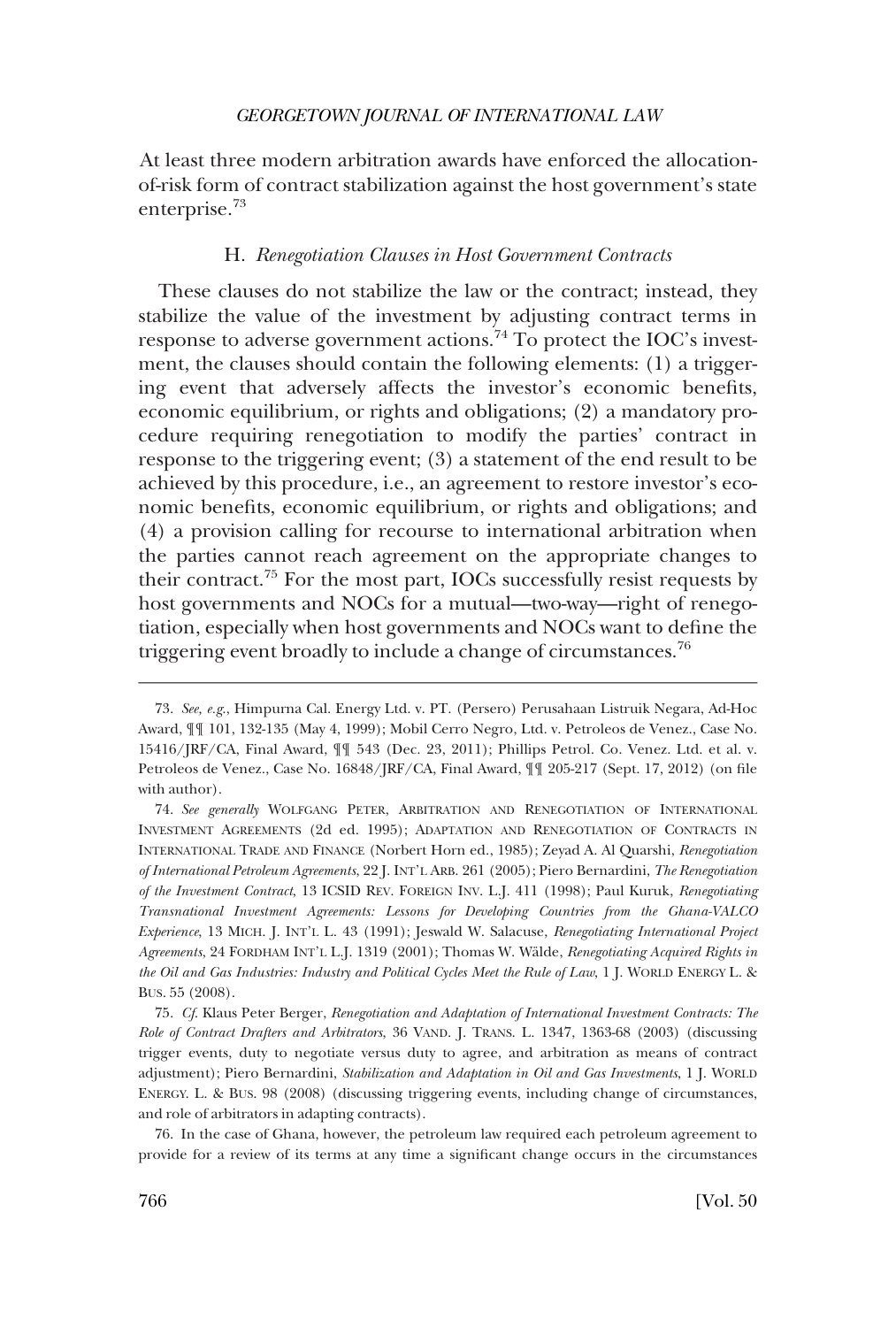The 1993 Production Sharing Contract between Esso Exploration and Production Nigeria Limited and the Nigerian National Petroleum Corporation contains a well-drafted renegotiation provision. Clause 19.2 provides:

In the event that any enactment of or change in the laws or regulations of Nigeria or any rules, procedures, guidelines, instructions, directives or policies, pertaining to the Contract introduced by any Government department or Government parastatals or agencies occurs subsequent to the Effective Date of this Contract which materially and adversely affects the rights and obligations or the economic benefts of the CONTRACTOR, the Parties shall use their best efforts to agree to such modifcations to this Contract as will compensate for the effect of such changes. If the Parties fail to agree on such modifcations within a period of ninety (90) days following the date on which the change in question took effect, the matter shall thereafter be referred at the option of either Party to arbitration under Article 21 thereof. Following [the] arbitrator's determination, this Contract shall be deemed forthwith modified in accordance with that determination.<sup>77</sup>

prevailing at the time the parties entered into the agreement (or since the last review of the agreement). *See* Ghana Petroleum Exploration and Production Law, 1984, P.N.D.C.L. 84 § 13 (Ghana). Accordingly, the Petroleum Agreement covering the Deepwater Tano Contract Area contains provisions providing for a party to give notice when it considers that a signifcant change in circumstances occurred. While the provisions require the parties to meet to engage in negotiations regarding contract modifcations, they do not require the parties to reach agreement. *See* Ghana Petroleum Agreement, *supra* note 27, arts. 26.4-26.5. The 2016 Petroleum (Exploration and Production) Act, enacted after the parties entered into the Deepwater Tano Petroleum Agreement, states that the terms of a petroleum agreement may be reviewed by the parties to the agreement where there is a material change in the circumstances that prevailed at the time the agreement was executed or at the last review of the agreement. *See* Petroleum (Exploration and Production) Act, 2016 (Act 919) § 20 (Aug. 19, 2016) (Ghana).

77. Production Sharing Contract between Nigerian National Petroleum Corporation and Esso Exploration and Production Nigeria Limited cl. 19.2 (May 21, 1993) (on fle with author). The arbitral tribunal in Esso Expl. and Prod. Nigeria Ltd. and Shell Nigeria Expl. and Prod. Co. v. Nigerian Nat'l Petrol. Corp., Final Award ¶ 370, at 106 (Oct. 24, 2011) (on fle with author), determined that Claimants proved "they are entitled to relief under the stabilization clause [Clause 19.2] to prevent future overlifting by NNPC based on the changes in the FIRS' [the Nigerian tax authority's] policies." They also found that all four requirements under Clause 19.2 had been met, and ordered modifcation of the PSC to add a provision at Clause 8.1(i) to allocate Proft Oil to Contractor in the future to ensure its compensation in the event that the change in FIRS' policy results in a future difference between Tax Oil as it existed on the effective date of the PSC and Tax Oil resulting from application of the policy as it exists as of the date of the Final Award.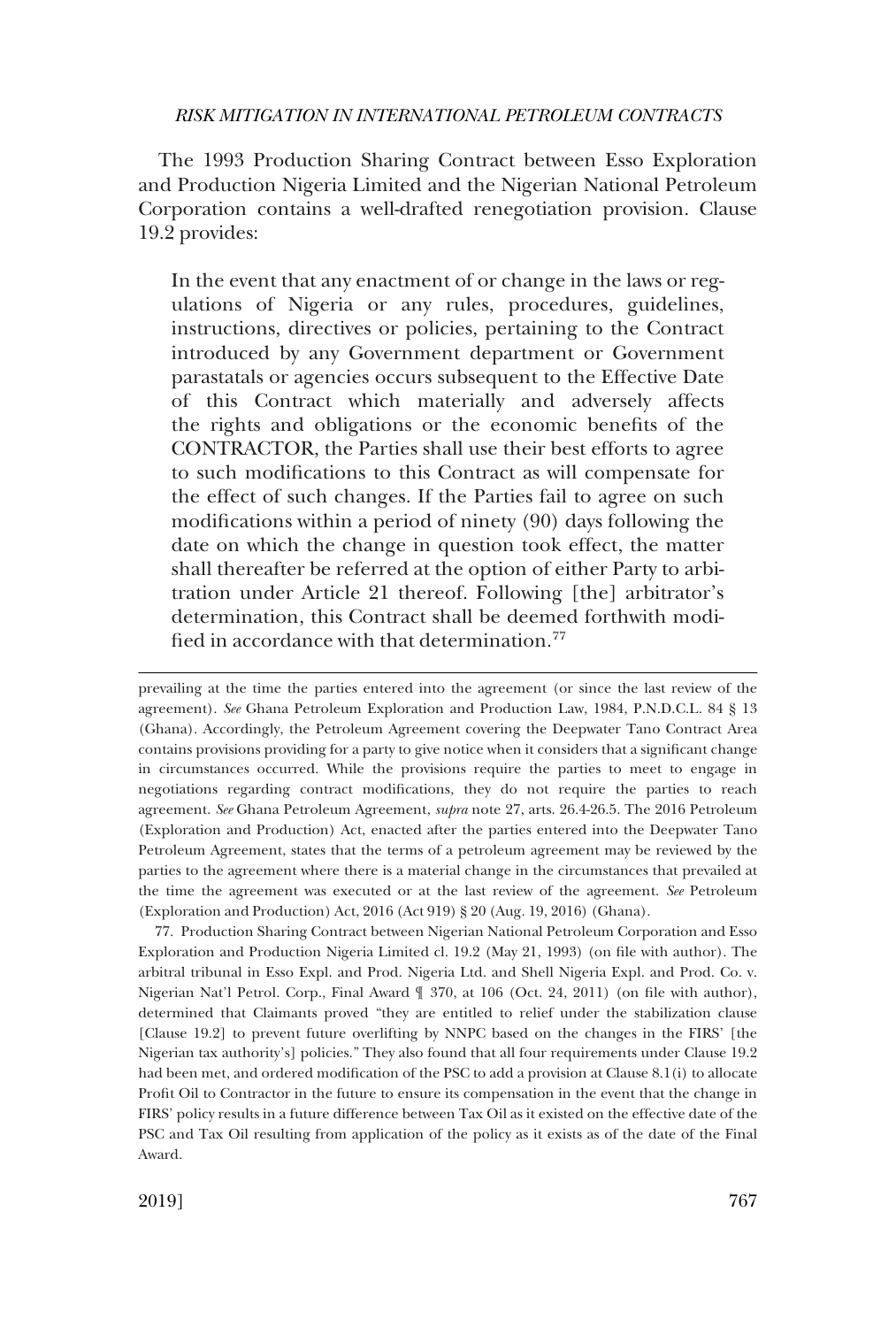<span id="page-23-0"></span>This provision stands out because of the simplicity and clarity with which it sets forth Contractor's right of renegotiation, the detailed list of legal rules and norms whose change could trigger renegotiation, the identifcation of "rights and obligations or the economic benefts of the Contractor" (but not economic equilibrium) that could be adversely affected by those changes, the explicit right of recourse to arbitration if agreement on contract modifcations cannot be reached, and the unusual coda that the PSC shall be deemed modifed by the arbitrator's determination. An example of a supremely robust, much more complex renegotiation provision favoring Contractor can be found in Article 40.2 Change of Law of the 1997 Kashagan PSC.<sup>78</sup>

## I. *Enactment of the Contract into Law*

While under civil law systems a contract has the force of law, $^{79}$  enactment of the host government contract into law by the parliament of the host country takes the legal status of this contract an important step further. Some countries, notably Azerbaijan and Egypt, have historically included a provision in the host government contract requiring its approval by the government. Leaving no doubt about the primacy of the contract over the law resulting from this approval, the Azerbaijan PSCs state:

Upon approval by the Parliament of the Azerbaijan Republic of this Agreement, this Agreement shall constitute a law of the Azerbaijan Republic and shall take precedence over any other current or future law, decree or administrative order (or part thereof) of the Azerbaijan Republic which is inconsistent with or conficts with this Agreement except as specifcally otherwise provided in this Agreement.<sup>80</sup>

The Egyptian PSCs reinforce the effect of approval by the competent authorities in similarly forceful terms by stating that the petroleum

<sup>78.</sup> Production Sharing Agreement in North Caspian Sea to Engage in Exploration and Production art. 40.2 (Nov. 18, 1997) (on fle with author).

<sup>79.</sup> *See, e.g*., CODE CIVIL [C. CIV.] [CIVIL CODE] art. 1134 (Fr.); Civil Code art. 147 (Egypt); Codigo Civil de la Republica de Venezuela [CIV. CODE] art. 1159 (Venez.).

<sup>80.</sup> *See, e.g*., Agreement on the Exploration, Development and Production Sharing for the Karabakh Prospective Structure and Area Adjacent in the Azerbaijan Sector of the Caspian Sea art. 22.1 (Nov. 10, 1995) (on fle with author) [hereinafter Karabakh PSC]. For a thorough examination of the legal status of Azerbaijan PSCs as contracts, contracts with force of law, contacts as the law, or international treaties, see Alum Bati, *The Legal Status of Production Sharing Agreements in Azerbaijan*, 21 J. ENERGY & NAT. RESOURCES L. 153 (2003). By 2003, Azerbaijan concluded 17 active PSCs.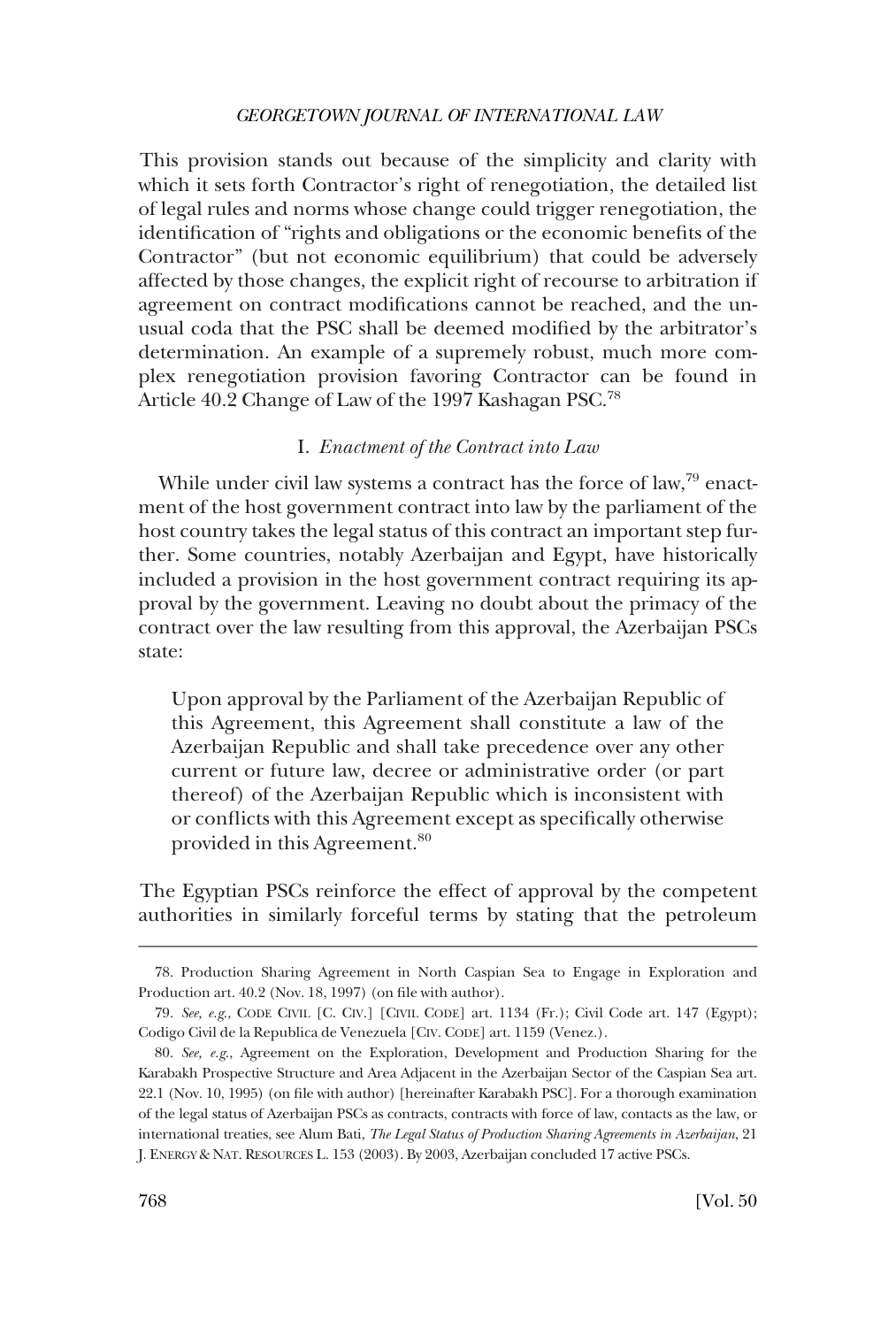<span id="page-24-0"></span>agreement shall not be binding on any party unless and until the competent authorities issue a law authorizing the Minister of Petroleum to sign the agreement. This law gives the agreement full force and effect of law notwithstanding any countervailing government enactment.<sup>81</sup>

## J. *"Contractualization" of Host Country Investment Protections*

Instead of adopting the contract into law, another stabilization method adopts the law as part of the contract, "contractualizing" stabilization protections set out in the investment or petroleum law by repeating key elements verbatim in the contract, so that they govern the parties' relationship for the life of their agreement. As one knowledgeable commentator noted about investment protections conferred by law, "[t]hese legislative protections only offer a limited guarantee to investors to the extent that what the law gives, it can also take away. As a result such mechanisms are often contractualized . . . ."82

From the late 1980s until adoption of the 2005 Hydrocarbons Law, Algeria "contractualized" a core investment protection accorded contractors under the 1986 Hydrocarbons Law in the Algerian PSCs. Article 39 of that law included an allocation of risk form of stabilization:

The national company shall pay royalties on the whole production and the corresponding income tax, when it carries out its activities alone or when the foreign partner's proft-sharing is in another form than as specifed in article 38 above. In this case, the national company shall make available to the foreign partner the share of the production of the discovered feld owed to him as proftsharing, FOB port of loading, free of all charges and taxes as well as petrofscal obligations or repatriation of funds.<sup>83</sup>

The Algerian NOC, Sonatrach, "contractualized" this language in its PSCs, usually including it in the lifting provision.<sup>84</sup> For example, Article

*See, e.g*., Model Concession Agreement for Petroleum Exploration and Exploitation 81. between Egypt, EGPC & Contractor, art. XXXI (2016), [https://apexintl.com/wp-content/](https://apexintl.com/wp-content/uploads/2018/04/7-2016-EGPC-Model-Agreement.pdf)  [uploads/2018/04/7-2016-EGPC-Model-Agreement.pdf](https://apexintl.com/wp-content/uploads/2018/04/7-2016-EGPC-Model-Agreement.pdf) (last visited Feb. 26, 2019).

<sup>82.</sup> Montembault, *supra* note 18, at 600.

<sup>83.</sup> Law No. 86-14 (Concerning Activities of Prospection, Research, Exploitation and Pipeline Transportation of Hydrocarbons) art. 39, JORA 35 (Aug. 27, 1986) (Alg.).

<sup>84.</sup> In the 1993 Production Sharing Contract between Sonatrach and LL&E, the parties included this language in the defnition of "FOB". *See* Contract for Exploration and Production of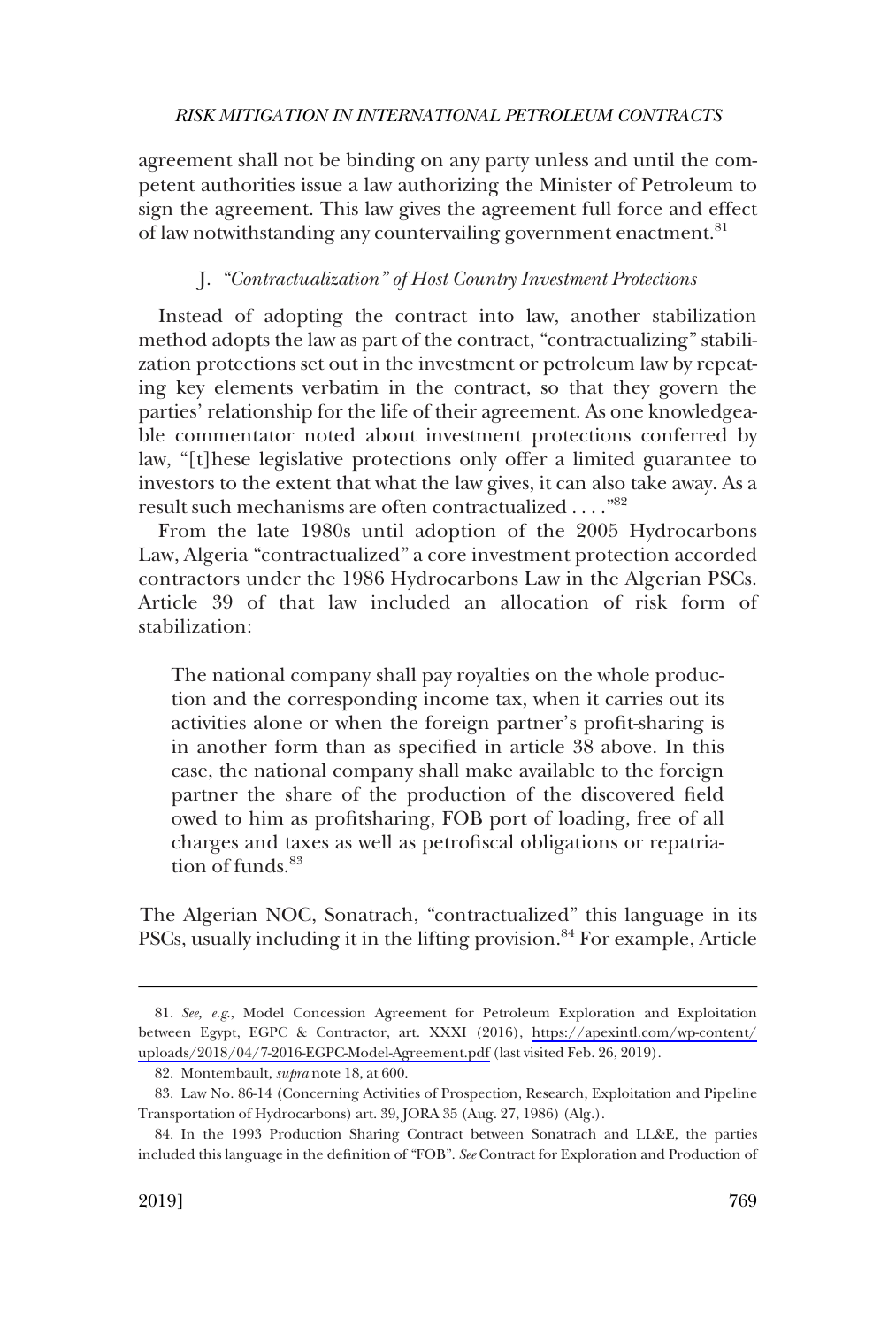<span id="page-25-0"></span>19.2 of the 1997 Model PSC reads: "[t]he PARTNER shall lift its share of Crude Oil production free of all charges and taxes (except the income tax paid on its behalf by SONATRACH), and of any petroleum fscal liabilities and/or liabilities associated with fund repatriation."85 Sonatrach owned all hydrocarbons produced at the wellhead, and Contractor only took title to its share of production once the hydrocarbons passed through the fange connecting the hose at the loading berth to the marine export vessel at the port of loading.<sup>86</sup>

#### K. *Anti-Expropriation Clauses*

Foreign investors can anticipate the possibility of expropriation or nationalization of their investments in their contracts with the host government or NOC in three ways. $87$  They can exact a promise from the government that it will not expropriate their contract or investment. Alternatively, they can address the method of compensation. And of course the investment contract could both prohibit expropriation and specify the remedy if it occurs.

An express, bluntly worded guaranty of stability would seem suffcient to protect against even the most extreme type of adverse governmental action, an outright taking of the investment. However, in the arbitral award in the *Aminoil* expropriation case concerning Kuwait's termination of its concession, the tribunal famously declared:

No doubt contractual limitations on the State's right to nationalize are juridically possible, but what that would involve would be a particularly serious undertaking which would have to be expressly stipulated for, and be within the regulations governing the conclusion of State contracts; and it is to be expected that it should cover only a relatively limited period.<sup>88</sup>

Hydrocarbons art. 2.11 (Sept. 21, 1993), *in* BARROWS NORTH AFRICA BASIC OIL LAWS & CONCESSION CONTRACTS Supp. 138 at 45 (2002).

<sup>85.</sup> Model Algerian Contract for the Exploration and Exploitation of Hydrocarbons between Sonatrach and Partner art. 19.2 (1997) (on fle with author).

<sup>86.</sup> *See id*. art. 24.

<sup>87.</sup> Expropriation refers to the taking by the State of the property, including contractual rights, of the owner of that property, while nationalization refers to the unilateral transfer by the State to the State or its nationals of the property and activities of an entire industry or economic sector. *See* SCHRIJVER, *supra* note 42, at 285-86.

<sup>88.</sup> AMINOIL Final Award, *supra* note 49, at 1023.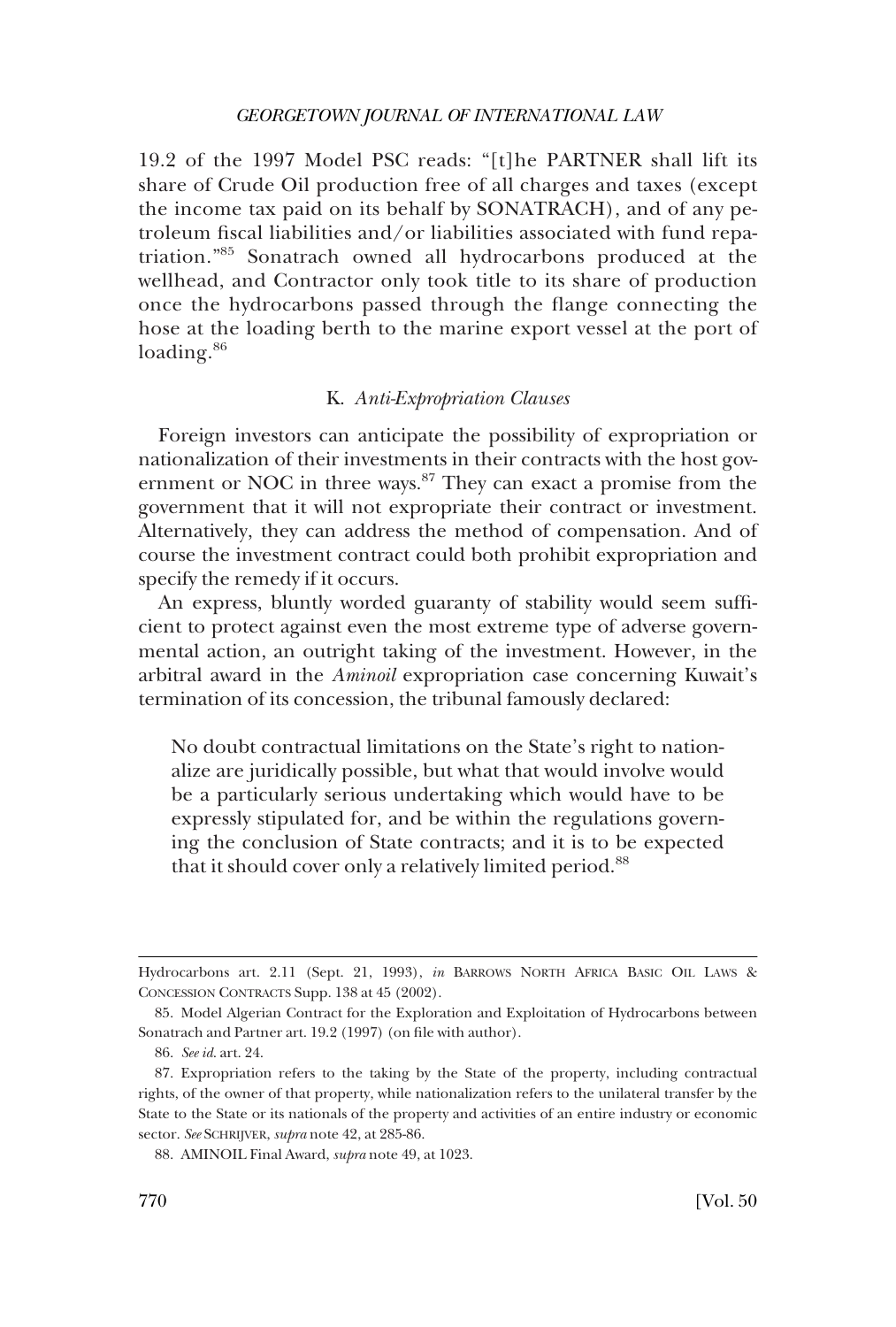Article 17 of the parties' Concession Agreement of 1948 provided in part: "[t]he Shaikh shall not by general or special legislation or by administrative measures or by any other act whatever annul this Agreement . . . ." Despite the presence of this provision, the tribunal determined that "[t]he case of nationalization is certainly not expressly provided against by the stabilisation clauses of the Concession."89 The tribunal found that the contract had undergone great changes since 1948, changes conceded often unwillingly, but conceded nevertheless, by the Company, which brought about a metamorphosis of the whole character of the Concession.<sup>90</sup>

A 1995 Gabon EPSC addresses the issue of compensation for expropriation elegantly in very few words: "[t]otal or partial nationalization or expropriation of the Contractor's rights entail just and equitable compensation in accordance with internationally accepted rules and principles."91 A Kazakhstan contract of about the same vintage includes a more elaborate approach worth quoting in full:

If any of the Joint Company's rights or those of the Joint Company Parties, interests or property provided for herein are expropriated, nationalized or otherwise taken by reason of any act of the Government or any other authority of the Republic, then the arbitrators shall apply the principle of indemnifcation at the full market value, on the basis of an ongoing concern, assuming a willing buyer and seller in a non-hostile environment, and disregarding the unfavorable circumstances under which or following which the Joint Company or the Joint Company Parties shall be deprived of its rights, interests or property. The arbitrators shall select an investment bank of good international reputation for purpose of appraising the full market value of said rights, interests or property of the Joint Company, or the Joint Company Parties.<sup>92</sup>

This provision gets right to the point by addressing the subject of compensation in the context of an arbitration. In an unusual proviso, it specifcally requires the arbitral tribunal to engage an investment bank of good international reputation to value the loss.

<sup>89.</sup> *Id*. ¶ 94.

<sup>90.</sup> *Id*. ¶ 97.

<sup>91.</sup> Gabon EPSC, *supra* note 25, art. 43.3.

<sup>92.</sup> Petroleum Exploration, Development, Production and Marketing Contract between Kazakhstan and Kazakhturkmunai Ltd. art. 23.9 (May 31, 1994) (on fle with author).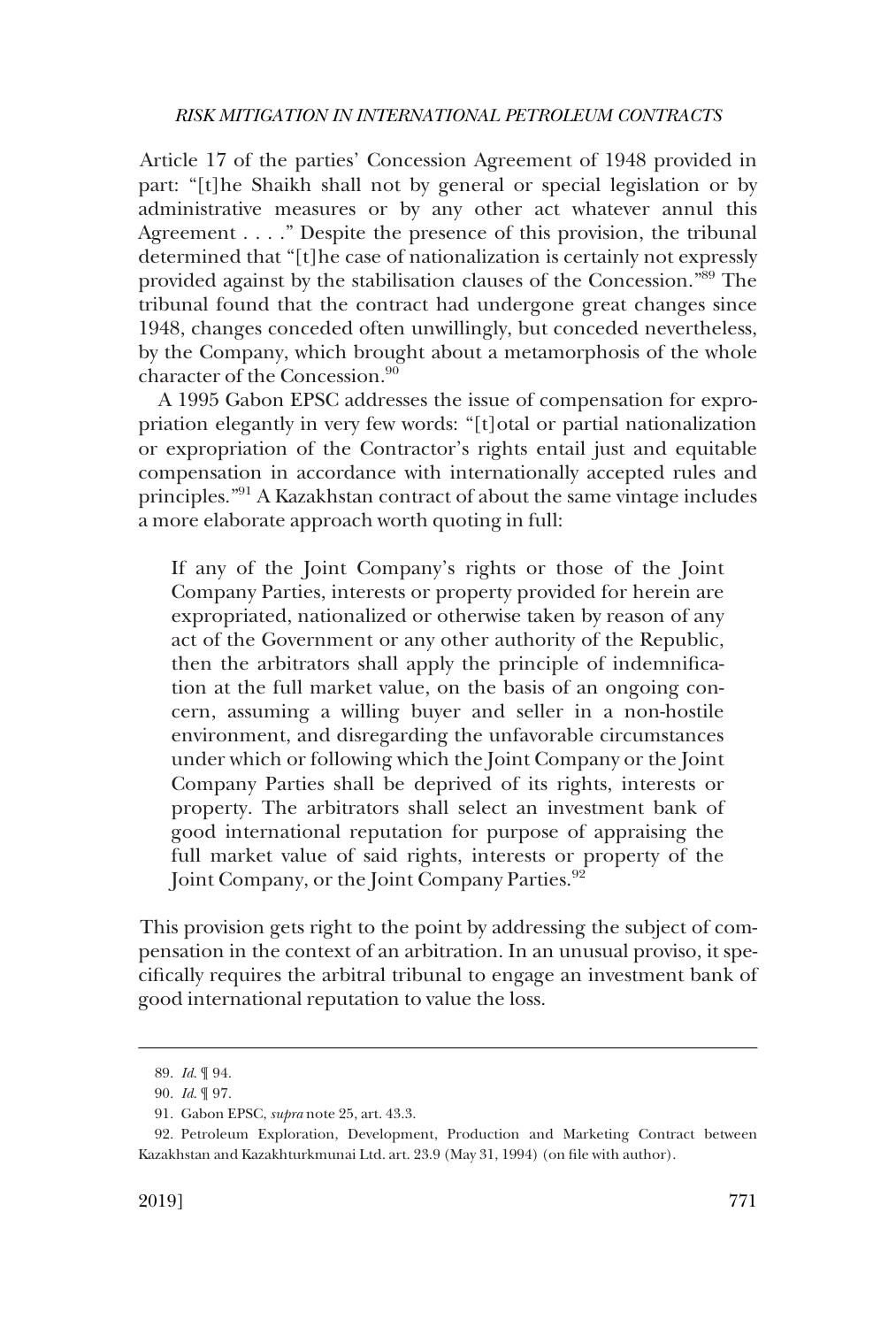### L. *Anti-Stabilization Nullifcation Provisions*

<span id="page-27-0"></span>These provisions foresee the possibility that the host government may adopt a law or issue a decree that purports to render stabilization provisions in existing investor-state contracts inoperative or unlawful.<sup>93</sup> In other words, these provisions are designed to protect against direct attack by the government on prior promises of contract stability. While rarely encountered, they do exist. They may take a direct or indirect approach to this ultimate threat to an investment. More than a basic stabilization guaranty, these provisions acknowledge the possibility and prohibit the application of any new law to the contract that presumes to strip the investor of the protection of promises of stability made by the government or NOC in the host government contract. Anti-stabilization nullifcation provisions protect the stabilization provisions by expressly excluding them from the parties' choice of the host government's law, as in the applicable law provisions of a Mozambique EPCC: "[r]eferences in this EPC to applicable law [Mozambican law] are without prejudice to the rights of the Parties under Article 27.14 when such applicable law is Mozambican law."94 The referenced article contains a mandatory renegotiation provision, with a health-safety-environmental carve-out. This form of anti-stabilization nullifcation provision specifcally shields the renegotiation provision from application of the host government's law that could render it inoperative or nullify its terms. Alternatively, the contract could include an explicit promise by the NOC not to assert the invalidity or unenforceability of stabilization provisions in a future arbitration or other legal proceeding.<sup>95</sup>

<sup>93.</sup> For example, in adopting the tax on exceptional profts in July 2006 by amending Article 101 of the 2005 Hydrocarbons Law, Algeria declared at the end of Article 101 that any agreement contrary to the above provisions is null. This nullifcation declaration targeted the stabilization provisions in the Algerian PSCs. *See* Order No. 06-10 (July 29, 2006), amending and completing Law No. 05-07 of Apr. 28, 2005 relating to hydrocarbons, JORA 9 (Alg.).

Exploration and Production Concession Contract between Government of the Republic of 94. Mozambique and ENI East Africa S.p.A. and Empresa Nactional de Hidrocarbonetos, E.P., for Area 4 Offshore Rovuma Block art. 31.3 (Dec. 2006), [https://www.resourcecontracts.org/](https://www.resourcecontracts.org/contract/ocds-591adf-2561344209/view#/pdf)  [contract/ocds-591adf-2561344209/view#/pdf](https://www.resourcecontracts.org/contract/ocds-591adf-2561344209/view#/pdf) (last visited Feb. 26, 2019).

<sup>95.</sup> *Cf*. Terki, *supra* note 55, at 47 (stating that "whenever a State or public body agrees in full knowledge of the matter to underwrite a clause freezing applicable law in a long-term international contract, this means that it has by that very fact consented to an assurance that its foreign partner's interests will be safeguarded, by undertaking not to avail itself of any legislative or regulatory modifcations that may take place a posteriori. In other words, even though the State obviously preserves all its sovereign powers to enact new laws or regulations, these innovations cannot be invoked against the frm benefting from such a guarantee . . . .").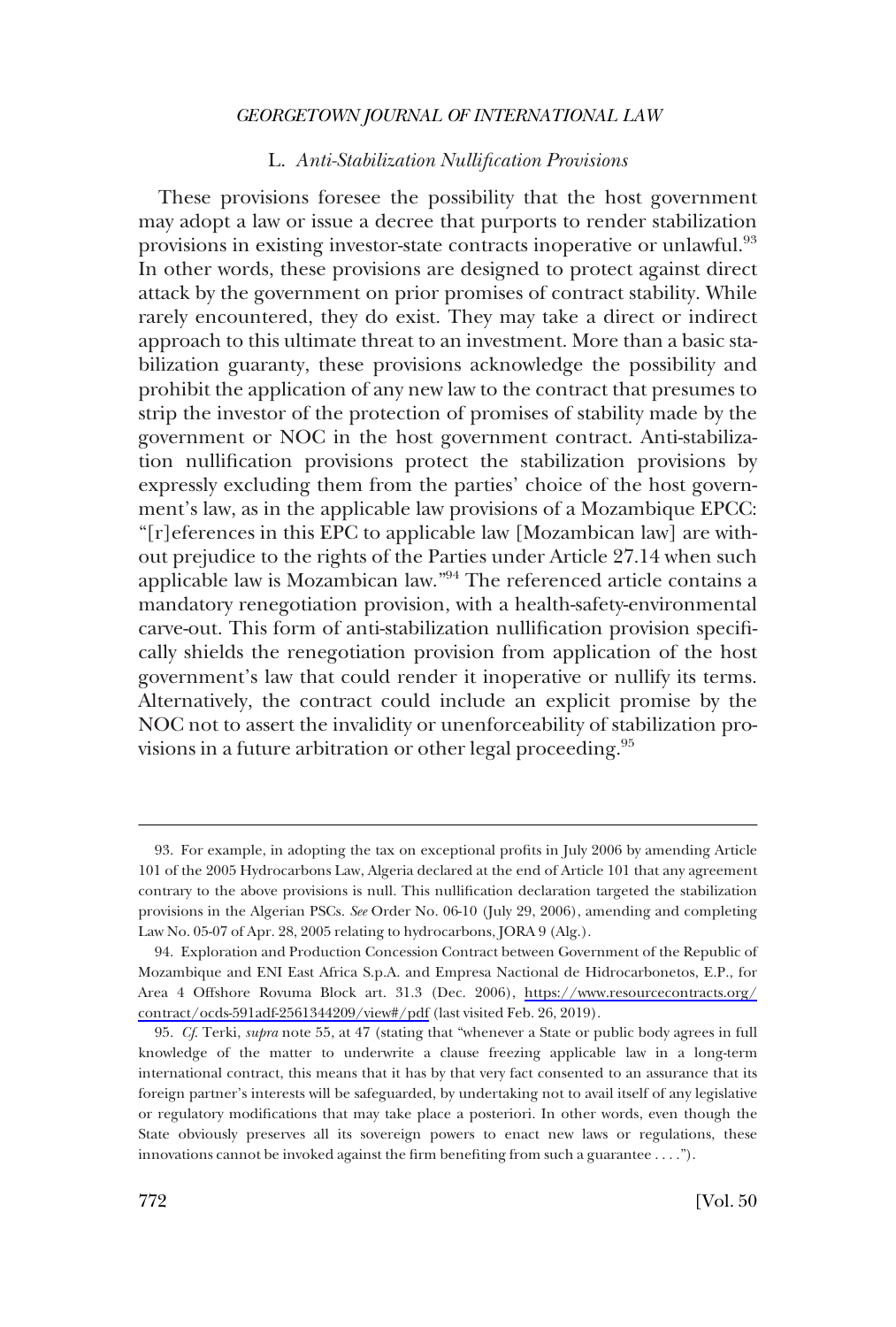### M. *Hybrid Stabilization Clauses and Systems*

<span id="page-28-0"></span>More often than not, the presence of one stabilization provision indicates the presence of others in a host government contract. Sometimes, more than one type appears in the same clause. Clause 16, Company's Rights Ensured, of the 1955 Libya Model Deed of Concession includes four types of contract stabilization in two short paragraphs:

- (1) The Government of Libya will take all steps necessary to ensure that the Company enjoys all the rights conferred by this Concession. The contractual rights expressly created by this concession shall not be altered except by mutual consent of the parties.
- (2) This concession shall, throughout the period of its validity, be construed in accordance with the Petroleum Law and the Regulations in force at the time of granting the Concession. Any amendment to or repeal of these regulations shall not affect the contractual rights of the Company without its consent.<sup>96</sup>

These two paragraphs contain, in order of appearance, a guaranty of stability, an intangibility clause, a "freezing" by incorporation provision, and an inopposability provision, all neatly packed together. But sometimes the provisions can be found in multiple, disparate parts of the contract, for example, in the taxation, lifting, applicable law, and miscellaneous provisions, creating a complicated hybrid stabilization system. This makes keeping tabs on the various provisions challenging during the drafting and negotiation of the contract and also later when a dispute arises.

To maximize stabilization protection in an investment contract, the drafter should take care to preserve the independence of the different stabilization mechanisms. This need becomes acute when, as often the case, the contract also contains a renegotiation provision. When a dispute arises, host governments and NOCs may argue that the presence of a renegotiation clause indicates that the contract contains no other form of contract stabilization. By making this argument, the government or NOC seeks not only to dismiss the possibility of other provisions, but to channel the dispute through a renegotiation process that may have an uncertain outcome, depending largely on whether the

<sup>96.</sup> Libya Model Concession, *supra* note 52, cl. 16.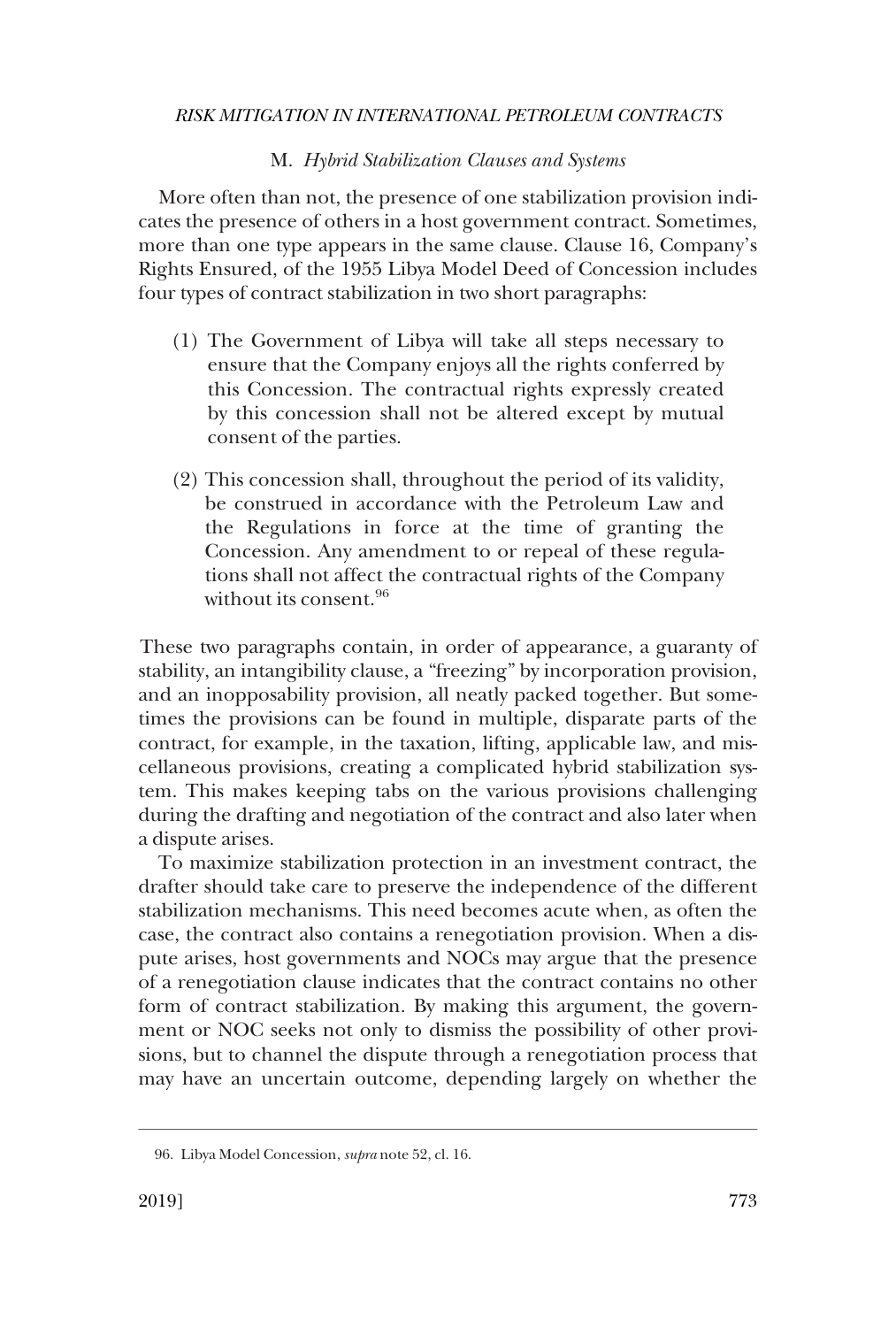agreement to renegotiate constitutes an agreement to agree or merely an agreement to negotiate.

As one way to try to minimize the appeal of this argument, avoid including a renegotiation clause in the same article of the contract with other forms of contract stabilization. As one way to address this issue head on, the contract could declare the parties' intention that all stabilization clauses provide maximum investment protection to Contractor and that the presence of one form of stabilization should not be construed to undermine or negate any other form. An equally effective approach, and one probably less likely to give offense, would be to state unambiguously that Contractor can invoke its stabilization rights separately or collectively in its sole discretion based on the nature of the dispute and any losses suffered thereby. $97$  The contract could also expressly carve out the other mechanisms from the right to renegotiate. Exercise of the right to renegotiate should be discretionary, but once invoked, the requirement to reach agreement should be mandatory.

Hybrid stabilization systems can be complex and present signifcant drafting challenges. The investment protections set out in the Russian Federation 1995 Law on Production Sharing Contracts contain: an inopposability provision (Art.  $1(4)$ ); a tax exemption (Art.  $13(1)$ ); an allocation of risk provision (Art. 13(1)); inopposability, intangibility, and renegotiation provisions (Art.  $17(1)$ ); a renegotiation provision (Art.  $17(2)$ ); a guaranty of stability (Art.  $18(1)$ ); and another inopposability provision (Art.  $18(2)$ ).<sup>98</sup> The Ghana Deepwater Tano Petroleum Agreement contains: an exemption from taxes, duties, fees, or other imposts, subject to certain explicit exceptions (Arts. 12.1-12.2); a guaranty of stability (Art. 26.2); intangibility, inopposability, and "upside" provisions (Art. 26.3); renegotiation provisions (Arts. 26.4-26.5); and a contract-as-the-law provision requiring ratifcation of the Petroleum

<sup>97.</sup> For example, as previously noted, the Qatar Model Agreement, *supra* note 22, makes the Government responsible for paying Qatar income tax on behalf of Contractor and exempts Contractor from any other tax. Separately, in Article 18.12 the Agreement gives Contractor the right to request from the state company Qatar Petroleum (QP) a modifcation of the Agreement to restore Contractor's economic position if the Government or QP subjects Contractor to any additional taxes. This system of stabilization gives Contractor the choice of how to respond to the imposition of new taxes: make a claim for breach of the Government's promise or make a request to QP for contract modifcation.

<sup>98.</sup> FEDERAL LAW NO.225-FZ ON PRODUCTION SHARING AGREEMENTS (Dec. 30, 1995) (Russ.), [https://www.wto.org/english/thewto\\_e/acc\\_e/rus\\_e/WTACCRUS48\\_LEG\\_76.pdf](https://www.wto.org/english/thewto_e/acc_e/rus_e/WTACCRUS48_LEG_76.pdf) (last visited Mar. 5, 2019).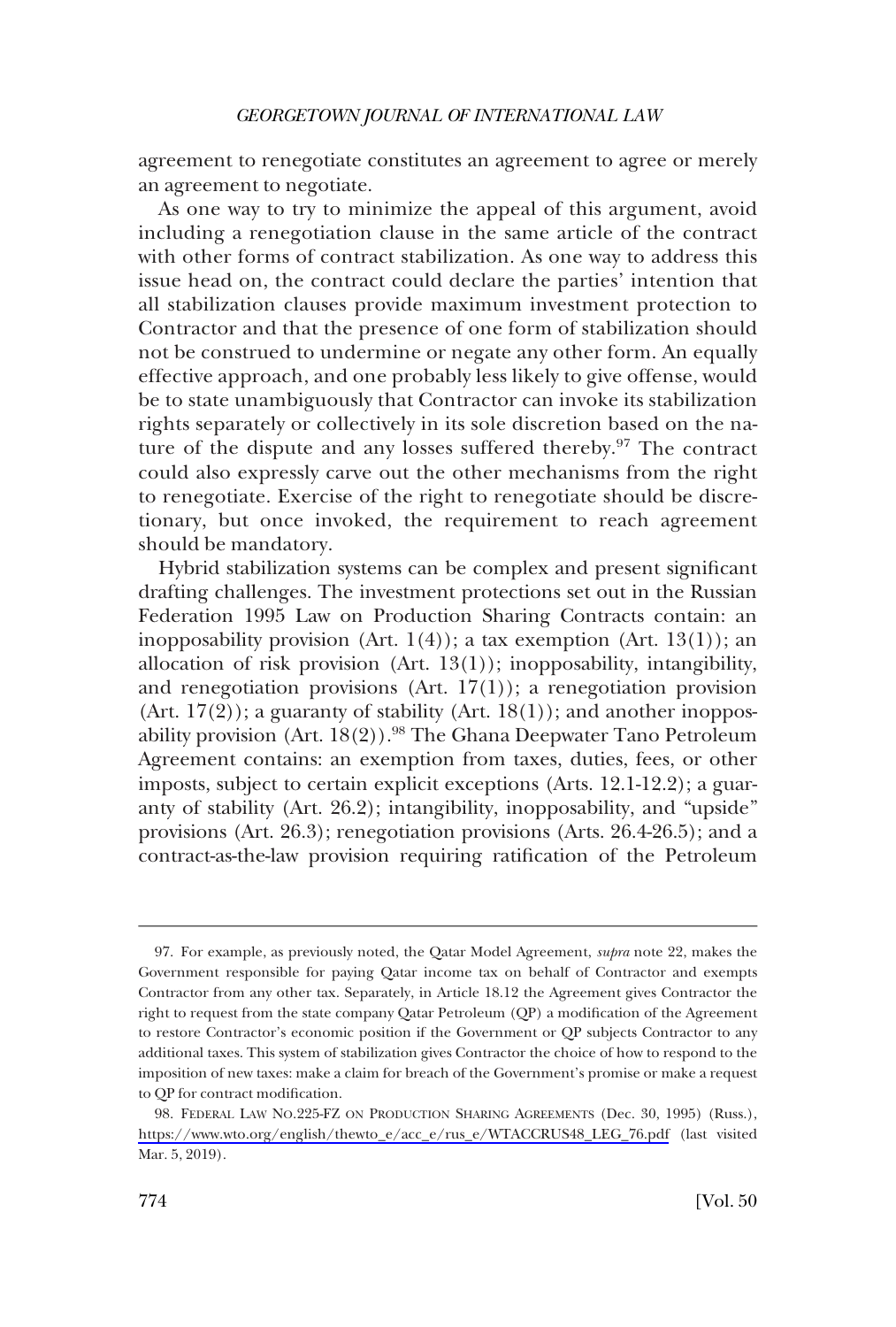<span id="page-30-0"></span>Agreement by the Ghanian Parliament (Art. 26.10).<sup>99</sup> The 2007 Kurdistan Regional Government of Iraq Model PSC may represent current day stateof-the-art in upstream contractual stabilization systems, as it contains: allocation of risk provisions (Arts. 16.14, 25.9, 26.9, 29.5, 29.9(a)); a guaranty of stability (Art. 43.2); a guaranty coupled with a renegotiation provision (Art. 43.3); a renegotiation provision requiring submission to arbitration if parties are unable to agree within 90 days (Art. 43.4); an "upside" provision (Art. 43.5); an intangibility provision (Art. 43.7); and a provision stating that the Ministry of Natural Resources in the Kurdistan Region approves the Contract (Art.  $43.10$ ).<sup>100</sup> The 2018 Egypt Model Concession Agreement for Petroleum Exploration and Exploitation contains the following stabilization protections: allocation of risk provisions (Art. III  $(g)$ ; inopposability provisions (Arts. XVIII(a), XVIII(e), XXIV(h)); intangibility provision (Art. XVIII(d)); renegotiation provisions (Art. XIX); and a contract-as-the-law provision (Art. XXXI).<sup>101</sup>

## III. CHOICE OF LAW IN HOST GOVERNMENT CONTRACTS

#### A. *Expansion and Limitation of Host Country's Law*

Choice of law stands as the second "pillar" of contract stabilization, together with stabilization clauses and international arbitration.<sup>102</sup> In

<sup>99.</sup> Ghana Petroleum Agreement, *supra* note 27, arts. 12.1-12.2, 26.2-26.5, 26.10.

<sup>100.</sup> Kurdistan Regional Government of Iraq 2007 Model Production Sharing Contract arts. 16.14, 25.9, 26.9, 29.5, 29.9(a), 43.2-43.5, 43.7, 43.10, *in* JAMES BARNES, SAMPLE GRANTING INSTRUMENTS, Iraq-Kurdistan 1-112 (2012) [hereinafter Kurdistan 2007 Model PSC].

<sup>101.</sup> Egypt 2018 Model Concession Agreement, *supra* note 35, arts. III(g), XVIII(a), XVIII(d), XVIII(e), XIX, XXIV(h), XXXI.

<sup>102.</sup> *See generally* Ahmad A.K. Al Saedan, *The Law Governing Oil Concession Agreements and the Permanent Sovereignty of States over their Natural Resources, with Special Reference to Islamic Shari'ah Law*  (Feb. 1992) (Ph.D. thesis); Bernard Audit, *Choice of the Applicable Law By the Parties, in* 11 THE APPLICATION OF SUBSTANTIVE LAW BY INTERNATIONAL ARBITRATORS 1, 10-21 (Fabio Bortolotti & Pierre Mayer eds., 2014); TAIDA BEGIC, APPLICABLE LAW IN INTERNATIONAL INVESTMENT DISPUTES 13-25 (2005); Piero Bernardini, *Law Applied by International Arbitrators to State Contracts, in* LAW OF INTERNATIONAL BUSINESS AND DISPUTE IN THE 21ST CENTURY 51-66 (Robert Briner et al. eds., 2001); KARL-HEINZ BOCKSTIEGEL, ARBITRATION AND STATE ENTERPRISES: A SURVEY ON THE NATIONAL AND INTERNATIONAL STATE OF LAW AND PRACTICE 27-34 (1984); HENRY CATTAN, LAW OF OIL CONCESSIONS IN THE MIDDLE EAST AND NORTH AFRICA (1967); Richard H. Kreindler, *Law Applicable to International Investment Disputes, in* ARBITRATING FOREIGN INVESTMENT DISPUTES 401-24 (Norbert Horn ed., 2004); ODILON EVRARD NGOUNDOU, A STUDY OF THE LEGAL PROBLEMS OF STATE CONTRACTS: THE CASE OF PETROLEUM CONTRACTS 47-66 (2011); WOLFGANG PETER, ARBITRATION AND RENEGOTIATION OF INTERNATIONAL INVESTMENT AGREEMENTS 131-200 (2d ed. 1995); D.A.G. Sarre, Arbitration Clauses in the Oil Industry in the Middle East, in INTERNATIONAL COMMERCIAL ARBITRATION: DOCUMENTS AND COLLECTED PAPERS 336-93 (Clive M. Schmitthoff ed., 1974-1975) [hereinafter D.A.G. Sarre]; SIMON G. SIKSEK, LEGAL FRAMEWORK FOR OIL CONCESSIONS IN THE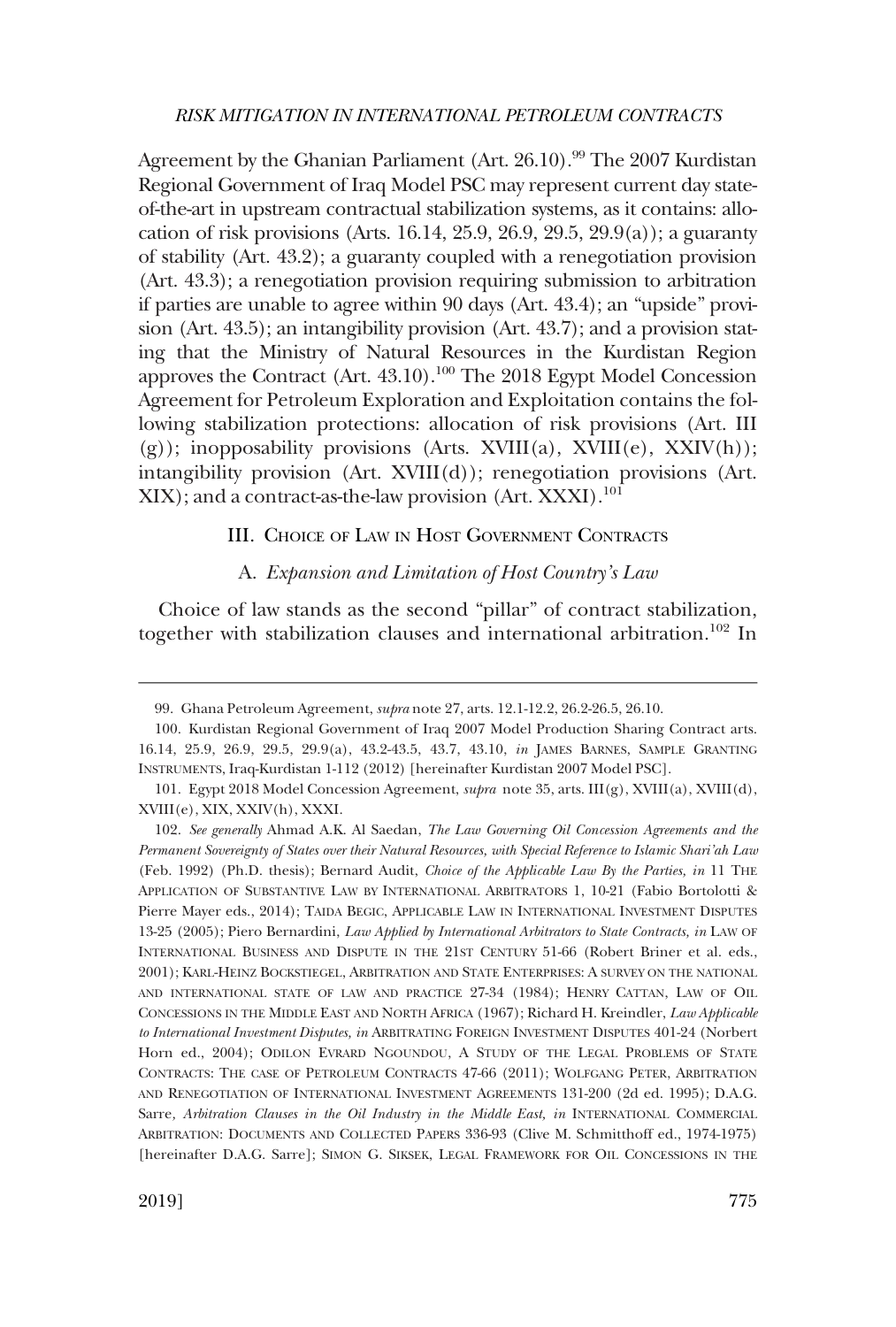fact, choice of law provisions sometimes consist of stabilization clauses in the form of "freezing" by incorporation and inopposability provisions.103 Brown emphasizes the importance of choice of law for contract stability:

[The anxieties of the foreign investor] are more likely to focus on the possibility that the contractual obligations of the government may be discharged or modifed by an exercise of the legislative competence of the State. If such an event occurs the contract as originally agreed between the parties no longer exists, and remedies for breach of it may not be strictly in point. It follows that in a situation in which the dominant concern of the foreign investor is with the legislative competence of the State, attention, in the frst instance, at least, must focus on questions concerned with the proper law of the Contract.<sup>104</sup>

ARAB WORLD 15-42 (1960); SHAVARSH TORIGUIAN, LEGAL ASPECTS OF OIL CONCESSIONS IN THE MIDDLE EAST 34-98 (1972); A. Broches, *Choice-of-Law Provisions in Contracts with Governments, in*  INTERNATIONAL CONTRACTS: CHOICE OF LAW AND LANGUAGE 64-76 (Willis L.M. Reese ed., 1962); Georges R. Delaume, *Proper Law of State Contracts Revisited*, 12 ICSID REV.-FOREIGN INV. L.J. 1 (1997); A.B. Derman et al., *Choice of Law Provisions when Drafting Arbitration Provisions for International Oil and Gas Agreements*, 3 TDM 2 (Apr. 2006); Ahmed S. El-Kosheri & Tarek F. Riad, *Law Governing a New Generation of Petroleum Agreements: Changes in the Arbitration Process*, 1 ICSID REV.-FOREIGN INV. L.J. 257 (1986); Abolbashar Farmanfarma, *Oil Agreement between Iran and the International Oil Consortium: The Law Controlling*, 34 TEX. L. REV. 259 (1955); Carmen Otero Garcia-Castrillo´n, *Refections on the Law Applicable* to *International Oil Contracts*, 6 J. WORLD ENERGY. L. & BUS. 129 (2013); F.A. Mann, *Law Governing State Contracts*, 21 BRIT. Y.B. INT'L L. 11 (1944); Andrew N. Onejeme, *Law of Natural Resources Development: Agreements Between Developing Countries and Foreign Investors*, 5 SYRACUSE J. INT'L L. & COM. 1 (1977); Rouhollah K. Ramazani, *Choice-of-Law Problems and International Oil Contracts: A Case Study*, 11 INT'L & COMP. L.Q. 508 (1962); Eduardo Silva Romero, *Dialectic of International Arbitration Involving State Parties: Observations on the Applicable Law in State Contract Arbitration*, 15 ICC INT'L COURT ARB. BULLETIN (Fall 2004); Pierre-Yves Tschanz, *Contributions of the Aminoil Award to the Law of State Contracts*, 18 INT'L L. 245 (1984).

103. The Libya Model Deed of Concession states: "This concession shall, throughout the period of its validity, be construed in accordance with the Petroleum Law and the Regulations in force at the time of granting the Concession. Any amendment to or repeal of these regulations shall not affect the contractual rights of the Company without its consent." *See* Libya Model Concession, *supra* note 52, cl. 16(2). The choice of law clause in the dispute resolution provisions in the 2004 Ghana West Cape Three Points Petroleum Agreement directs any arbitral tribunal constituted pursuant to the agreement to apply the laws of Ghana in force on the Effective Date of the agreement, consistent with such rules of international law as may be applicable, including rules and principles applied by international tribunals. *See* Petroleum Agreement among Republic of Ghana, Ghana Nat'l Petroleum Corp., Kosmos Energy Ghana HC, and E.O. Grp. art. 24.8 (July 22, 2004), [https://www.tullowoil.com/Media/docs/default-source/5\\_sustainability/](https://www.tullowoil.com/Media/docs/default-source/5_sustainability/petroleum_agreement_west_cape_three_points.pdf?sfvrsn=4) [petroleum\\_agreement\\_west\\_cape\\_three\\_points.pdf?sfvrsn=4](https://www.tullowoil.com/Media/docs/default-source/5_sustainability/petroleum_agreement_west_cape_three_points.pdf?sfvrsn=4) (last visited Sept. 23, 2019).

104. Roland Brown, *Choice of Law Provisions in Concession and Related Contracts*, 39 MODERN L. REV. 625, 632-33 (1976).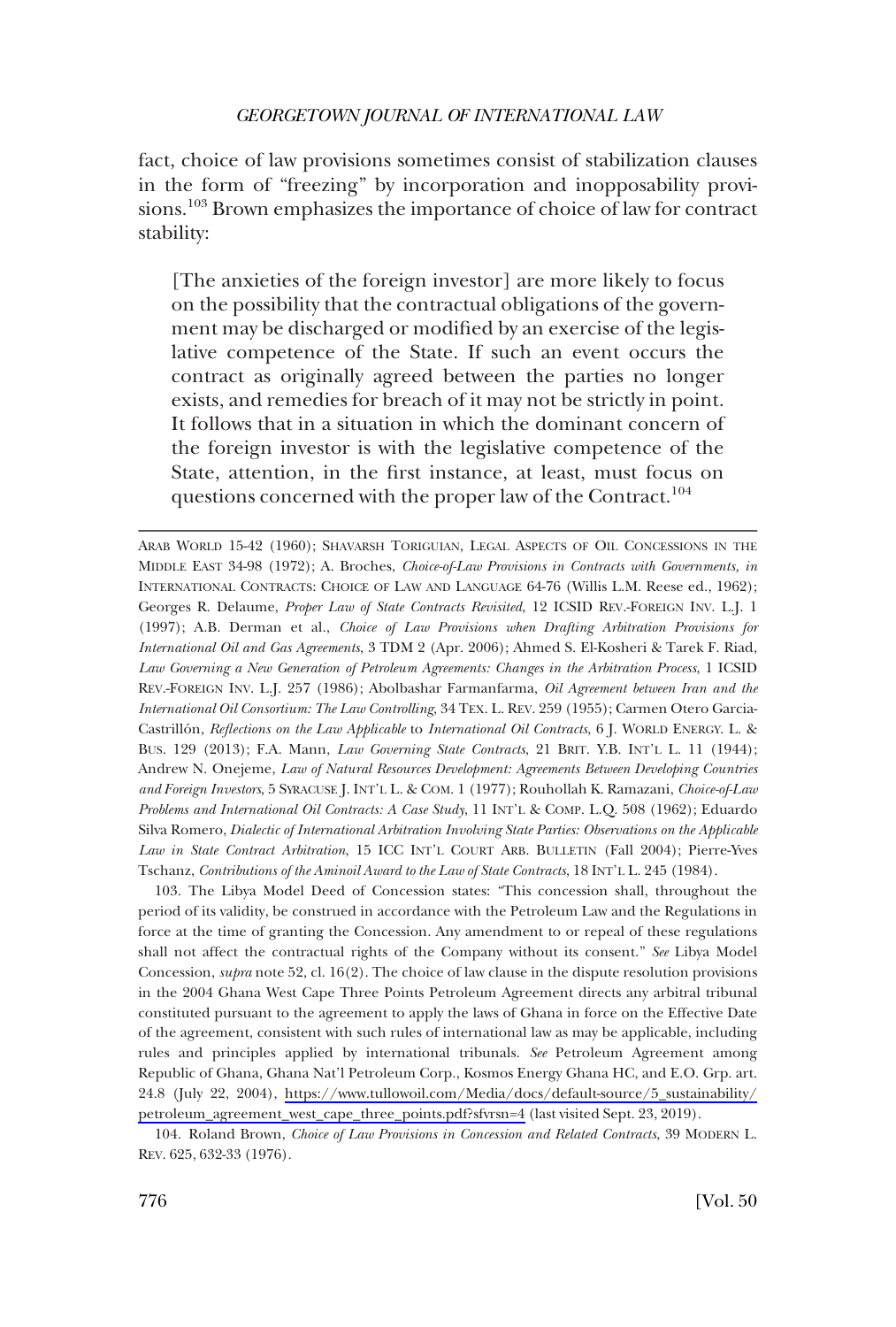<span id="page-32-0"></span>When negotiating choice of law with a host government, the investor normally wants to "internationalize" the applicable law, in order to subject the Sovereign to rules and norms not entirely within its control to define,<sup>105</sup> while the host government, as Sovereign, naturally wants only its law to apply.

Unless the host country agrees to application of the law of the investor's home country or of a third country or of international law, without application of its own law—a rare but not unknown occurrence<sup>106</sup>—the investor can proceed down two paths in negotiations with the host government over the applicable law. Those two paths may also intersect. The investor can seek to expand application of the host government's laws to include extra-state laws and norms, seek to limit or restrict application of the host government's laws, or pursue both options at the same time. Governments agree to go down these paths for basically the same reasons they agree to include stabilization provisions in their investment contracts.<sup>107</sup>

#### B. *Expanding Governing Law to Include Additional Laws and Norms*

No doubt exists that governments and investors can negotiate and enter into agreements that depart to greater or lesser extent from the law of the host countries. "[I]t is an accepted universal principle of both domestic and international laws that the parties to a mixed public and private contract are free to select in their contract the law to govern their contractual relationship."108 If the parties fail to specify the applicable law in their investment contract, an arbitral tribunal asked to choose the applicable law may conclude that that failure indicates the

<sup>105.</sup> *Cf*. NIGEL BLACKABY ET AL., REDFERN AND HUNTER ON INTERNATIONAL ARBITRATION ¶ 3.137, at 198 (6th ed. 2015) ("One established safeguard against unfair or arbitrary action by the state party to the contract is to stipulate that the state's own law will apply only in so far as it accords with either public international law, the general principles of law, or some other system with accepted minimum standards.").

<sup>106.</sup> *See, e.g*., Kurdistan 2007 PSC, *supra* note 100, art. 43.1. (providing that the Contract shall be governed by English law, together with any relevant rules, customs, and practices of international law, as well as by principles and practices generally accepted in petroleum producing countries and in the international petroleum industry).

<sup>107.</sup> For discussion of the reasons host governments accept contract stabilization, see *supra*  notes 7-11 and accompanying text.

<sup>108.</sup> LIAMCO Award, *supra* note 41, at 92; *see* Convention on the Settlement of Investment Disputes between States and Nationals of Other States art. 42(1), Oct. 17, 1966, 575 U.N.T.S. 159 ("The Tribunal shall decide a dispute in accordance with such rules of law as may be agreed by the parties.").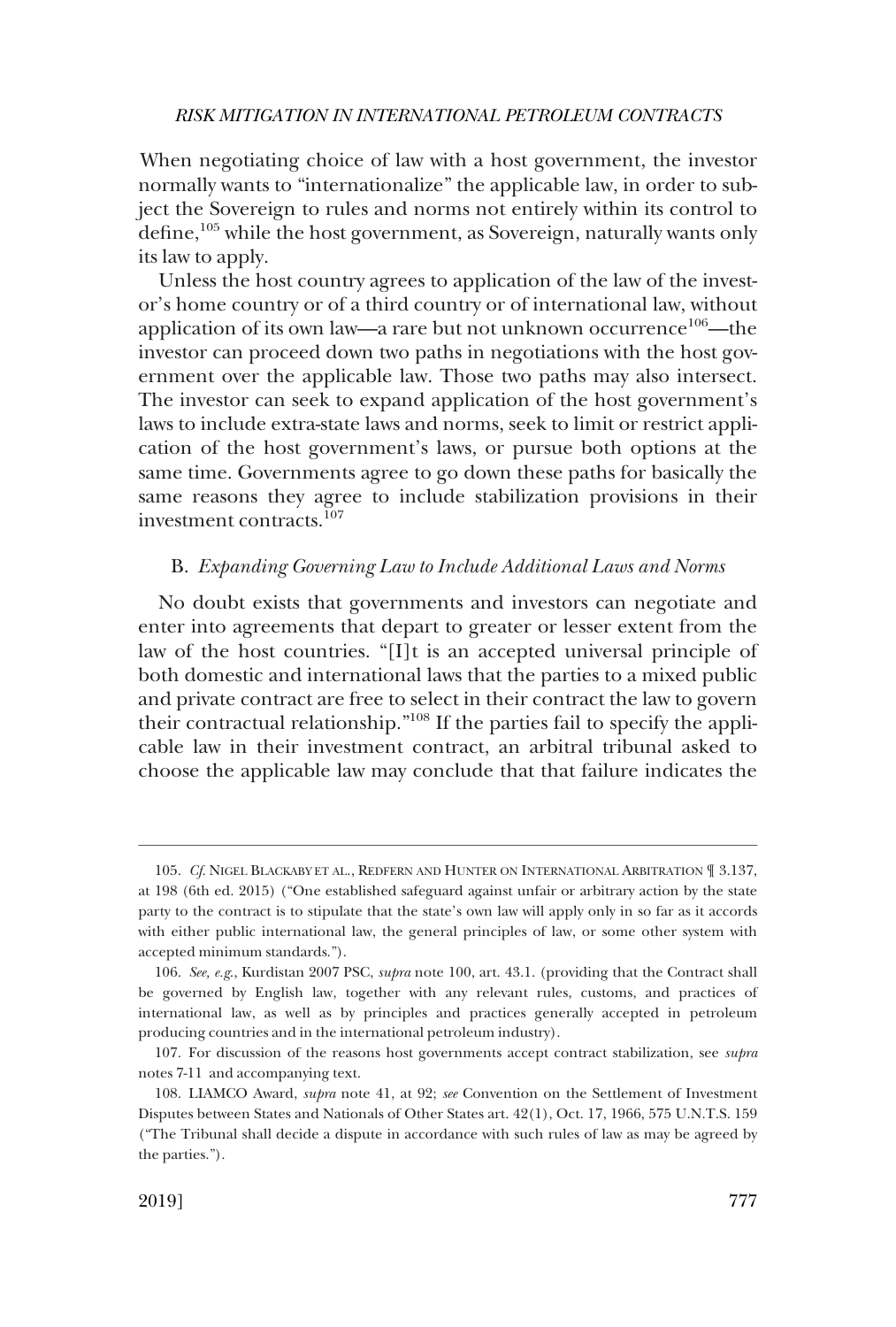parties prefer another set of laws to govern their relationship.<sup>109</sup> Possible sources of expanded law include: (1) principles of law common to the home countries of the host government and the investors; (2) law of a third country; and (3) international law, including general principles of law.

A 1985 Syrian Exploration, Development and Production of Petroleum Contract offers a glaring example of what to avoid with respect to choice of law with multiple parties, each from a different country:

Taking into account their different nationalities, this Contract shall for the purpose of arbitration be given effect and be interpreted and applied in conformity with principles of law common to the SYRIAN ARAB REPUBLIC, the UNITED STATES OF AMERICA, THE NETHERLANDS and the UNITED KINGDOM, and the FEDERAL REPUBLIC OF GERMANY, and in the absence of such common principles, then in conformity with the principles of law normally recognized by civilized nations in general, including those which have been applied by International Tribunals.<sup>110</sup>

This approach promises months if not years of testimony and deliberations by the tribunal on the applicable law, with recourse eventually to international law.<sup>111</sup>

The Azerbaijan Republic included English law and the law of the Canadian province of Alberta as part of the elaborate choice of law provisions in its PSCs:

This Agreement shall be governed and interpreted in accordance with principles of law common to the law of the Azerbaijan Republic and English law, and to the extent that no

<sup>109.</sup> *Cf*. ARAMCO Final Award, *supra* note 48, at 156 ("The Arbitration Tribunal holds, therefore, that it has to ascertain the law to be applied to the merits according to the indications given by the Parties and, failing adequate indications of the Parties, to determine this law taking all the circumstances of the case into consideration.").

<sup>110.</sup> Syrian Arab Republic Contract for the Exploration, Development and Production of Petroleum art. 23, (Aug. 21, 1985), *in* 26 INT'L LEGAL MATERIALS 1186, 1213 (1987).

<sup>111.</sup> This provision appears modeled on Article 46 of the Consortium Agreement of 1954 between Iran and the National Iranian Oil Company on the one hand and a group of American, British, Dutch, and French oil companies on the other hand, which settled the dispute over Iran's 1951 nationalization of Anglo-Iranian Oil Company (renamed British Petroleum in 1954). *Cf*. D. A.G. Sarre, *supra* note 102, at 339–43, Annex I, n. 3 (discussing the evolution of choice-of-law provisions in Iranian petroleum contracts).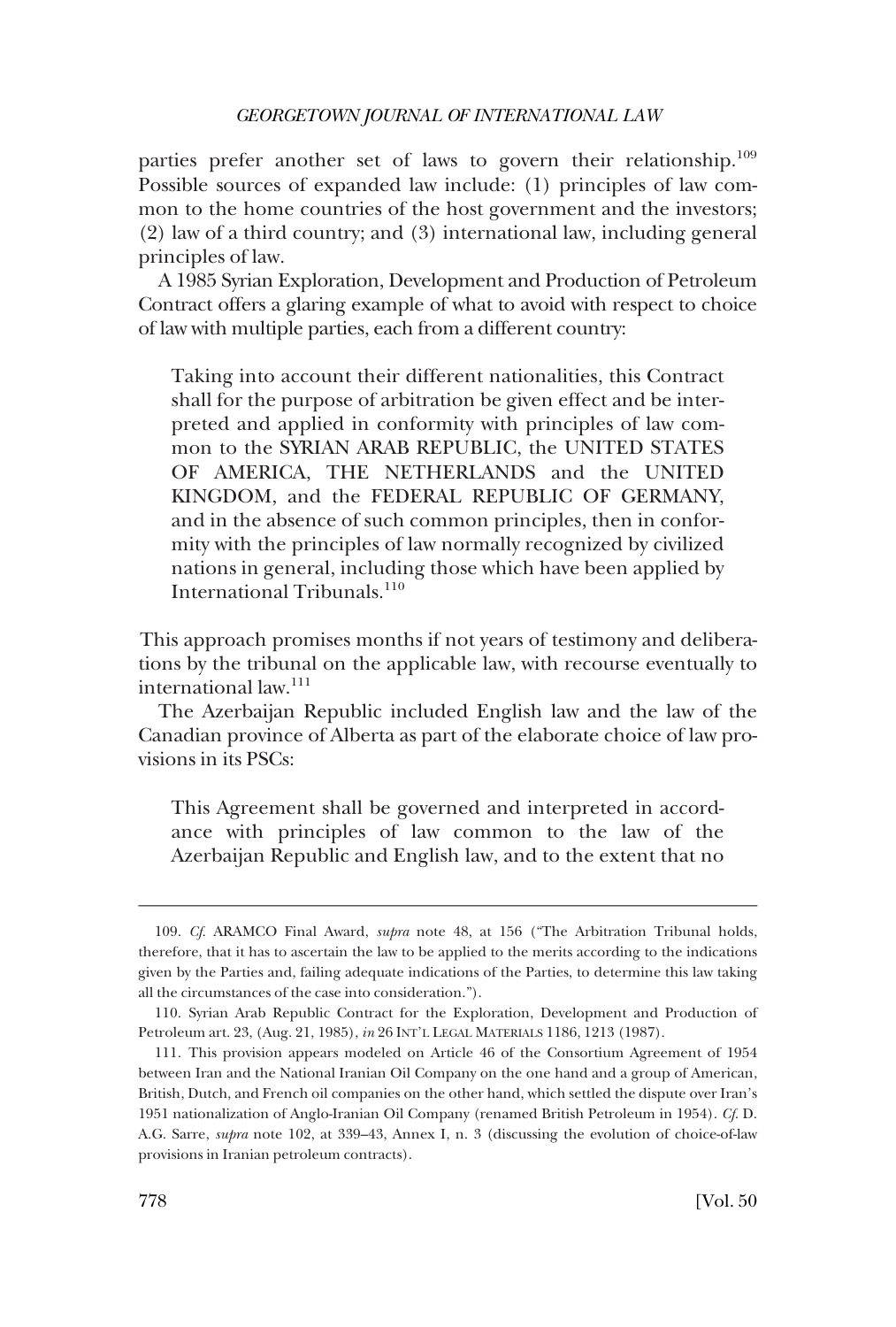common principles exist in relation to any matter then in accordance with the principles of the common law of Alberta, Canada (except for laws regarding conflicts of laws).<sup>112</sup>

Historically, Alberta has been the main oil producing province in Canada.113 Possibly inspired by nearby Azerbaijan, the Kurdistan Regional Government of Iraq established an oil company-friendly legal regime in its 2007 PSC based on English law, "together with any relevant rules, customs and practices of international law, as well as by principles and practice generally accepted in petroleum producing countries and in the international petroleum industry."<sup>114</sup>

The famous choice of law provision in the 1955 Libya Model Deed of Concession seems to present a shorter path than the one laid out in the Azerbaijan and Kurdistan contracts; it provides for application of the host country's law plus international law:

This Concession shall be governed by, and interpreted in accordance with, the principles of law of Libya common to the principles of International Law and in the absence of such common principles then by and in accordance with the general principles of law, including such of those principles as may have been applied by International Tribunals.<sup>115</sup>

The Turkmenistan 1997 Model Production Sharing Agreement takes choice of the host country's law, plus international law, to the next level. It states: "[t]his Agreement shall be governed by, interpreted and construed in accordance with the Law of Turkmenistan and as applicable, the principles of international law and the decisions of international tribunals and international treaties to which Turkmenistan is a party."116 The last phrase brings into the model contract Turkmenistan's investment treaty obligations.

What does it mean when an IOC and host government agree on application of international law? Article 38(1) of the Statute of the International Court of Justice identifes four sources of International

<sup>112.</sup> *See, e.g*., Karabakh PSC, *supra* note 80, art. 22.1.

<sup>113.</sup> *See* Nigel Bankes, *Canada*, *in* UPSTREAM LAW AND REGULATION 401, 401 (Eduardo G. Pereira & Kim Talus eds., 2017).

<sup>114.</sup> *See* Kurdistan 2007 Model PSC, *supra* note 100, art. 43.1.

<sup>115.</sup> Libya Model Concession, *supra* note 52, cl. 28(7).

<sup>116.</sup> Model Production Sharing Agreement for Petroleum Exploration and Production in Turkmensitan pt. 1, art. 29.1 (Mar. 20, 1997), [http://www.fao.org/faolex/results/details/en/c/](http://www.fao.org/faolex/results/details/en/c/LEX-FAOC081989) [LEX-FAOC081989](http://www.fao.org/faolex/results/details/en/c/LEX-FAOC081989) (last visited Jan. 31, 2020).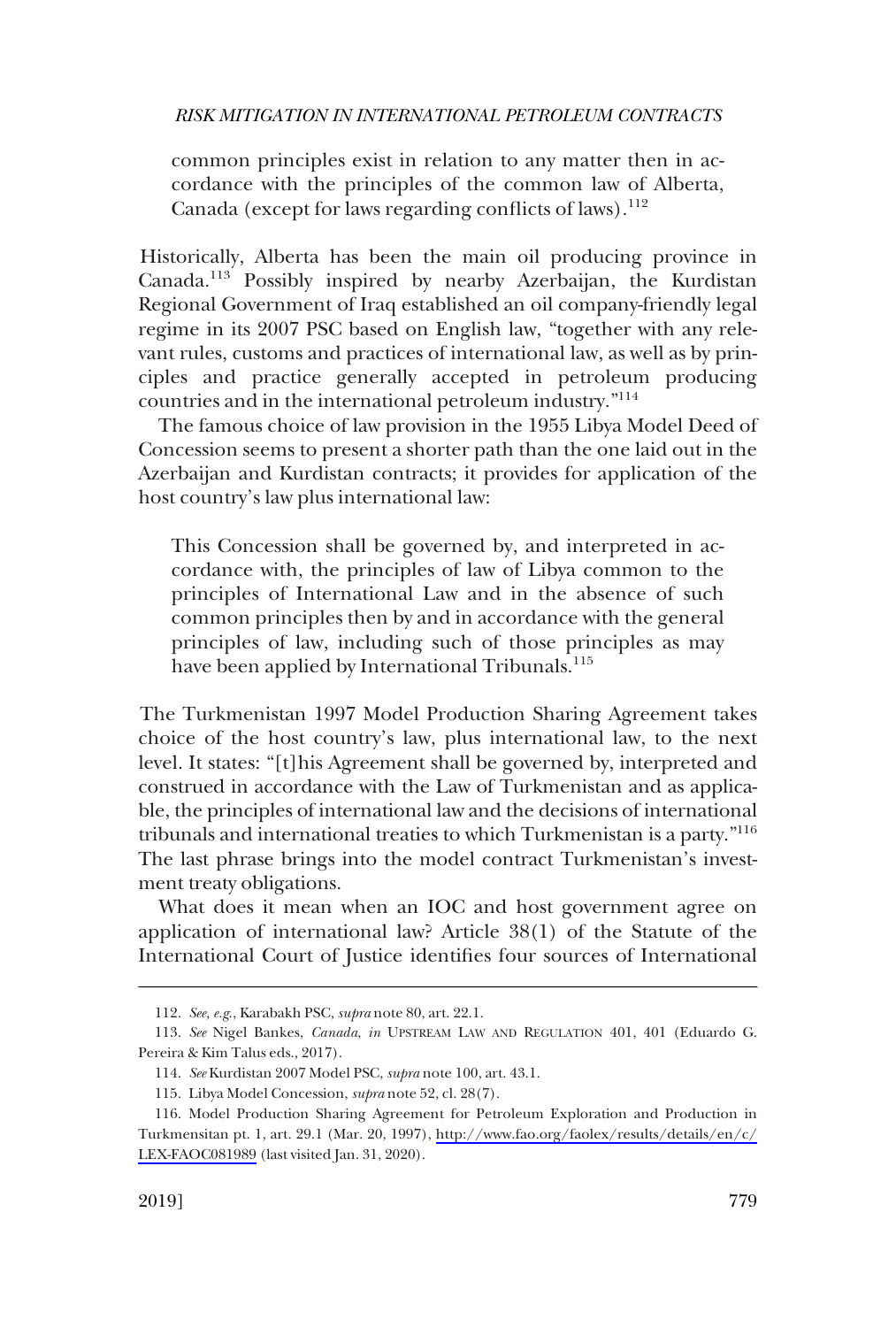Law: international conventions establishing rules expressly recognized by the contesting states; international custom, as evidence of a general practice accepted as law; the general principles of law recognized by civilized nations; and judicial decisions and writings of the most highly qualifed publicists of the various nations, as subsidiary means for the determination of rules of law.117 While host government contracts rarely expressly incorporate Article 38(1) by reference, one concession did so in 1933, requiring that the arbitral "award shall be based on juridical principles contained in Article 38 of the Statutes [sic] of the Permanent Court of International Justice. There shall be no appeal against the award."118

Professor Salacuse defnes "international conventions" as used in Article 38(1) in the following way:

International conventions are binding agreements between or among states. International conventions have a variety of designations: treaty, agreement, protocol, pact, convention, and covenant, among others . . . Despite their differences in name, each . . . has the same binding effect on the states that have consented to them. The particular name given to an international agreement has no consequence as to its legal force or the binding effect it has on its parties.<sup>119</sup>

He further notes that if a treaty gains wide acceptance among states, it will be deemed to constitute international customary law and will have binding effect even on non-signatories.

Customary international law requires two key elements: (1) a relatively uniform and consistent state practice regarding a particular matter, and

<sup>117.</sup> Statute of the International Court of Justice art. 38(1), June 26, 1945, 59 Stat. 1055, 33 U. N.T.S. 993; *see also* RESTATEMENT (THIRD) OF FOREIGN RELATIONS LAW § 102 (AM. LAW INST. 1987) (declaring under the heading "Sources of International Law": "A rule of international law is one that has been accepted as such by the international community of states (a) in the form of customary law; (b) by international agreement; or (c) by derivation from general principles common to the major legal systems of the world.").

<sup>118.</sup> Anglo-Persian Oil Company Concession Agreement art. 22(F) (Apr. 29, 1933), *in* D.A.G. Sarre, *supra* note 102, at 336, Annex I, n. 2. The AIPN 2017 Model Dispute Resolution Agreement, *supra* note 7, § V(J), at 4, provides in part: "The substantive law of \_\_\_\_ [designate state/country], to the extent consistent with international law, as defned in Article 38 of the Statute of the International Court of Justice . . . shall apply to the determination of [disputes, claims, or controversies of any nature arising out of or relating to this Agreement . . . ] between or among the Parties."

<sup>119.</sup> SALACUSE, *supra* note 7, § 13.2, at 306.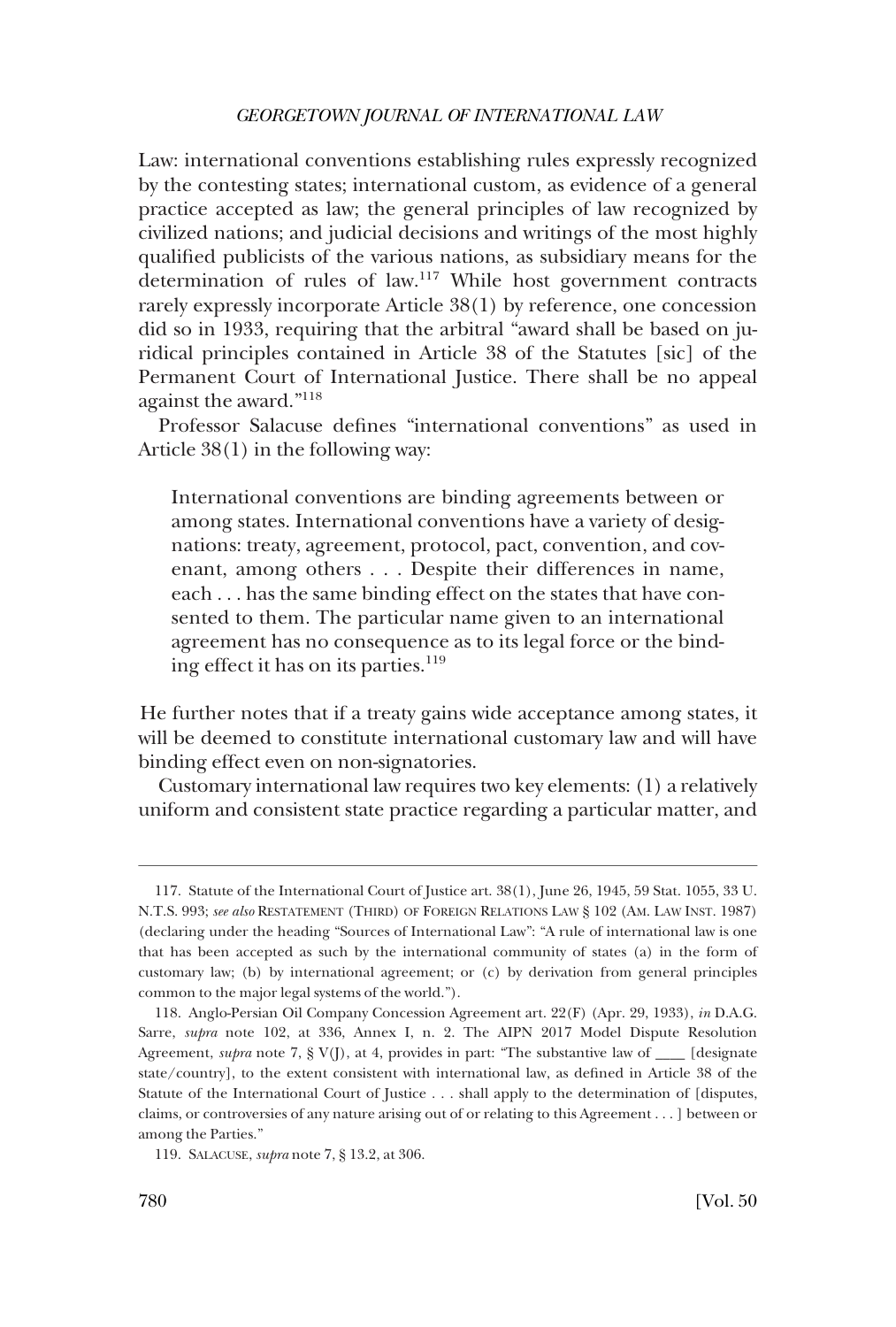(2) a belief among states that such practice is legally compelled.<sup>120</sup> Under customary international law, a state is responsible for economic injury to nationals of other states resulting from a taking by the state of the property of the national of another state that is not for a public purpose, or is discriminatory, or is not accompanied by provision for just compensation.121 A state may also be responsible under customary international law for injury resulting from a repudiation or breach by the state of a contract with a national of another state where the repudiation is discriminatory or motivated by non-commercial considerations, and compensatory damages are not paid, or for injury from other arbitrary or discriminatory acts or omissions by the state that impair property or other economic interests of a national of another state.<sup>122</sup>

General principles of law recognized by civilized nations constitute the third source of international law under Article 38(1) of the ICJ Statute.<sup>123</sup> The drafters of this article regarded general principles of law as a type of safety net in the event that neither treaty nor custom provided the rules necessary to resolve a dispute.<sup>124</sup> They include principles that exist in national laws of states worldwide, general principles of law derived from the specifc nature of the international community, principles intrinsic to the idea of law, and general principles of law that appear to arise from notions of natural law or natural justice.125 These principles include: duty of good faith; *pacta sunt servanda* (contract should be honored); doctrine of unjust enrichment; estoppel and acquiescence; respect for acquired rights; rights must not be abused; obligation to repair a wrong; principle of res judicata (a fnal judgment on merits is conclusive between parties); passage of time as a defense to a claim; no one may be judge in his own case; non-aggravation of dispute before tribunal.<sup>126</sup>

<sup>120.</sup> *See* SEAN D. MURPHY, PRINCIPLES OF INTERNATIONAL LAW 78 (2006); *see also* SALACUSE, *supra*  note 7, § 3.4, at 45 (noting "a customary rule of international law must meet two criteria: 1) it must be a general practice of states, and 2) states must engage in that practice out of a sense of legal obligation").

<sup>121.</sup> See RESTATEMENT (THIRD) OF FOREIGN RELATIONS LAW § 712 (AM. LAW INST. 1987).

<sup>122.</sup> *See id*.

<sup>123.</sup> *See generally* Emmanuel Gaillard, *Use of General Principles of International Law in International Long-Term Contracts*, 27 INT'L BUS. L. 214 (May 1999); Lord McNair, *The General Principles of Law Recognized by Civilized Nations*, 33 BRIT. Y.B. INT'L L. 1 (1957); JAMES CRAWFORD, BROWNLIE'S PRINCIPLES OF PUBLIC INTERNATIONAL LAW 34-37 (2012).

<sup>124.</sup> *See* HILARY CHARLESWORTH, *Law-making and Sources*, *in* THE CAMBRIDGE COMPANION TO INTERNATIONAL LAW 187, 195-96 (James Crawford & Martti Koskenniemi eds., 2012).

<sup>125.</sup> *See* Murphy, *supra* note 120, at 86-88.

<sup>126.</sup> *See id*.; RESTATEMENT (THIRD) OF FOREIGN RELATIONS LAW §102 cmt. l, rep. n. 7 (AM. LAW INST. 1987); RUDOLF DOLZER & CHRISTOPH SCHREUER, PRINCIPLES OF INTERNATIONAL INVESTMENT LAW 79 (2d ed. 2012).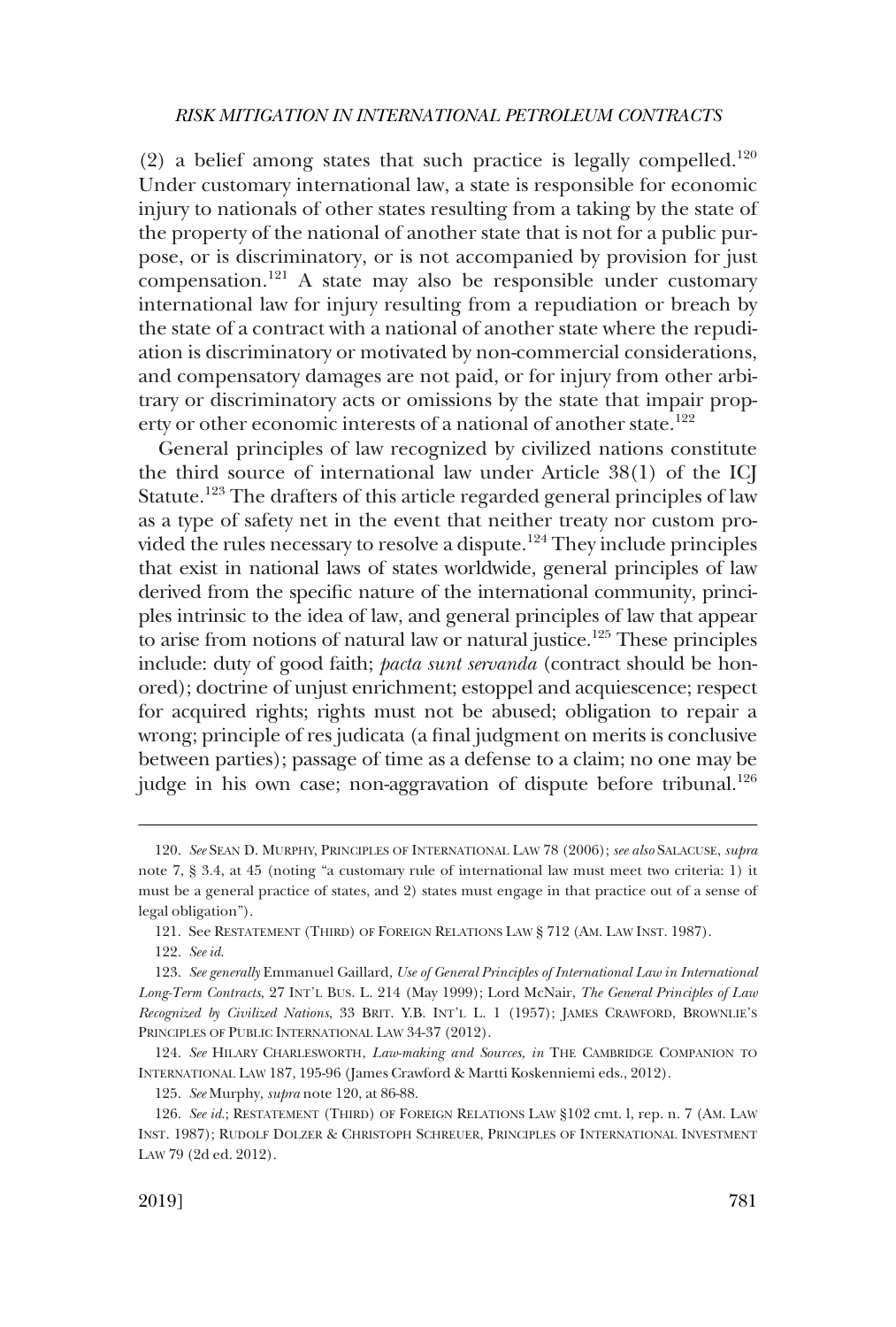<span id="page-37-0"></span>The principle of *pacta sunt servanda*, as an expression of the principle of good faith, $127$  when applied to international petroleum contracts, should stabilize their terms. The Association of International Petroleum Negotiators (AIPN) 2017 Model Dispute Resolution Agreement suggests as the governing law the substantive law of [designate state/country], to the extent consistent with international law, as defned in Article 38 of the Statute of the International Court of Justice, and to the extent the laws of [designate state/country] are not consistent with international law, then general principles of international law shall prevail.<sup>128</sup>

While the host country's law may already recognize most or all of the legal principles mentioned above, expanding the applicable law to encompass *both* the host country's law and international law, or general principles of international law, provides protection for investments based on application of international principles and doctrines (such as good faith, unjust enrichment, estoppel, and respect for acquired rights) as interpreted and applied by international tribunals. International law becomes especially useful in circumstances in which it may be deemed to prevail over contrary national laws promulgated by the host government after the parties entered into their contract.

#### C. *Limiting Application of Host Country's Law*

As noted, in addition to or in the alternative to expanding the host country's law to include principles of international law, the investor can negotiate to limit or reduce application of that law by insisting on one or more of the stabilization devices discussed above when confronted by the host government's demand that its law govern their contractual relationship. In this way, the investor can accede to the government's demand, but subject to inclusion of provisions in the contract that: (1) "freeze" the law by incorporation of a specifc set of laws; (2) require the host government's law to be consistent with the terms of the investment contract; (3) require mutual written agreement to amend, modify, supplement, or vary the contract; (4) "contractualize" key provisions of the law; (5) allocate risk as the government or NOC's area of responsibility constituting a *lex specialis*; (6) limit the effect of changes in the law by requiring renegotiation to restore the original value of the contractual relationship; or (7) require enactment of the contract into law. As

<sup>127.</sup> *See* BIN CHENG, GENERAL PRINCIPLES OF LAW AS APPLIED BY INTERNATIONAL COURTS AND TRIBUNALS 113 (1953).

<sup>128.</sup> AIPN 2017 Model Dispute Resolution Agreement, *supra* note 7, ¶ 1(B), at 4.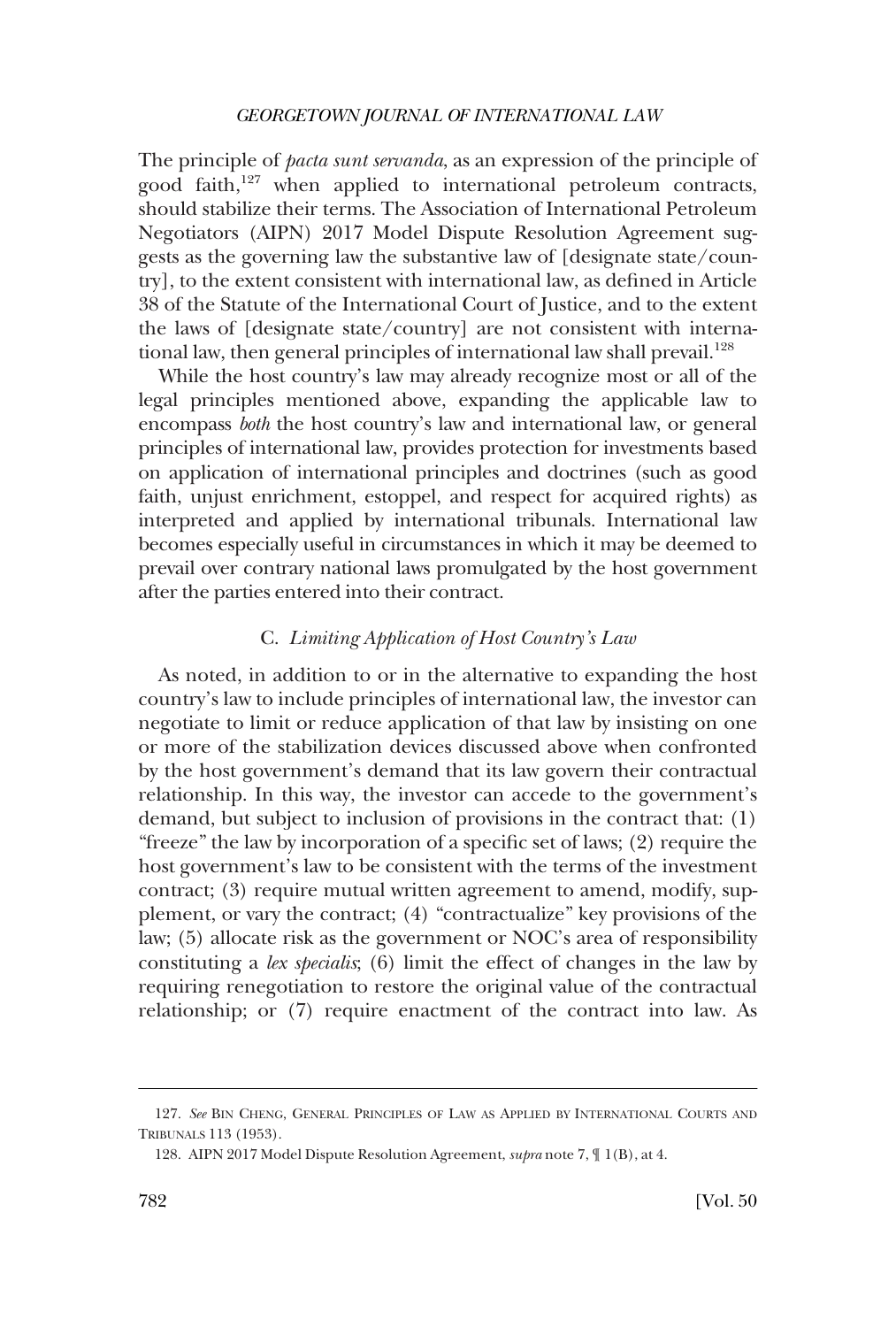<span id="page-38-0"></span>discussed in the next section, the parties' choice of arbitral rules can also play an important role in limiting application of the host country's law.

## IV. INTERNATIONAL ARBITRATION OF FUTURE DISPUTES

International arbitration offers the foreign investor and host government a neutral forum in which to resolve disputes under wellestablished, fair procedures. It represents the third "pillar" of contract stabilization. The prospect of effective, fair dispute resolution reinforces the host government's stabilization commitments and puts all parties on notice of the availability of an impartial legal forum for application of the parties' choice of law in the event of a dispute.<sup>129</sup> For projects in any country where political risk represents a signifcant investor concern, the investor should require, and the host government should accept, submission of disputes to international arbitration. Stabilization mechanisms and choice of law may mean very little when disputes, at the end of the day, must be settled in the host country's courts. In terms of investment protection, only two essential elements of an international arbitration agreement need to be mentioned here: choice of arbitral rules and designation of the seat (legal place) of arbitration.

## A. *Reinforcement of Stabilization Promises through Choice of Arbitral Rules*

The parties' choice of arbitral rules provides the procedural framework for the arbitration process, and they should be incorporated by reference in the arbitration clause. They can be administered by an arbitral institution or non-administered. For purposes of contract stabilization, the applicable law provisions in these rules can carry important consequences. Typically, they recognize the parties' power to choose the applicable law, and they indicate what the tribunal should consider when the parties have not made that choice and determination of the applicable law falls to the tribunal. In addition, in several sets of arbitral rules the applicable law provisions provide for the arbitration tribunal to "take account" of the terms of the contract and trade usages. For example, Article 21(2) of the ICC Rules of Arbitration states: "[a]n arbitral tribunal shall take account of the provisions of the contract, if any,

<sup>129.</sup> *Cf*. SALACUSE, *supra* note 7, § 2.6, at 34 ("The prospect of a suit in court or in arbitration and its associated costs will presumably encourage both government and private parties to respect and carry out the legal commitments that they have made with respect to the investment. Enforcement mechanisms are thus intended as constraints on human behavior that will assure predictability that is so vital to the international investment process.").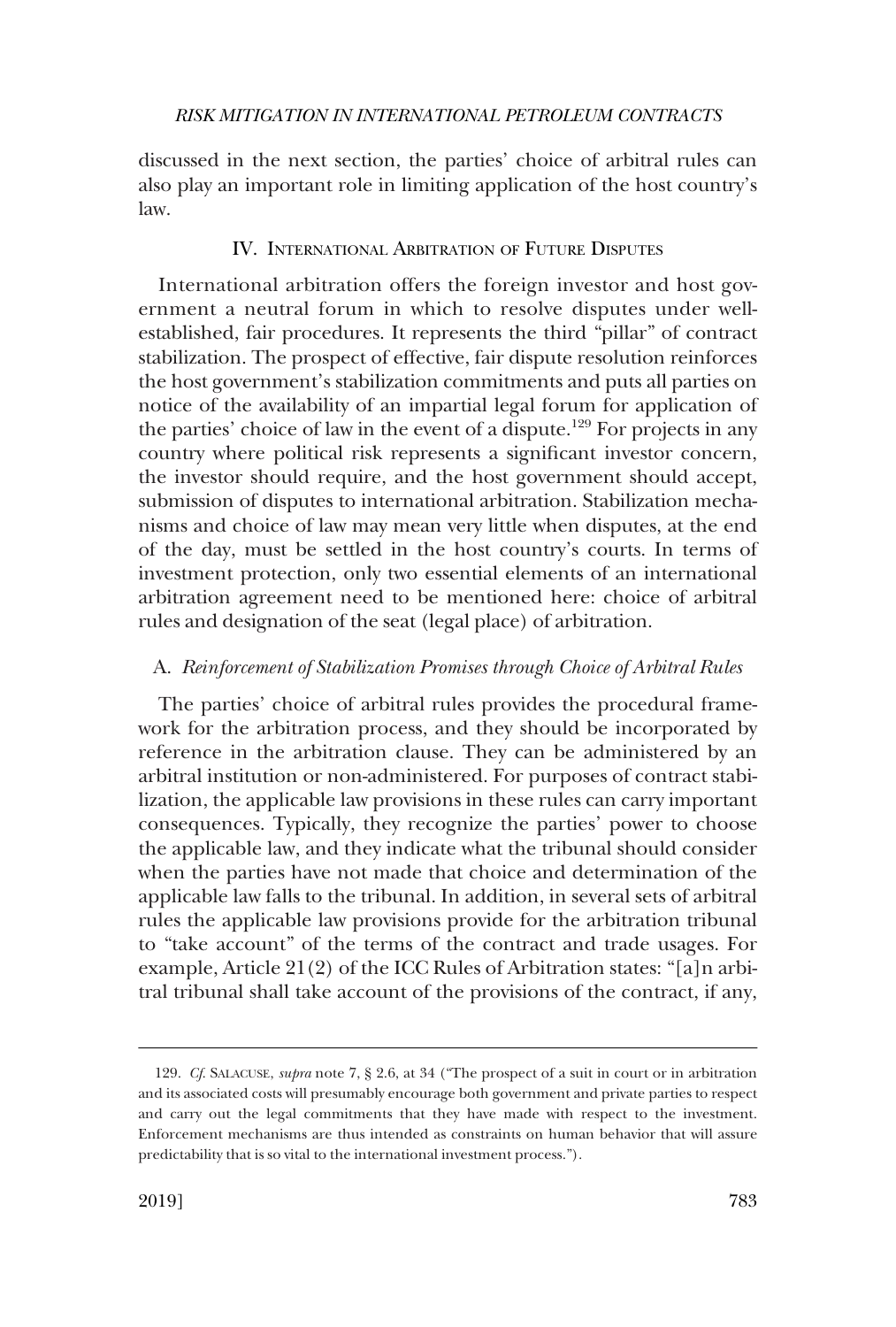between the parties and of any relevant trade usages."130 But other sets of arbitral rules, notably the United Nations Commission on International Trade Law (UNCITRAL) Arbitration Rules, the Swiss Arbitration Rules, and the Singapore International Arbitration Centre (SIAC) Rules, require that "[i]n all cases, the arbitral tribunal shall decide in accordance with the terms of the contract . . . ."131

According to the leading treatise on the UNCITRAL Rules:

The signifcance of Article 35(3) is subtle and potentially important. . . . In essence, it could be said that in choosing the UNCITRAL Rules, the parties–in addition to, for example, making an explicit choice as to applicable rules of law–also direct the tribunal to decide in accordance with the terms of the contract. This is sometimes surprising to some: having chosen the applicable rules of law, the tribunal is nonetheless directed by Article 35 (3) to decide in accordance with the terms of the contract. This twist is in part a device aimed at fulflling party expectations by avoiding surprises in the rules of law chosen that otherwise would disturb expectations expressed in the contract.<sup>132</sup>

The authors consider this directive in Article 35(3) to have established "[t]he strict primacy of the contract," and cite the drafting history of this provision.<sup>133</sup> In other words, this requirement, incorporated by reference into the parties' investment contract by the parties' choice of arbitration rules, can act as an anti-stabilization nullifcation provision, shielding the stabilization provisions in the contract from nullifcation

<sup>130.</sup> Int'l Chamber of Commerce [ICC], *Rules of Arbitration* art. 21(2) (Mar. 1, 2017).

<sup>131.</sup> G.A. Res. 65/22, UNCITRAL Arbitration Rules art. 35(3) (Dec. 6, 2010) (UNCITRAL is the United Nations Commission on International Trade Law); Swiss Chambers Arbitration Inst. [SCAI], *Swiss Arbitration Rules* art. 33(3) (June 2012); Singapore Int'l Arbitration Ctr. [SIAC], *Arbitration Rules* rule 31.3 (Aug. 1, 2016). The Arbitration Rules of the International Centre for Dispute Resolution speak in similar terms: "In arbitrations involving the application of contracts, the tribunal shall decide in accordance with the terms of the contract . . . ." International Centre for Dispute Resolution [ICDR], *Arbitration Rules* art. 31(2) (June 1, 2014). The new Arbitration Rules of the German Arbitration Institute may be the most emphatic on this point: "The arbitral tribunal shall decide on the merits in accordance with the provisions of the contract between the parties . . ." German Arbitration Institute [DIS], *Arbitration Rules* art. 24.3 (Mar. 1, 2018).

<sup>132.</sup> DAVID D. CARON & LEE M. CAPLAN, THE UNCITRAL ARBITRATION RULES: A COMMENTARY 121 (2d ed. 2012).

<sup>133.</sup> *Id*. & n.65.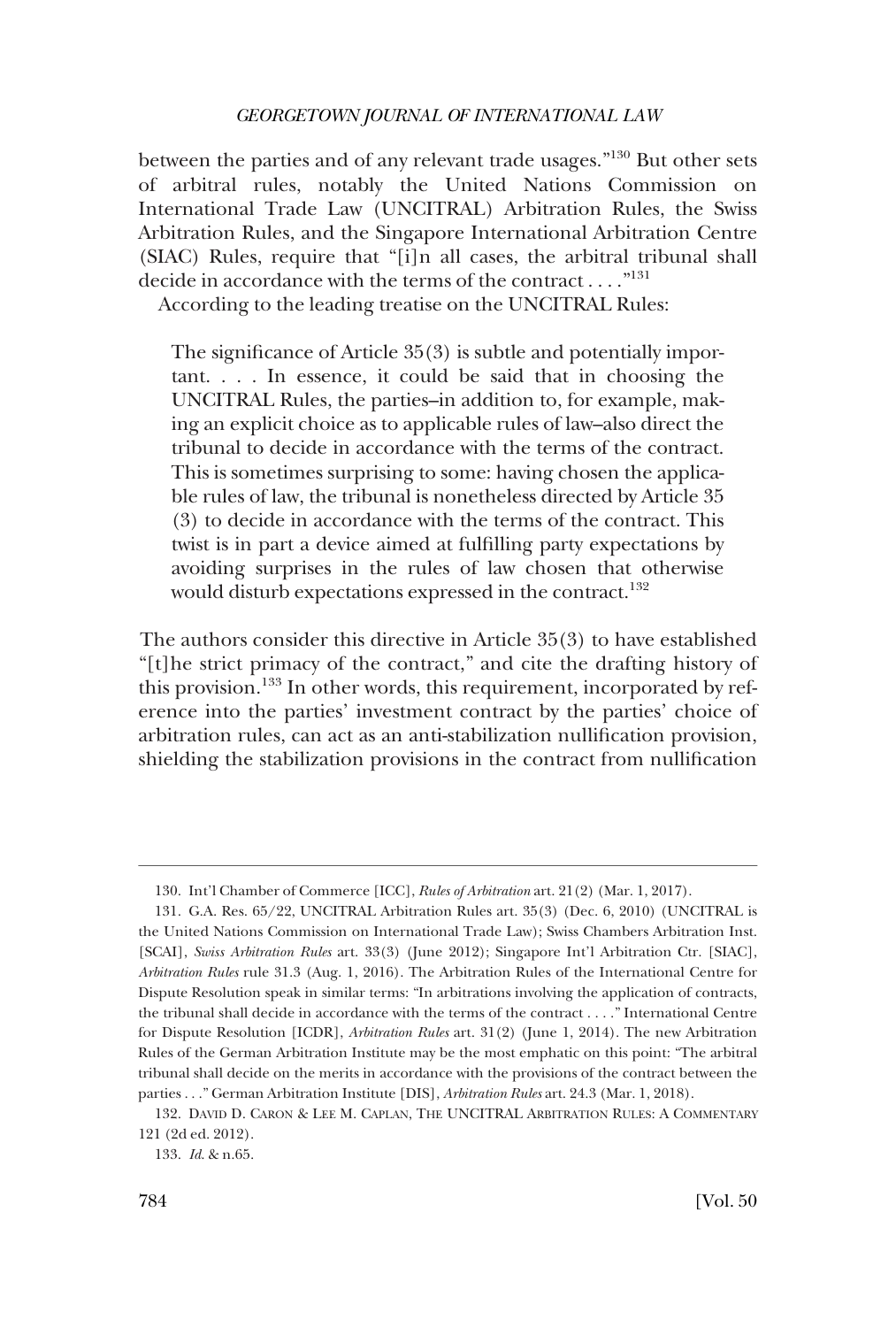<span id="page-40-0"></span>by the host country's laws.<sup>134</sup> This would be true whether the parties or the tribunal chooses the applicable law.

## B. *Key Role of Seat of Arbitration in Risk Mitigation*

The parties' designation of the seat (legal place) of arbitration also has important consequences for contract stabilization. The United Nations Convention on the Recognition and Enforcement of Foreign Arbitral Awards (known as the New York Convention), approved by the U.N. General Assembly meeting in New York City in June 1958, provides the international legal framework for the enforcement of agreements to arbitrate and arbitral awards.<sup>135</sup> It applies to both foreign awards and "non-domestic" awards, the latter referring to awards not considered as domestic awards in the state where their recognition and enforcement are sought. Under Article  $V(1)(e)$  of the New York Convention, an arbitral award can normally only be set aside in its country of origin—the seat of arbitration.<sup>136</sup> This would mean, for example, that if the parties to an investment contract agreed to New Delhi as the seat of arbitration, only the national courts in India could set aside the award. In addition, the choice of the seat of arbitration determines the *lex arbitri* (the national arbitration law governing the arbitration

<sup>134.</sup> Significantly, the PNG LNG Project Fiscal Stability Agreement expressly refers to Article 33.3 of the 1976 UNCITRAL Arbitration Rules [predecessor to Article 35(3) of the 2010 Rules] to reinforce its stabilization system. *See* PNG LNG Gas Agreement exhibit P cl. 5.3 (May 22, 2008) (PNG LNG Project Fiscal Stability Agreement), [https://www.banktrack.org/download/](https://www.banktrack.org/download/png_lng_gas_agreement/080522_pnglngagreementexecutionversion.pdf)  [png\\_lng\\_gas\\_agreement/080522\\_pnglngagreementexecutionversion.pdf](https://www.banktrack.org/download/png_lng_gas_agreement/080522_pnglngagreementexecutionversion.pdf) (last visited Feb. 27, 2019).

<sup>135.</sup> Convention on the Recognition and Enforcement of Foreign Arbitral Awards art. V(1) (e), June 10, 1958, 21 U.S.T. 2517, 330 U.N.T.S. 38; *see also* Inter-American Convention on International Commercial Arbitration, Jan. 30, 1975, O.A.S.T.S. No. 42, 1438 U.N.T.S. 245 (hereinafter Panama Convention). For a comparison of the New York and Panama Conventions, see JOHN P. BOWMAN, PANAMA CONVENTION AND ITS IMPLEMENTATION UNDER THE FEDERAL ARBITRATION ACT 19-62 (2002).

<sup>136.</sup> Under Article  $V(1)(e)$  of the New York Convention, recognition and enforcement of the award may be refused on proof that the award has not yet become binding on the parties, or has been set aside or suspended by a competent authority of the country in which, or under the law of which, that award was made. For this reason, the IOC must be careful that the language used in the applicable law provision does not suggest that the arbitration will be governed by the law of the host country. Otherwise, the courts there may have the power under the Convention to set aside the foreign award. *See* BLACKABY ET AL., *supra* note 105, ¶ 10.05, at 570; GARY B. BORN, INTERNATIONAL COMMERCIAL ARBITRATION § 22.04[A][1], at 2989-93 (2d ed. 2014); ALBERT JAN VAN DEN BERG, NEW YORK ARBITRATION CONVENTION: TOWARDS A UNIFORM JUDICIAL INTERPRETATION 349-50 (1981).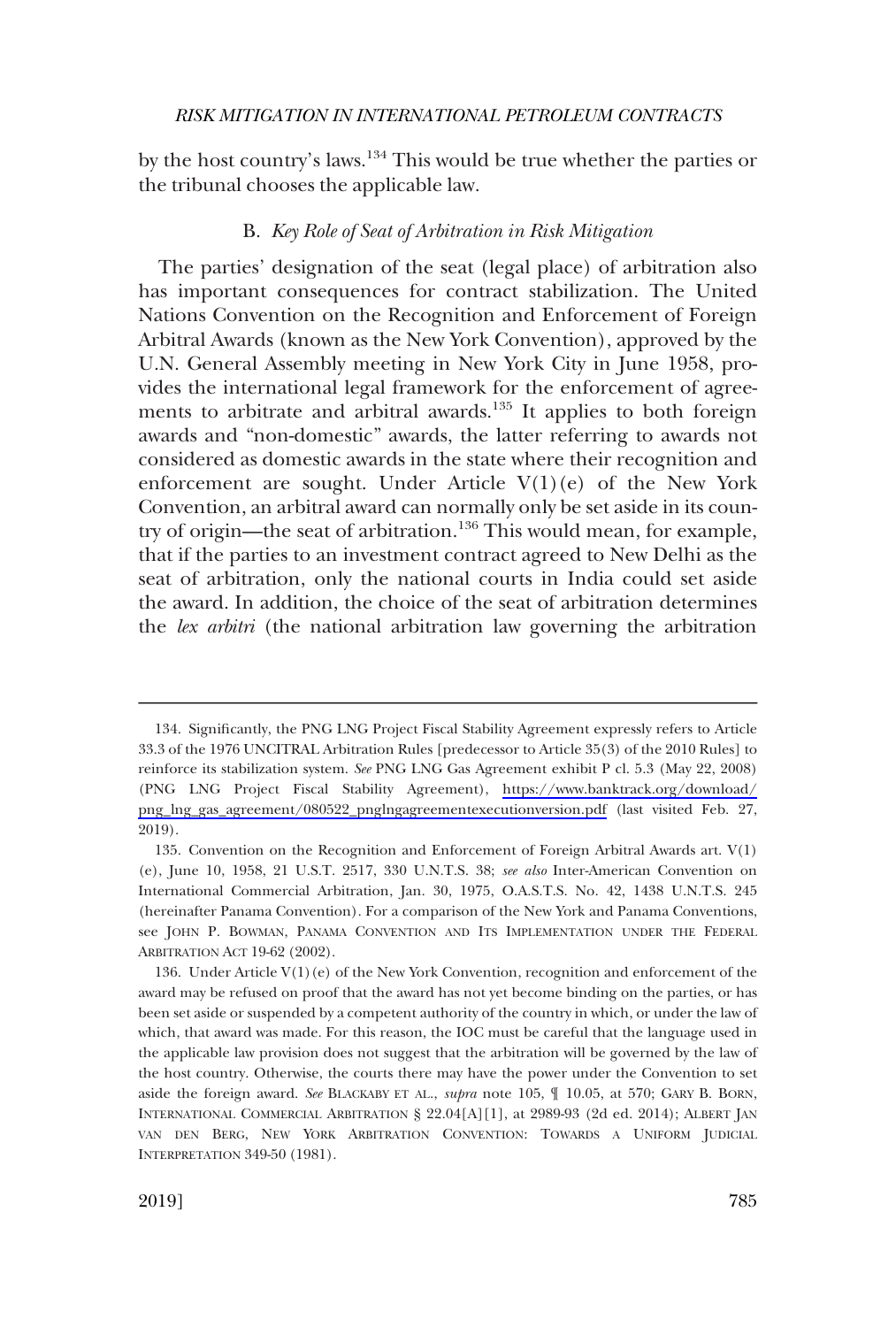<span id="page-41-0"></span>process),<sup>137</sup> and the choice of seat also confers on the courts at the place of arbitration personal jurisdiction over the parties to the agreement to arbitrate for court actions in aid of arbitration.<sup>138</sup> Under most circumstances, an IOC would not want to grant the power of "life or death" over an arbitration award concerning its investment to the courts of the host government. For that reason, most investors insist on a designation of the seat of arbitration outside the host country, for example, in Geneva, London, New York, Paris, Singapore, or Stockholm.

V. RECOMMENDATIONS REGARDING RISK MITIGATION IN INVESTMENT CONTRACTS WITH HOST GOVERNMENTS OR NATIONAL OIL COMPANIES

To ensure a robust risk mitigation system, the IOC should seek the following commitments:

- � basic guaranty of legal and fscal stability for the life of project (carve out health, safety, and environment (HSE) so long as HSE requirements in accordance with international standards and practices)
- � tax incentives and exemption from other charges and/or express agreement on the specifc fscal terms that will apply to the project
- $\cdot$  in the alternative to express agreement on the specific fiscal terms to apply to the project, a "freeze" of fscal terms in the applicable law by incorporation by reference as of the date of signing host government contract
- inopposability provision assuring investors that any changes in law, regulations, or administrative decisions inconsistent with contract terms will not apply
- intangibility clause requiring that any amendments, modifications, supplements, or variations to the contract must be agreed in writing by all parties
- allocation of fiscal risk to host government or state enterprise
- � renegotiation provision in event of adverse governmental action only if host government agrees that investors can

<sup>137.</sup> *Cf*. BLACKABY ET AL., *supra* note 105, ¶ 3.54, at 172 (recognizing that the New York Convention continues the clear territorial link between the place of arbitration and the law governing that arbitration, the *lex arbitri*).

<sup>138.</sup> *See, e.g*., Merrill Lynch, Pierce, Fenner & Smith Inc. v. Lecopulos, 553 F.2d 842, 844 (2d Cir. 1977) ("Merrill Lynch argues that the agreement to resolve disputes by arbitration in New York constituted consent to personal jurisdiction in New York. Merrill Lynch is correct.").